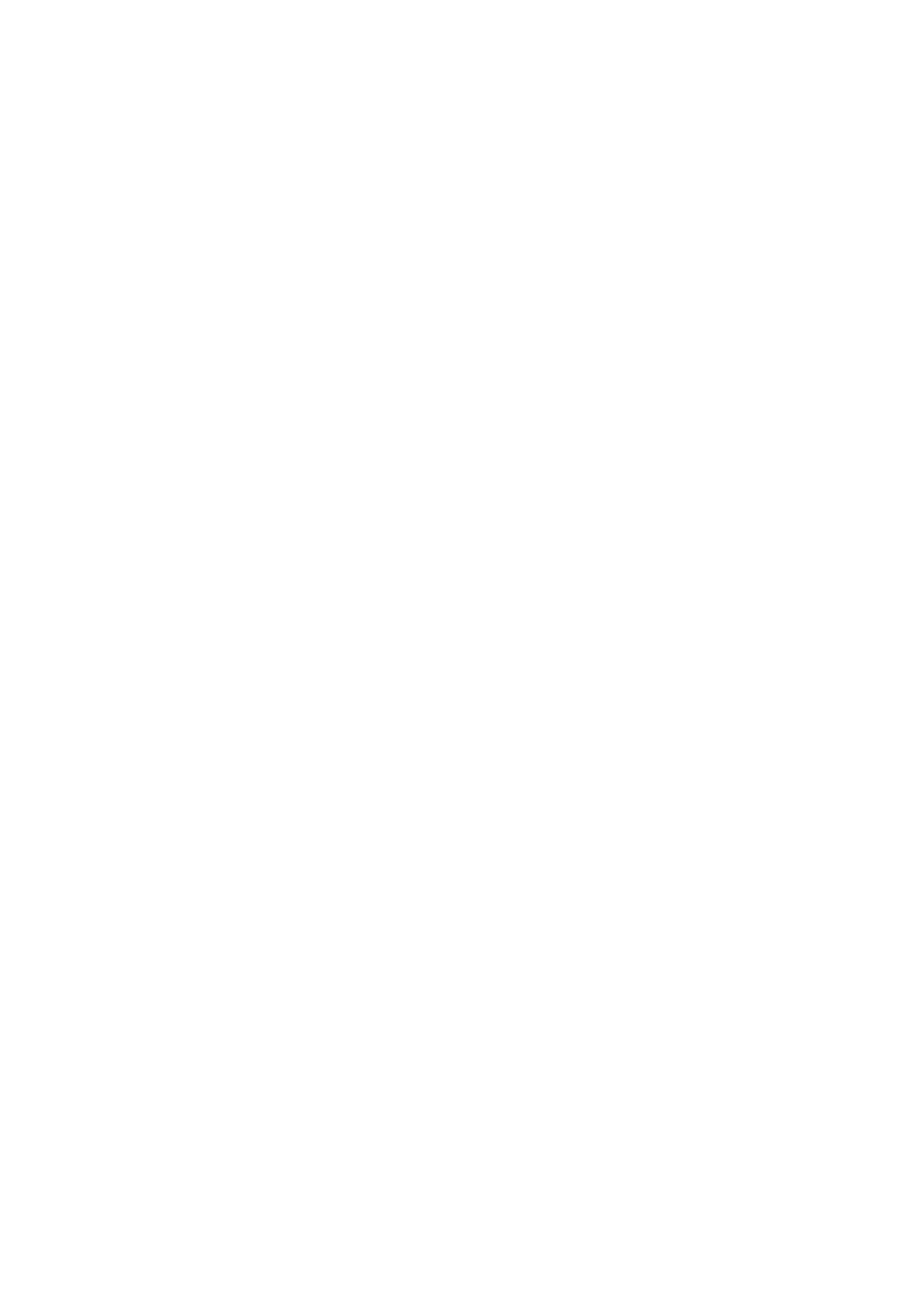

## **16 October 2019 (Wednesday)**

International scientific conference 'Fundamental Russian media theory in the context of the society development' *The research is supported by the grant of the Russian Science Foundation (project number 17-18-01408)* (English language)

> 11.00-12.30 Room 103

Moderator: Elena Vartanova, Lomonosov Moscow State University (Russia) Respondent: Paolo Mancini, University of Perugia (Italy)

**Media studies in Russia: a defined area of study or a field to be defined?** Denis Dunas, Anna Gureeva, Lomonosov Moscow State University (Russia)

## **Expert community as public in modern reflection about media in Russia: the analysis of Ivan Golunov case**

Maria Anikina, Lomonosov Moscow State University (Russia)

#### **The need and potential for the utilization of political economy of communication in Russian media theory**

Mikhail Makeenko, Lomonosov Moscow State University (Russia)

#### **The problem of using new terms in Russian media studies**

Sergey Smirnov, Lomonosov Moscow State University (Russia)

#### **Russian academic and industrial discourse on media: similarities and differences**

Andrei Vyrkovsky, Lomonosov Moscow State University (Russia)

#### **Russian media policy: about theoretical understanding** Elina Samorodova, Lomonosov Moscow State University (Russia)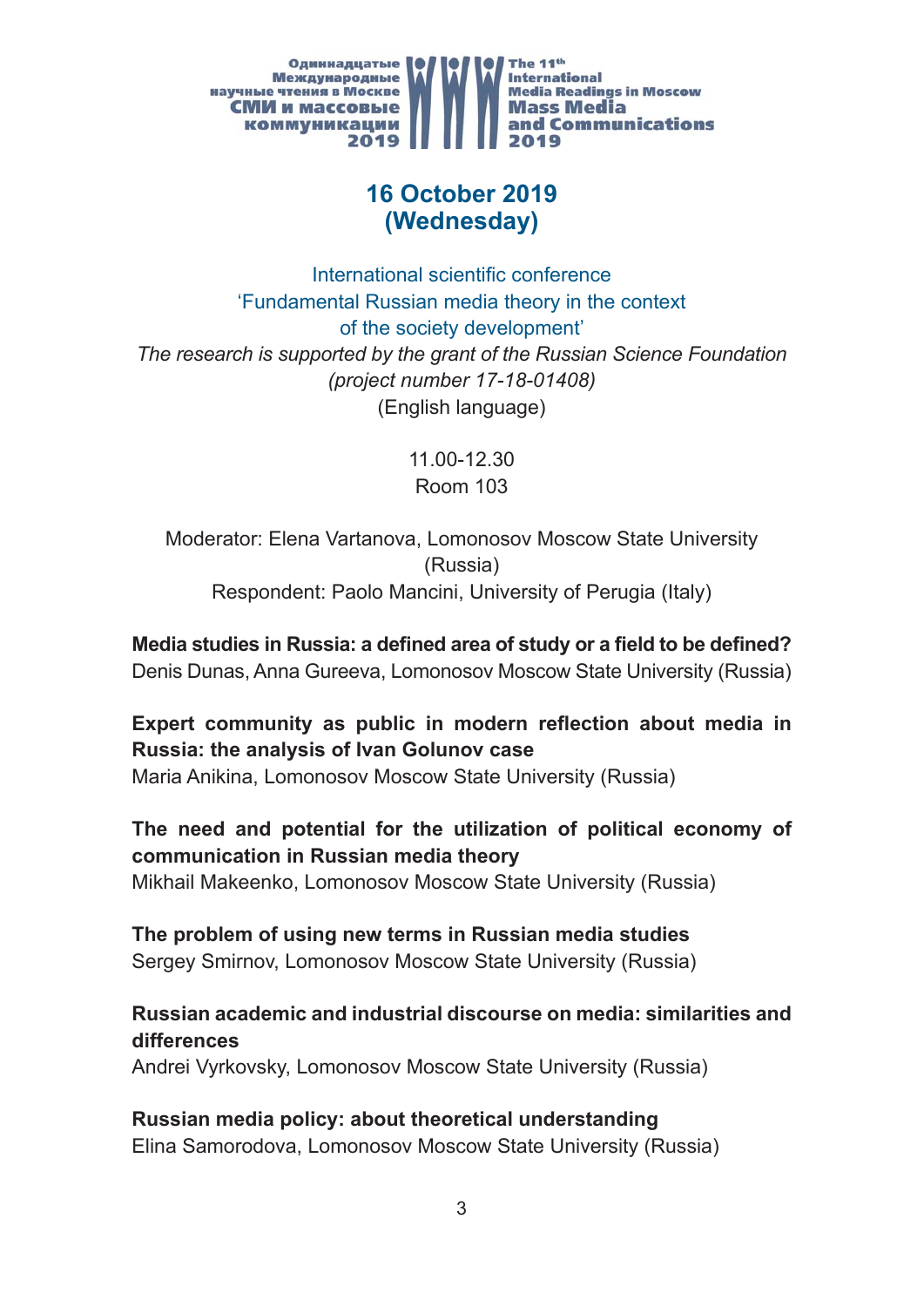

Conference of early career scholars (English language)

> 13.00-14.30 Room 103

Moderator: Maria Anikina, Lomonosov Moscow State University (Russia) Respondent: Maria Faust, University of Leipzig (Germany)

**Chinese webcasts: history of development and problems of regulation** Chzhou Tsze, Lomonosov Moscow State University (Russia)

**Methodological reflection on Crimean journalists' survey** Egor Zharovskiy, Lomonosov Moscow State University (Russia)

**Editorial policy and unity of the Russian national information field** Ekaterina Slabkovskaya, Lomonosov Moscow State University (Russia)

**Modern formats of media education: the case of 'Little Editorial'** Daniil Lapin, Lomonosov Moscow State University (Russia)

**Reasons for the regression of the specialized sports magazine** *Athletics* Uliana Eshkinina, Lomonosov Moscow State University (Russia)

**Healthy lifestyle: an imbalance in communication priorities in the practice of mass media**

Elizaveta Striga, Lomonosov Moscow State University (Russia)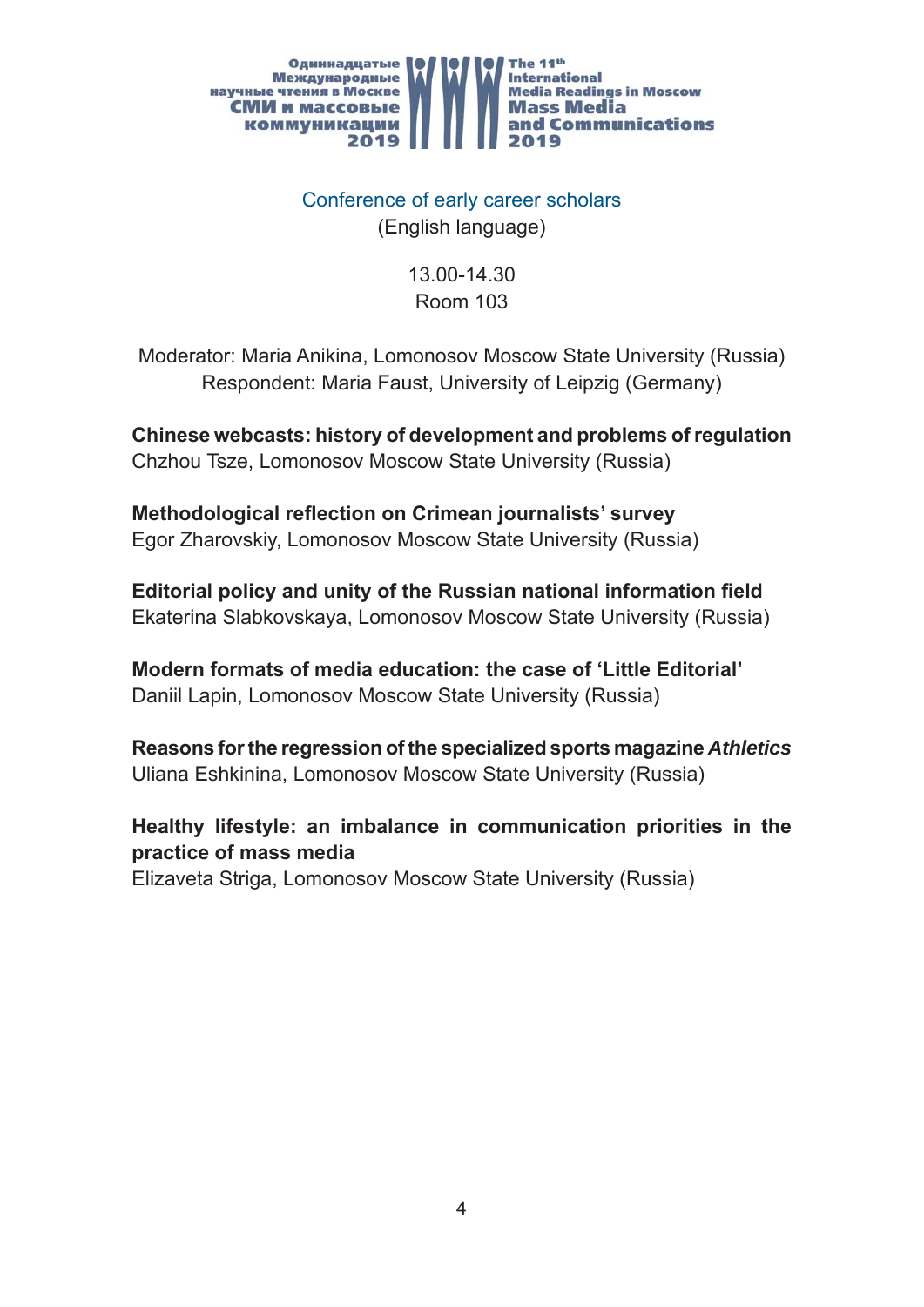

Roundtable discussion 'In science we trust: fake news and science journalism' (English language)

#### 16.00-17.30 Room 103

#### Moderator and respondent: Olga Dobrovidova, N+1, AKSON, European Federation for Science Journalism (Russia)

Alexander Telishev, TASS (Russia)

Borislav Kozlovsky, N+1, Esquirе, GEO, Colta.ru, Max Repost. How Social Media Make Us Believe Fake News (Russia)

Maria Anikina, Daniil Ilchenko, Anna Gureeva, Olga Muronets, Lomonosov Moscow State University (Russia)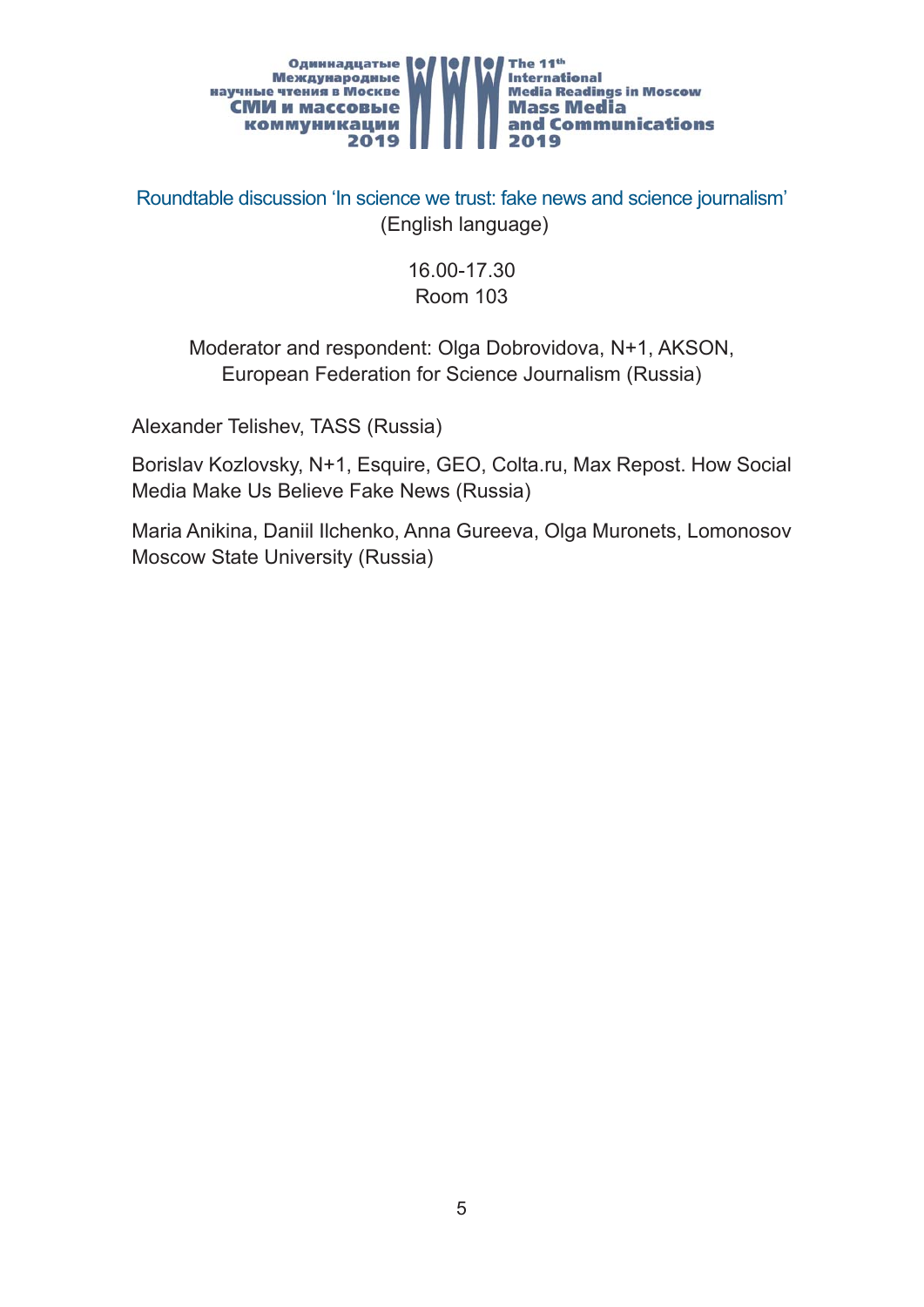

## **17 October 2019 (Thursday)**

#### 8.00-9.00

**Registration** Registration desk, first floor

#### 9.15-9.30

Room 232

#### *Opening ceremony*

Professor Elena Vartanova*,* Dean of the Faculty of Journalism, Lomonosov Moscow State University, Corresponding member of the Russian Academy of Education, Chair of the Conference Program and Organizing Committees (Russia)

Professor Anatoly Puyu, Director of the School of Journalism and Mass Communications, Saint Petersburg State University (Russia)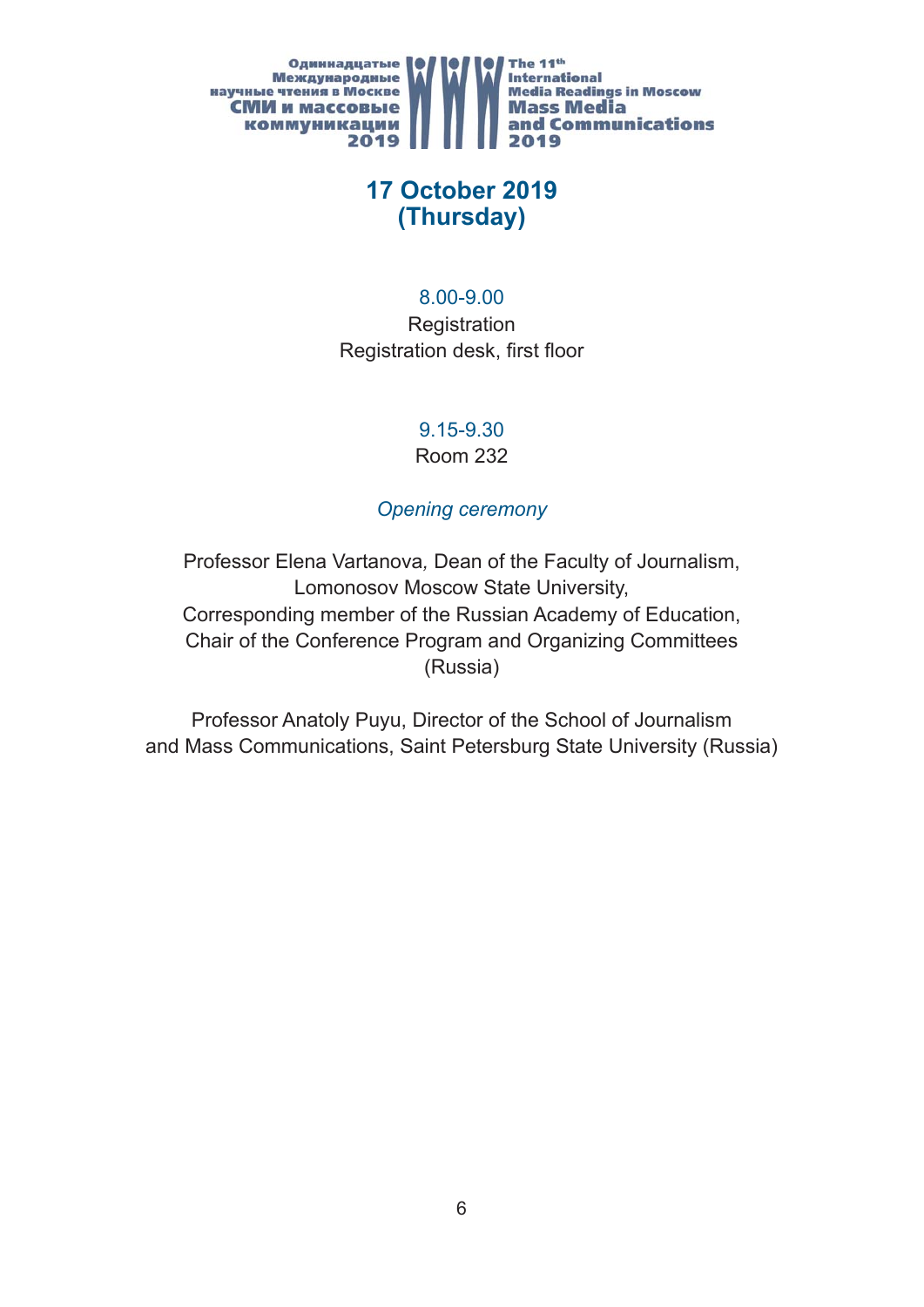

Session 1 (Plenary – English language with Russian interpretation) 9.30-11.00 Room 232

Moderator: Paolo Mancini, University of Perugia (Italy)

#### **How digital communication transforms social equalities and creates new inequalities**

Josef Trappel, University of Salzburg (Austria)

#### **Conceptualizing and measuring digital capital**

Massimo Ragnedda, Northumbria University (UK)

#### **Digital shift of the Russian media regulatory paradigm**

Elena Vartanova, Lomonosov Moscow State University (Russia)

**Coffee break 11.00-11.30**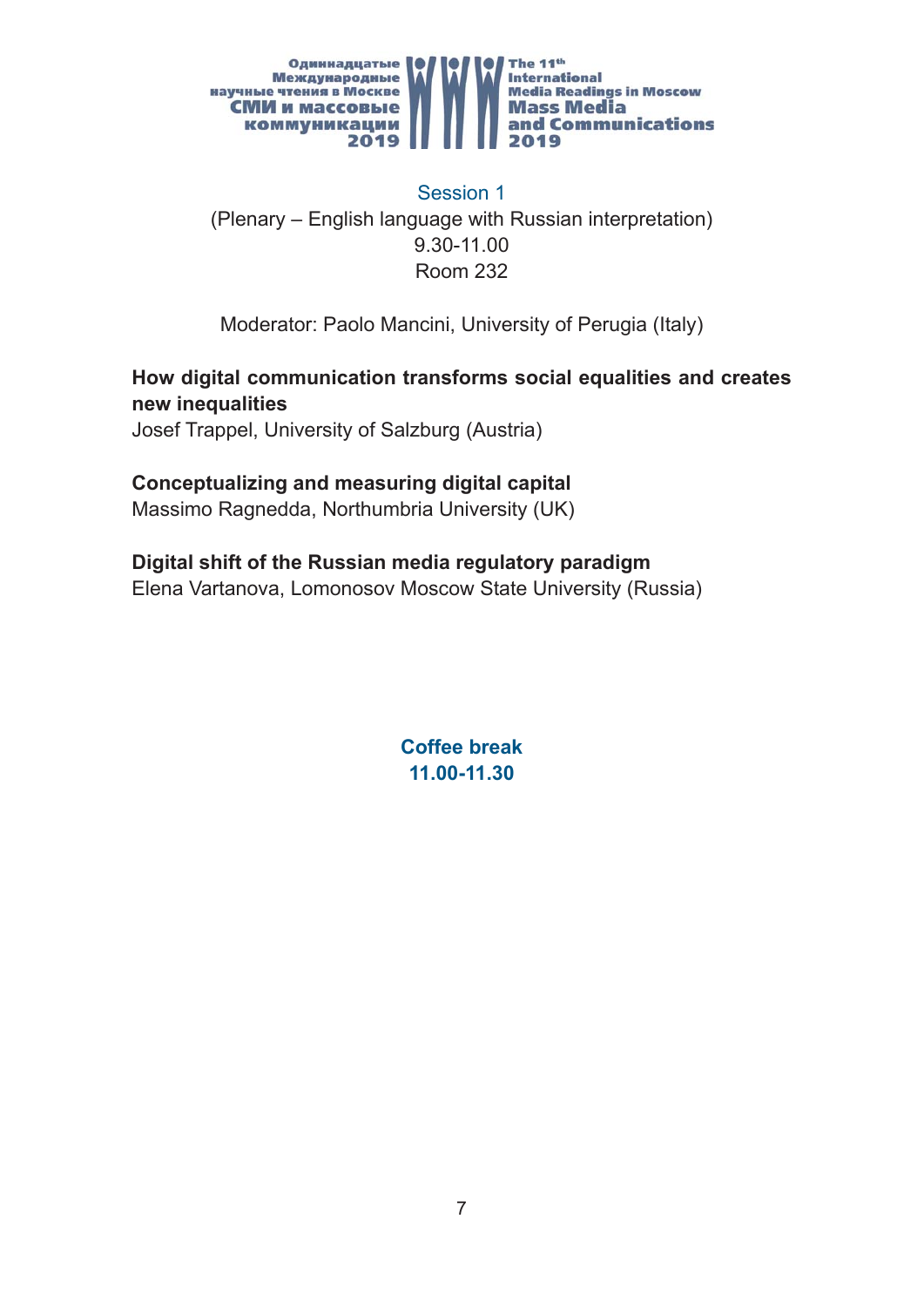

Session 1-1 (English language) 11.30-13.00 Room 101

Moderator: Karine Chobanyan, Lomonosov Moscow State University (Russia) Respondent: Michael Meyen, LMU Munich (Germany)

**Quo vadis journalism? Rethinking journalism and its future** Evie Lambrou, Costakis Constantinou, Frederick University (Cyprus)

**Ethical regulation of journalism in changing world: theoretical reflection and empirical findings** 

Maria Anikina, Lomonosov Moscow State University (Russia)

**Challenges of investigative journalism in Nepal: the case of** *Kantipur Daily* **and** *Nayapatrika Daily*

Usha Kiran Regmi, NLA University College (Norway)

**The silence of the lambs – Bulgarian (non) participatory journalism representing the 2019 personal information leak and ASFV crisis** Ivaylo Yoshkov, Sofia University 'St. Kliment Ohridski' (Bulgaria)

#### **Self-censorship 2.0? Russian media professionals and their online and offl ine self-limitation practices**

Svetlana Bodrunova, Saint Petersburg State University (Russia)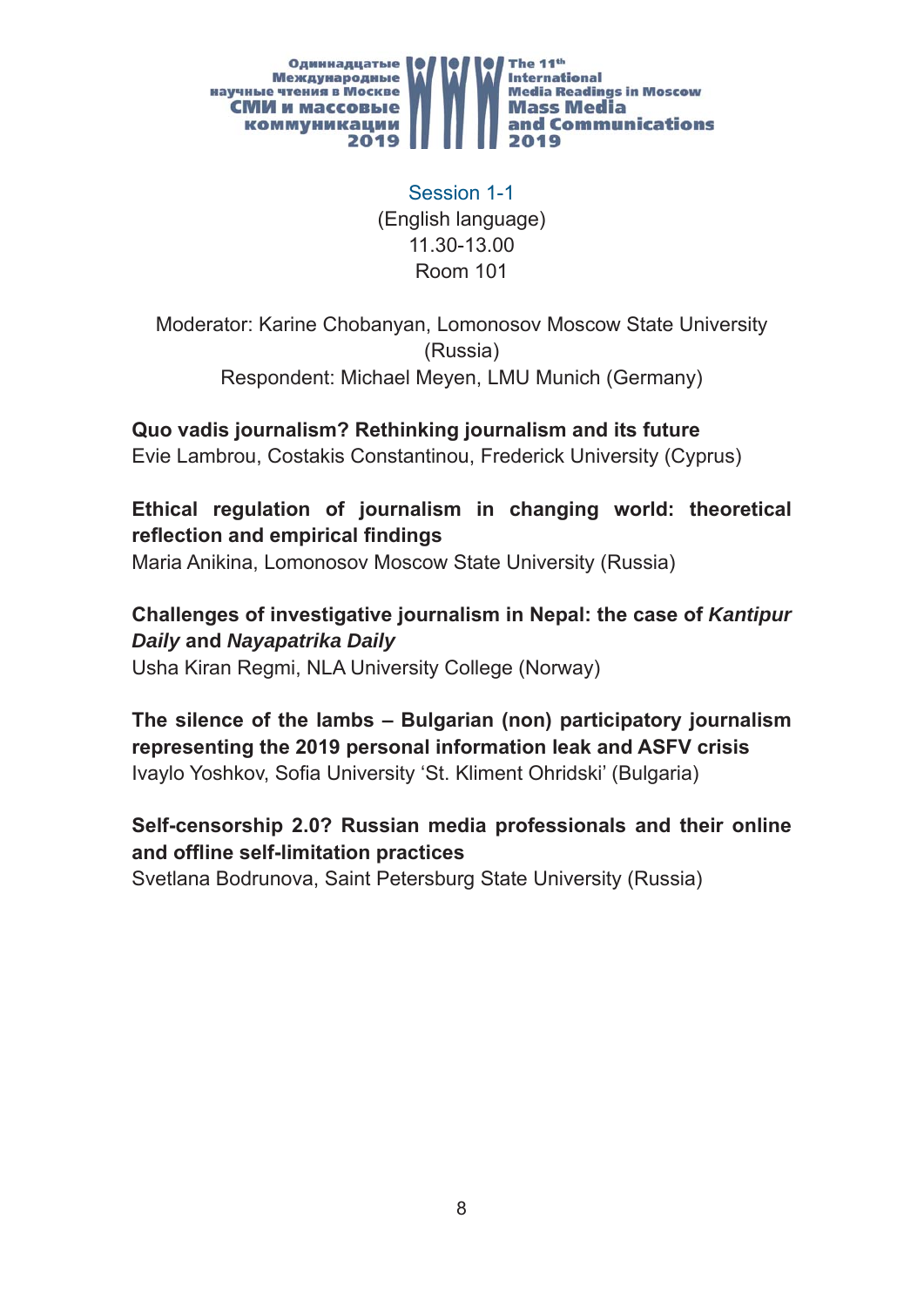

Session 1-2 (English language) 11.30-13.00 Room 102

Moderator: Olga Smirnova, Lomonosov Moscow State University (Russia) Respondent: Massimo Ragnedda, Northumbria University (UK)

**Documentary photography and photojournalism education 'on the move'? Discourses on photographic realism in Russia**

Patrik Åker, Liudmila Voronova, Södertörn University (Sweden)

**Knowledge and awareness of emerging science and technology in the digital age among communication students, University of Uyo, Nigeria**

Herbert Effiong Batta, University of Uyo (Nigeria)

#### **A comparative analysis of digital dichotomy in government and private schools of Punjab, India**

Rubal Kanozia, Central University of Punjab (India), Sukriti Bahuguna, Guru Nanak Dev University (India)

#### **A study on mobile phone usage of rural middle school students – based on the data comparison of left-behind children and non-leftbehind children in Anhui, China**

Wen Li, Xinlei Li, Nanjing Normal University (China)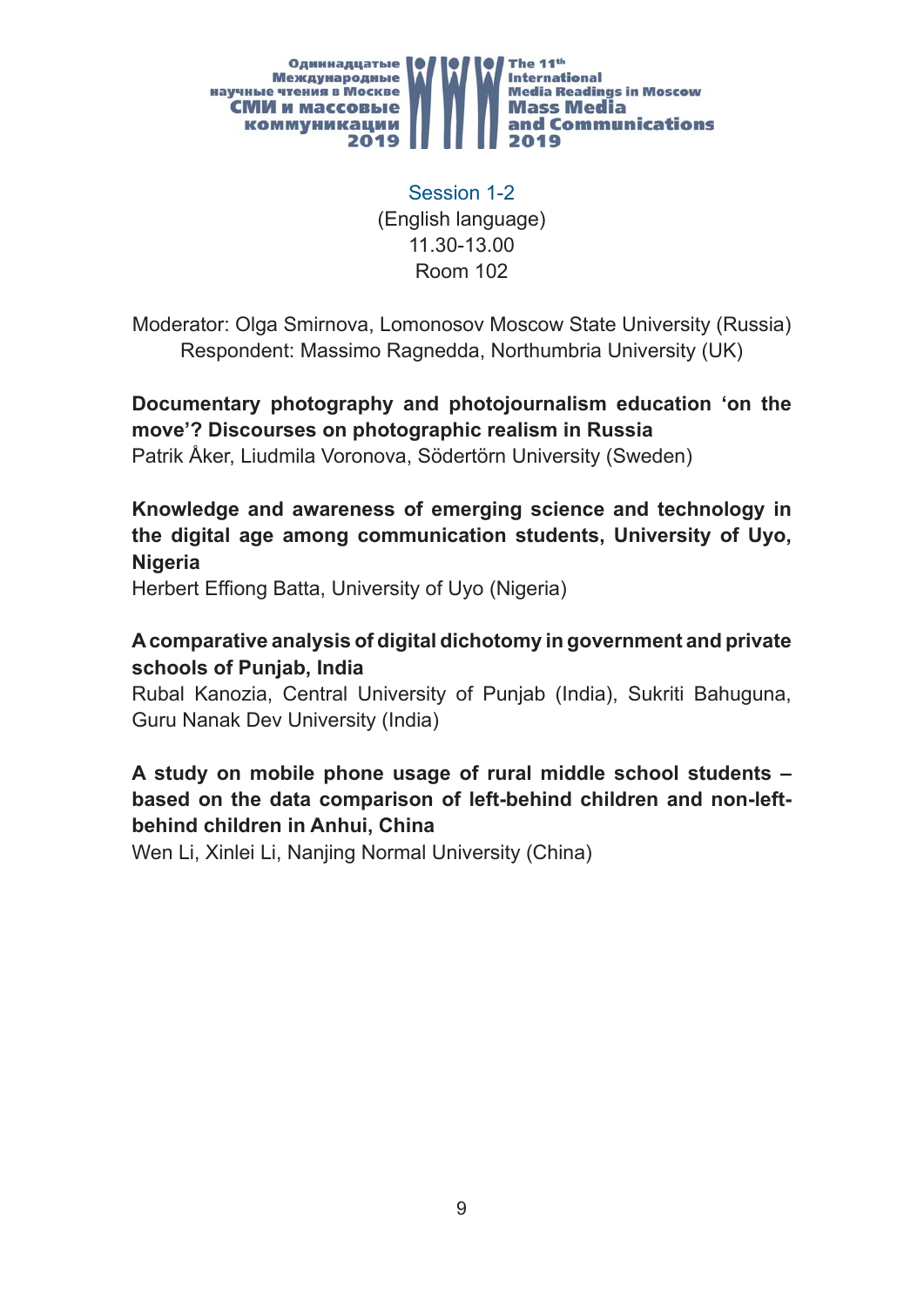

Session 1-3 (English language) 11.30-13.00 Room 233

Moderator: Diana Kulchitskaya, Lomonosov Moscow State University (Russia) Respondent: Josef Trappel, Salzburg University (Austria)

## **New format in Croatian media landscape – original video content produced by traditional print media**

Stela Lechpammer, University of Zagreb (Croatia)

#### **Short video changing the traditional mode of communication in China**

Yin Liang, Yu Songming, Nanjing Xiaozhuang University (China)

#### **Use of YouTube channels by traditional Russian media**

Ludmila Kruglova, Angelina Konovalzeva, Lomonosov Moscow State University (Russia)

**Innovations in printed magazine covers. Classification proposal and the most popular techniques based on case studies analysis: from fragrant paper and blood implementation to audio, video, AR and VR** Anna Jupowicz-Ginalska, University of Warsaw (Poland)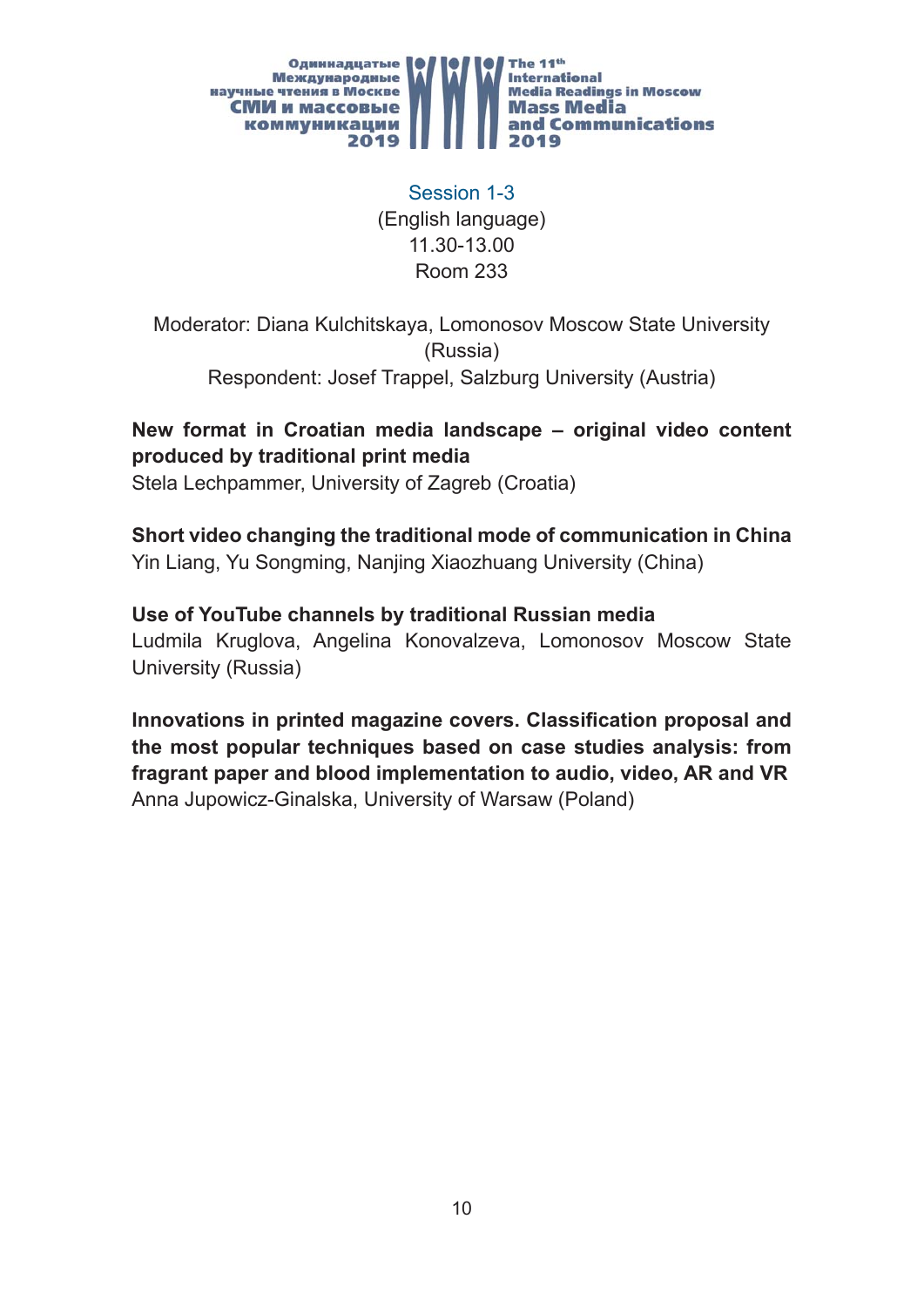

Session 1-4 (English language) 11.30-13.00 Room 103

*Special section 'Fifteen years of 'Comparing Media Systems' book: theoretical legacy in the new digital world' (in celebration of 15 years of 'Comparing Media Systems: Three Models of Media and Politics'*  book by Daniel C. Hallin and Paolo Mancini, first published in 2004)'

Moderator and respondent: Paolo Mancini, University of Perugia (Italy)

#### **The rise of the national: media systems in the process of the global divergence**

Elena Vartanova, Lomonosov Moscow State University (Russia)

#### **Beyond institutions and systems: the role of culture brought back in. The case of Russia**

Hedwig de Smaele, University of Leuven, Campus Brussels (Belgium)

## **Shifting globalization: nascent media's remapping the centerperiphery world model since 1990s**

Hsin-Pey Peng, Zhaoqing University (China)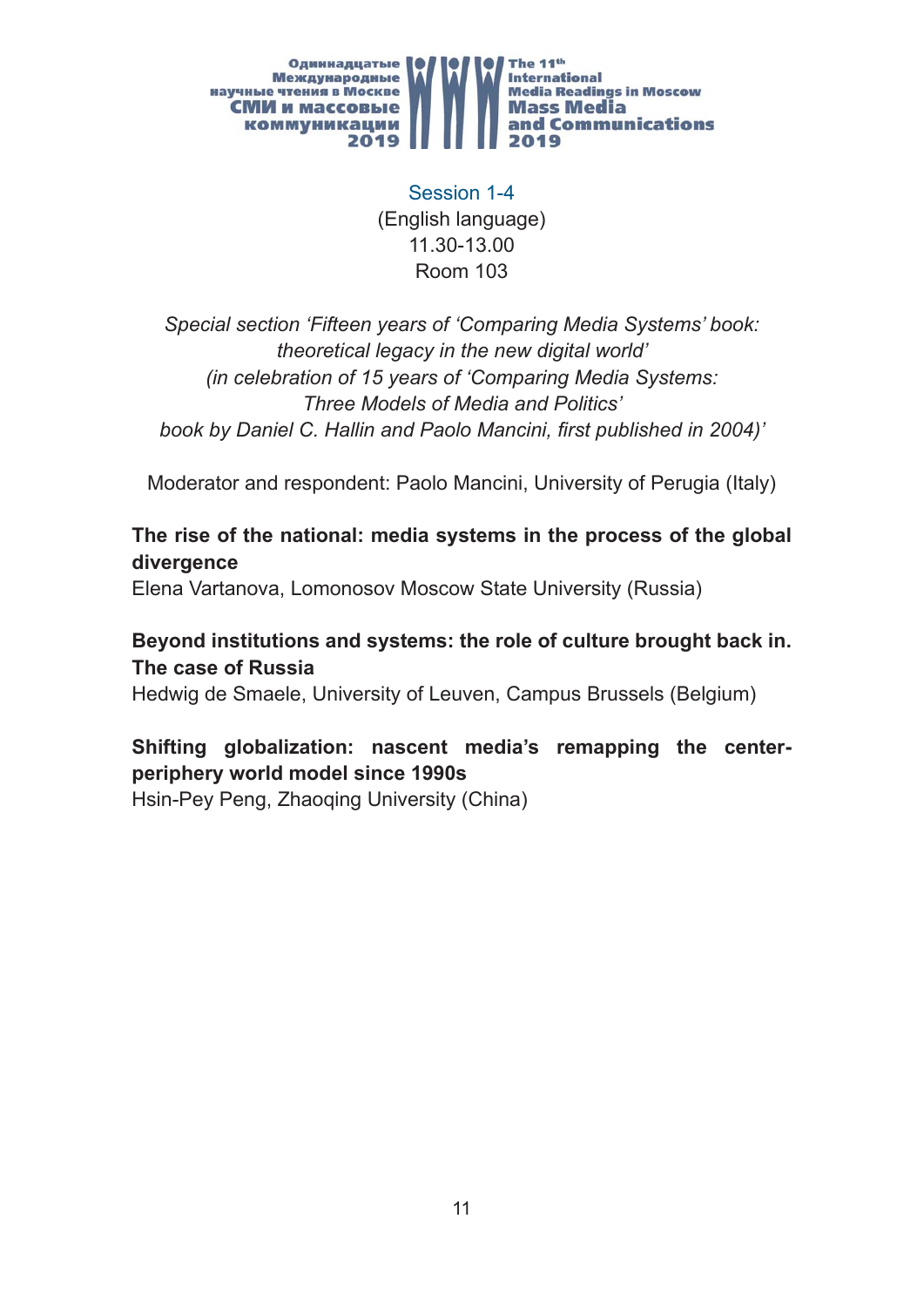

Session 1-5 (Russian language) 11.30-13.00 Room 214

Moderator: Sergey Smirnov, Lomonosov Moscow State University (Russia) Respondent: Kamilla Nigmatullina, Saint Petersburg State University (Russia)

#### **New media as platforms for political discourse in the post-Soviet countries: a structural-typological review**

Andrei Vyrkovsky, Lomonosov Moscow State University (Russia)

#### **The role of social networks in elections coverage in Kazakhstan** Anastasia Obraztsova, Lomonosov Moscow State University (Russia)

#### **Social media usage during the Ukrainian parliamentary elections in 2019**

Daria Sokolova, Lomonosov Moscow State University (Russia)

#### **The coverage of countries and national leaders in G20 media**

Anastasia Kazun, Anton Kazun, National Research University Higher School of Economics (Russia)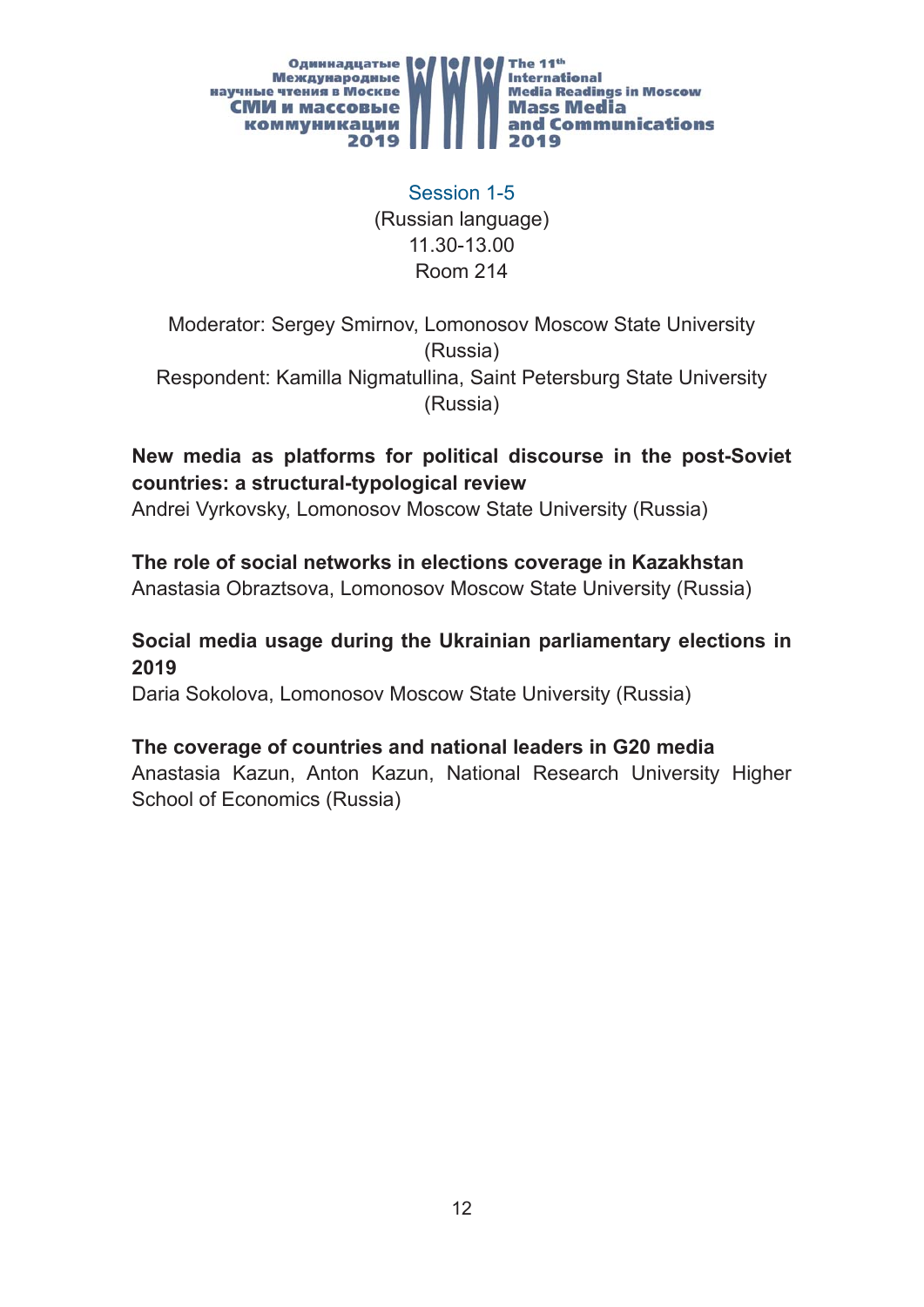

Session 2-1 (English language) 14.00-15.30 Room 102

Moderator: Maria Anikina, Lomonosov Moscow State University (Russia) Respondent: Anna Jupowicz-Ginalska, University of Warsaw (Poland)

Lo-fi politics. Populism, electoral fluidity and post-cosmetic images **of new hyperleaders**

Nello Barile, IULM University (Italy)

## **Discourse on professional logics in digitized media community**

Kamilla Nigmatullina, Saint Petersburg State University (Russia)

#### **Populism en-acted: historical Turkish TV dramas as a tool of political communication**

Taner Dogan, Ibn Haldun University (Turkey), Elif Köroglu, Freie Universität Berlin (Germany)

#### **Information warfare: conflict information and fake means**

Nadejda Greidina, Macquarie University (Australia)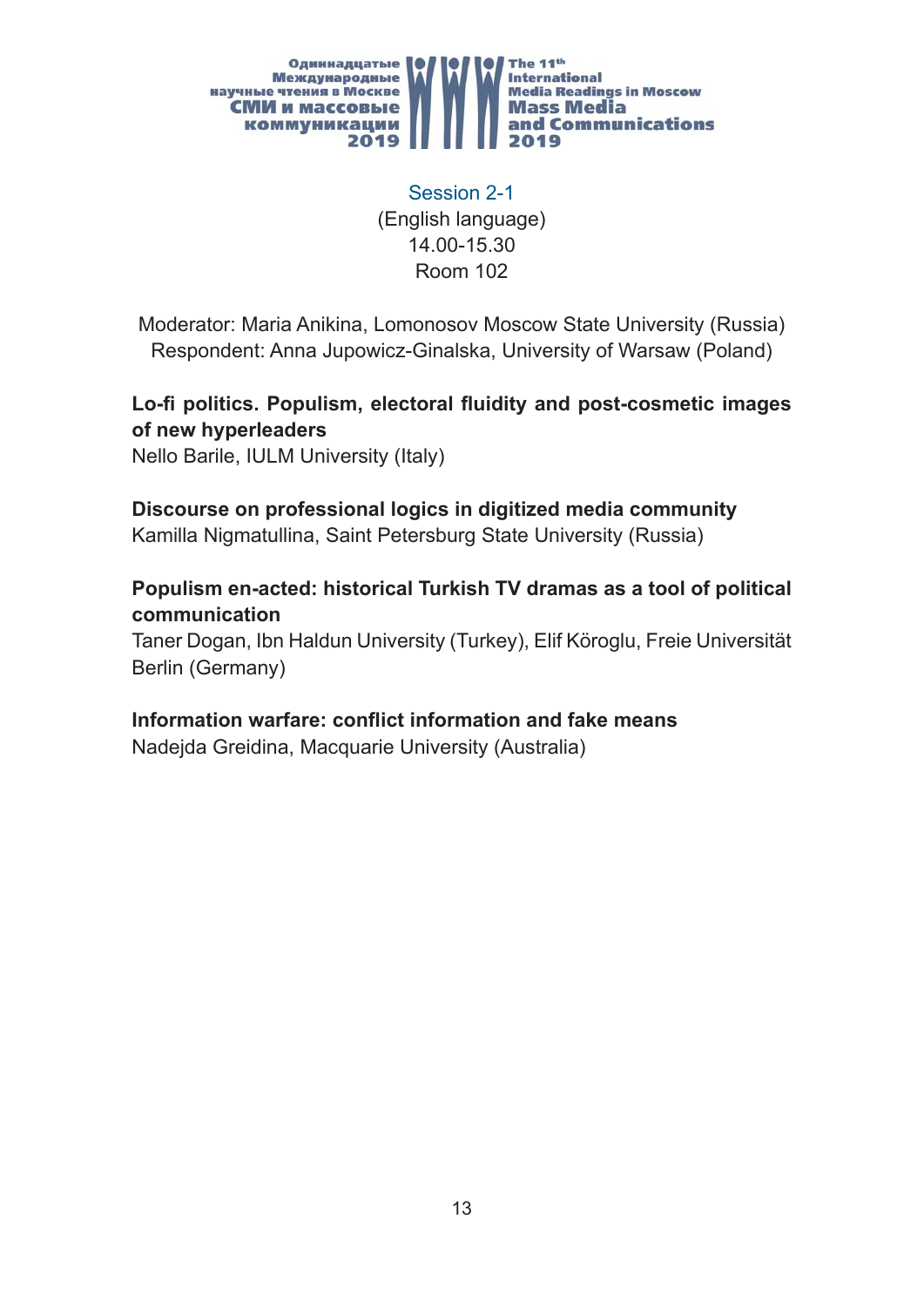

Session 2-2 (English language) 14.00-15.30 Room 233

*Round table 'Media consumption and socialization of the youth in Russia' The research is supported by the grant of the Russian Science Foundation (project number 18-78-10090)*

Moderator and respondent: Denis Dunas, Lomonosov Moscow State University (Russia)

# **New patterns of the youth self-actualization in the digital age**

Diana Kulchitskaya, Denis Dunas, Lomonosov Moscow State University (Russia)

#### **Deep mediatisation of politics as a result of the new political culture of the Russian youth**

Anna Gureeva, Lomonosov Moscow State University (Russia)

#### **Tendencies in youth consumption of social networks in Russia in 2014–2019**

Gelia Filatkina, Lomonosov Moscow State University (Russia)

## **Perception of gamified content by Generation Z**

Elena Salikhova, Lomonosov Moscow State University (Russia)

#### **Adolescents' psychological needs and choice of media resources**

Anna Tolokonnikova, Lomonosov Moscow State University (Russia)

#### **Mathematical models of media consumption: modelling postmillenials' media habits**

Sergey Vartanov, Lomonosov Moscow State University (Russia)

## **Key media consumption trends among the youngsters in the Englishspeaking countries**

Daria Vyugina, Lomonosov Moscow State University (Russia)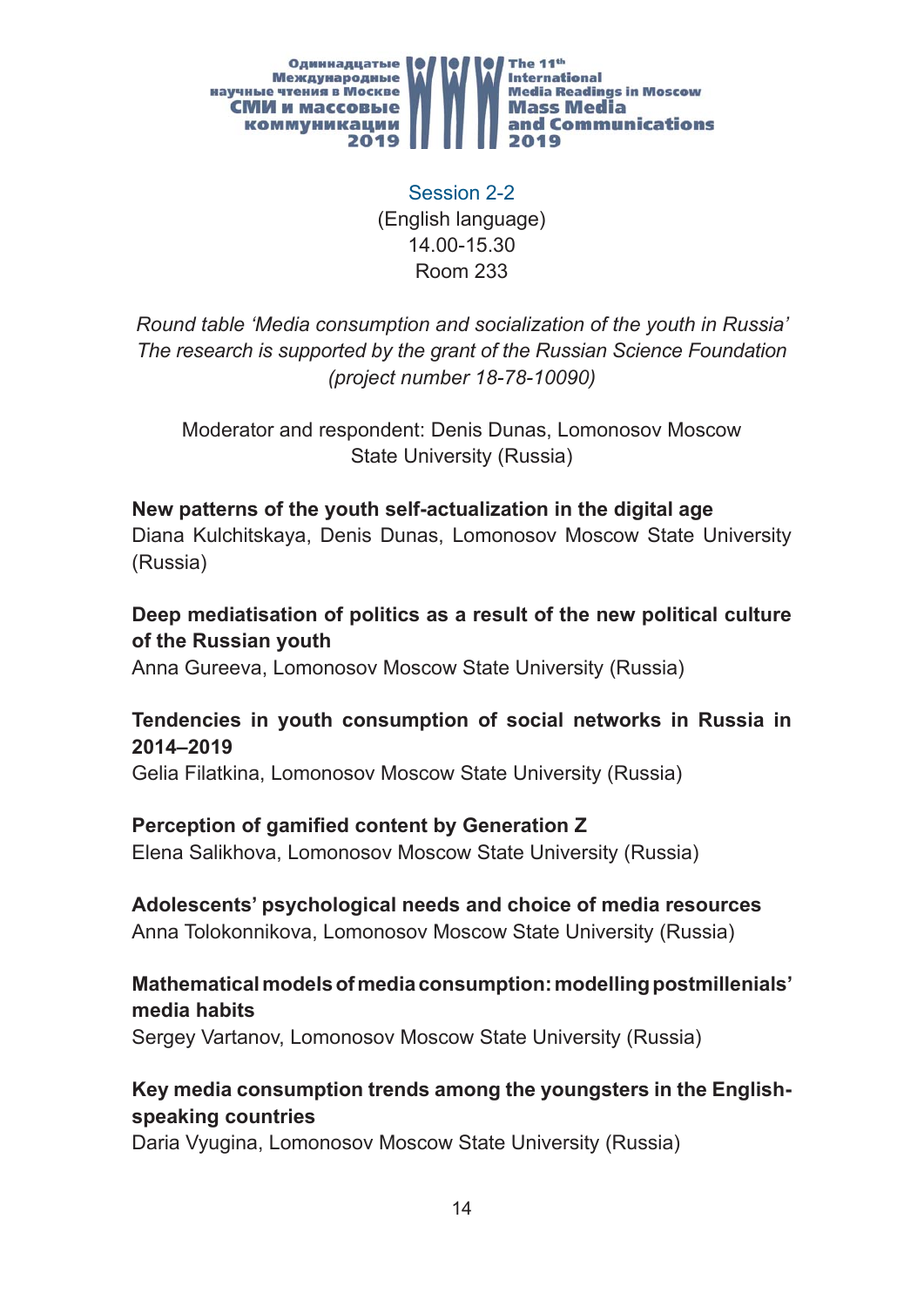

Session 2-3 (English language) 14.00-15.30 Room 104

Moderator: Mikhail Makeenko, Lomonosov Moscow State University (Russia)

Respondent: Saba Bebawi, University of Technology Sydney (Australia)

#### **Writing's on the (Facebook) wall! Personality traits and motivations that drive users to addiction**

Anusha Venkat, PSG College of Arts and Science (India), Francis P. Barclay, Central University of Tamil Nadu (India)

#### **The concept of fake news: between old propaganda and contemporary digital environment**

Ilya Kiriya, National Research University Higher School of Economics (Russia)

#### Kemerovo fire: could voice messaging gossips debunk the myth of **the Russian mediated centre?**

Elena Fedotova, independent researcher

#### **Collective memory in the digital age: how does media digitalization affect the memory of the communist past?**

Daria Gordeeva, Michael Meyen, LMU Munich (Germany)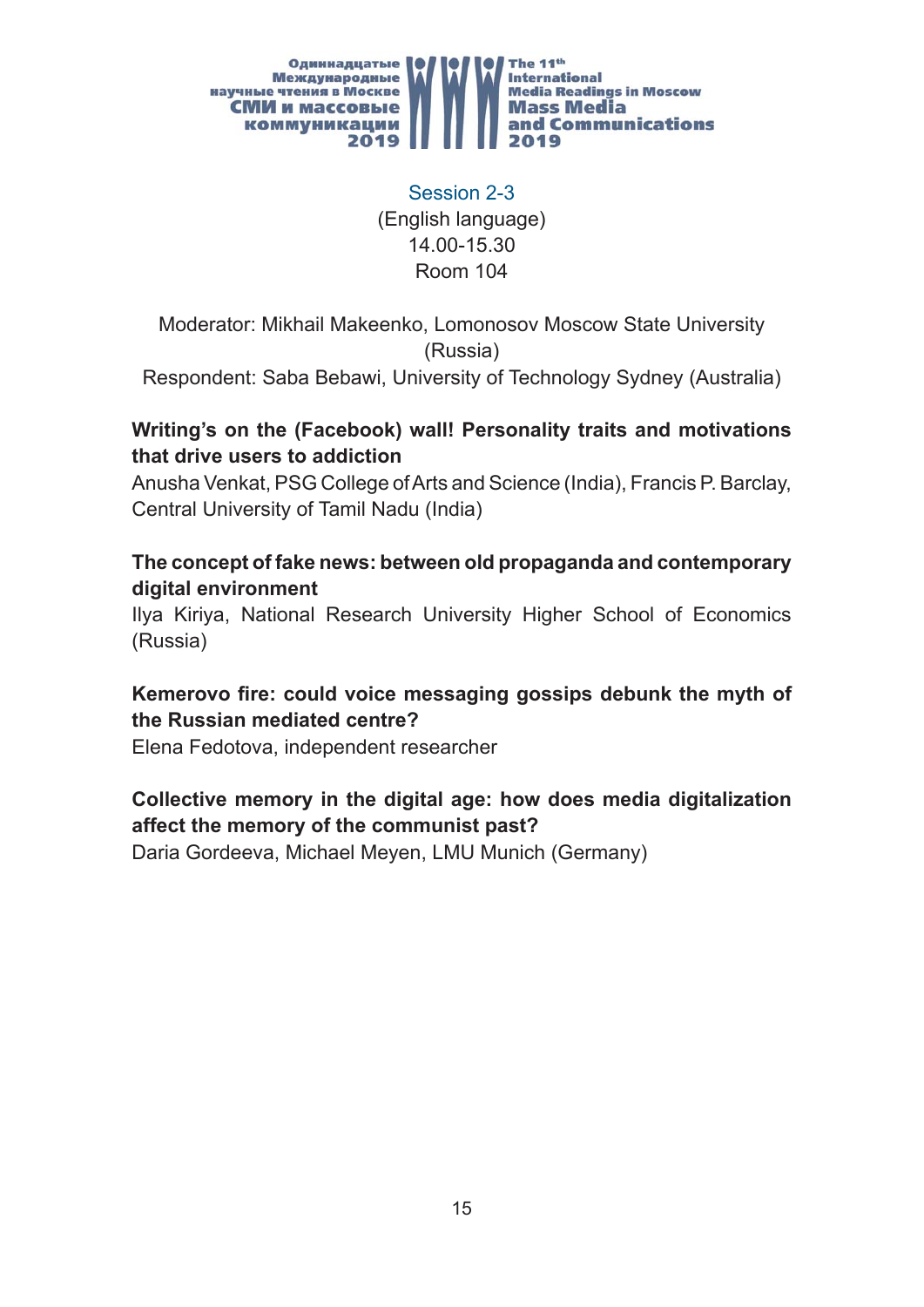

Session 2-4 (Russian language) 14.00-15.30 Room 101

Moderator: Olga Alevizaki, Lomonosov Moscow State University (Russia) Respondent: Anna Smoliarova, Saint Petersburg State University (Russia)

**TV channels in multi-screen video consumption** Galina Shchepilova, Lomonosov Moscow State University (Russia)

**Robots in journalism and the audience: we know, but ... we are afraid** Tatiana Frolova, Lomonosov Moscow State University (Russia)

The specifics of fake news perception among a youth audience Kristina Zuikina, Daria Sokolova, Lomonosov Moscow State University (Russia)

**The preferences of business press audience** 

Emma Terchenko, Lomonosov Moscow State University (Russia)

**Local journalism of the Republic of Belarus in the digital environment**

Alexander Gradushko, Belorussian State University (Republic of Belarus)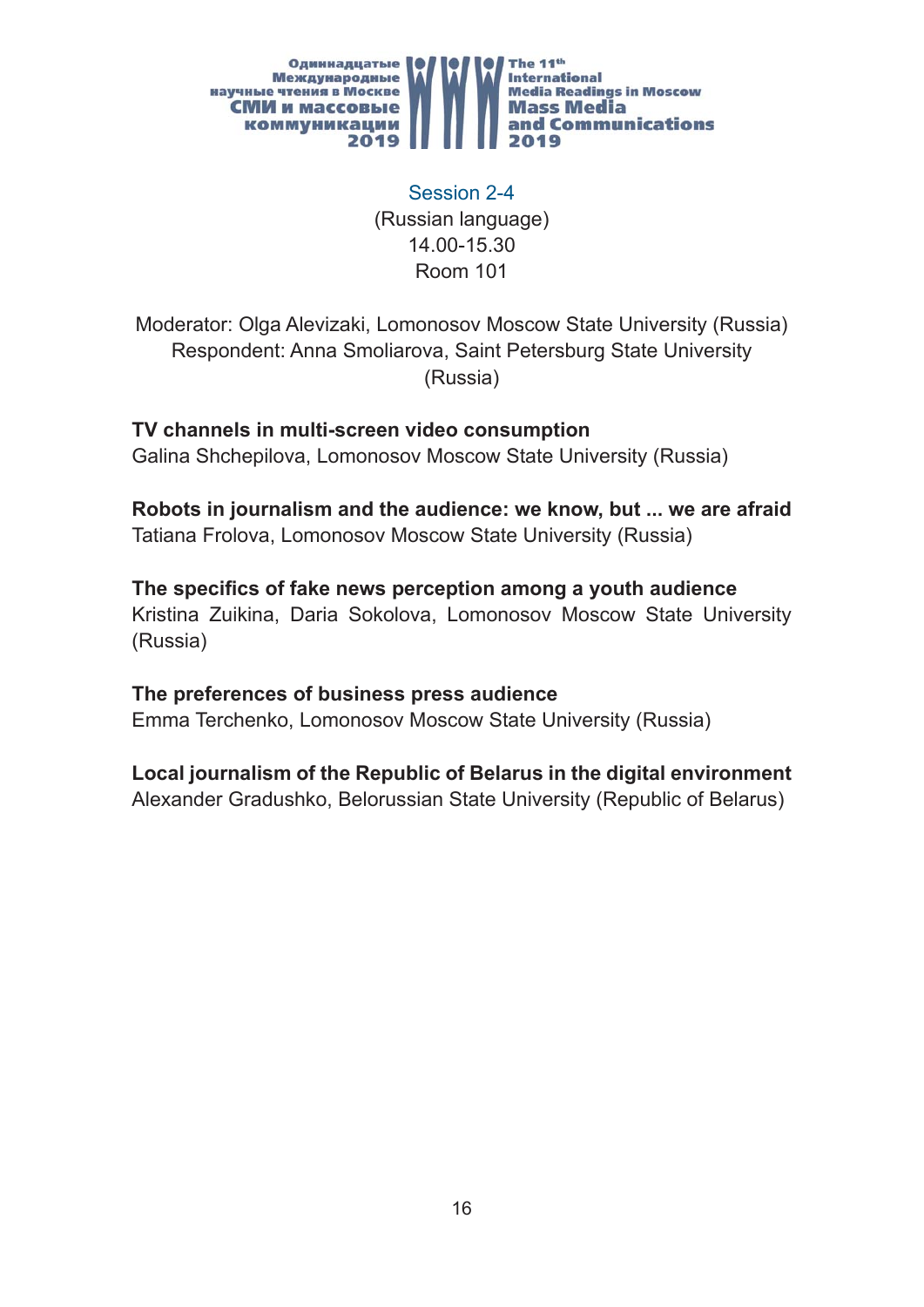

Session 2-5 (Russian language) 14.00-15.30 Room 103

#### **'Mediatizing extreme forms of the political process: war, revolution, terrorism'**

written by Professor Anatoly Puyu and Professor Nikolay Labush, Saint Petersburg State University (Russia) Book launch and presentation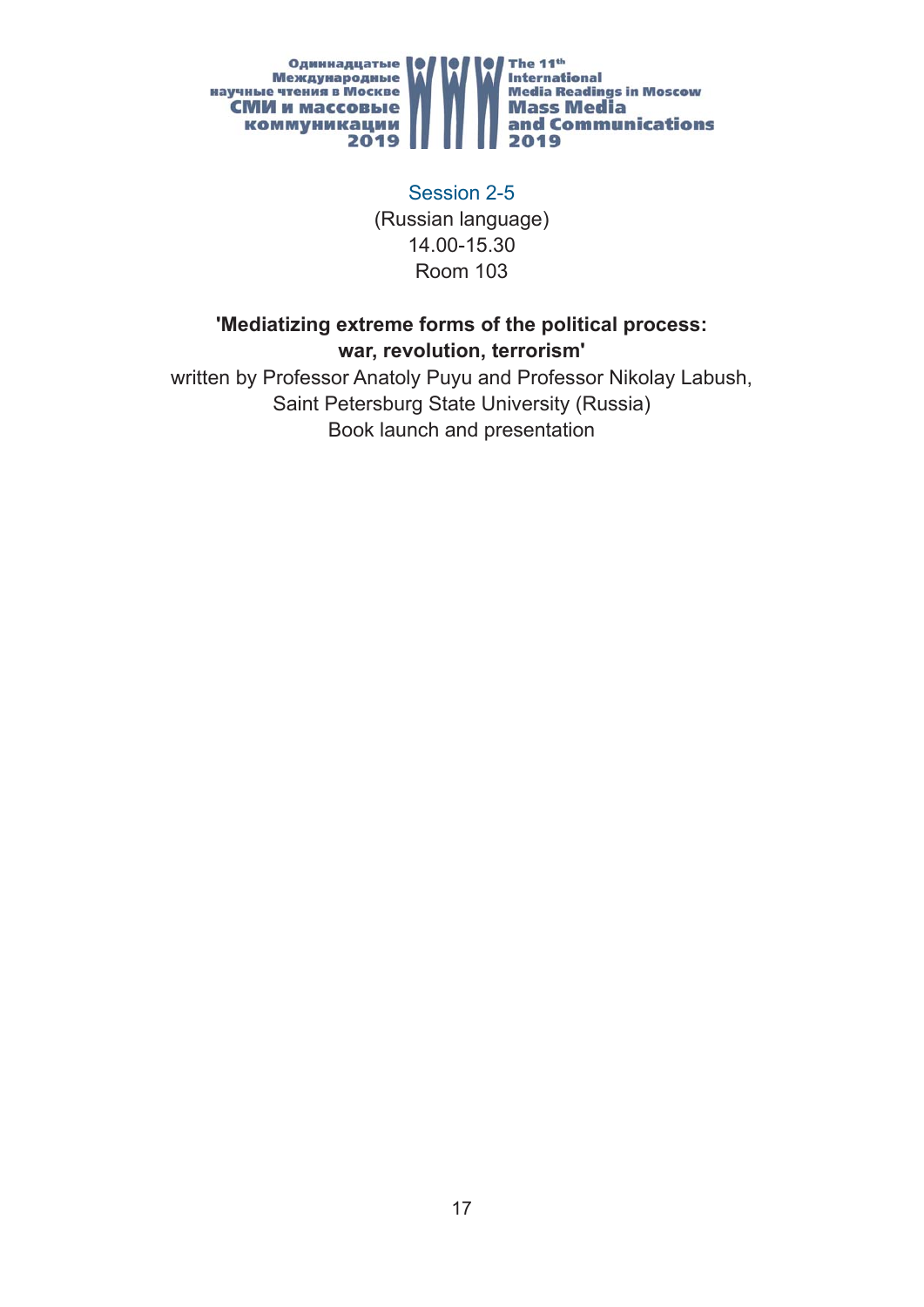

Session 3-1 (English language) 15.45-17.15 Room 102

Moderator: Oleg Bakulin, Lomonosov Moscow State University (Russia) Respondent: Stela Lechpammer, University of Zagreb (Croatia)

**How do we tell this story? The construction and normalisation of online news narratives and foreign policy in Russian and Arab news** Saba Bebawi, Monica Attard, University of Technology Sydney (Australia)

**An analysis of the attitudes of Chinese rural children using mobile phones based on the ABC attitude model – taking the left-behind children in the Northern part of Anhui province as an example** Xinlei Li, Wen Li, Nanjing Normal University (China)

**Evaluating gender recognition and respect through the lens of Pakistani media: a content analysis of TV drama characters across two decades (2000 through 2019)**

Saleem Abbas, Forman Christian College (Pakistan)

#### **Foreign states' representation in Russian quality newspapers: changes and continuity**

Victoria Kolesnichenko, Lomonosov Moscow State University (Russia)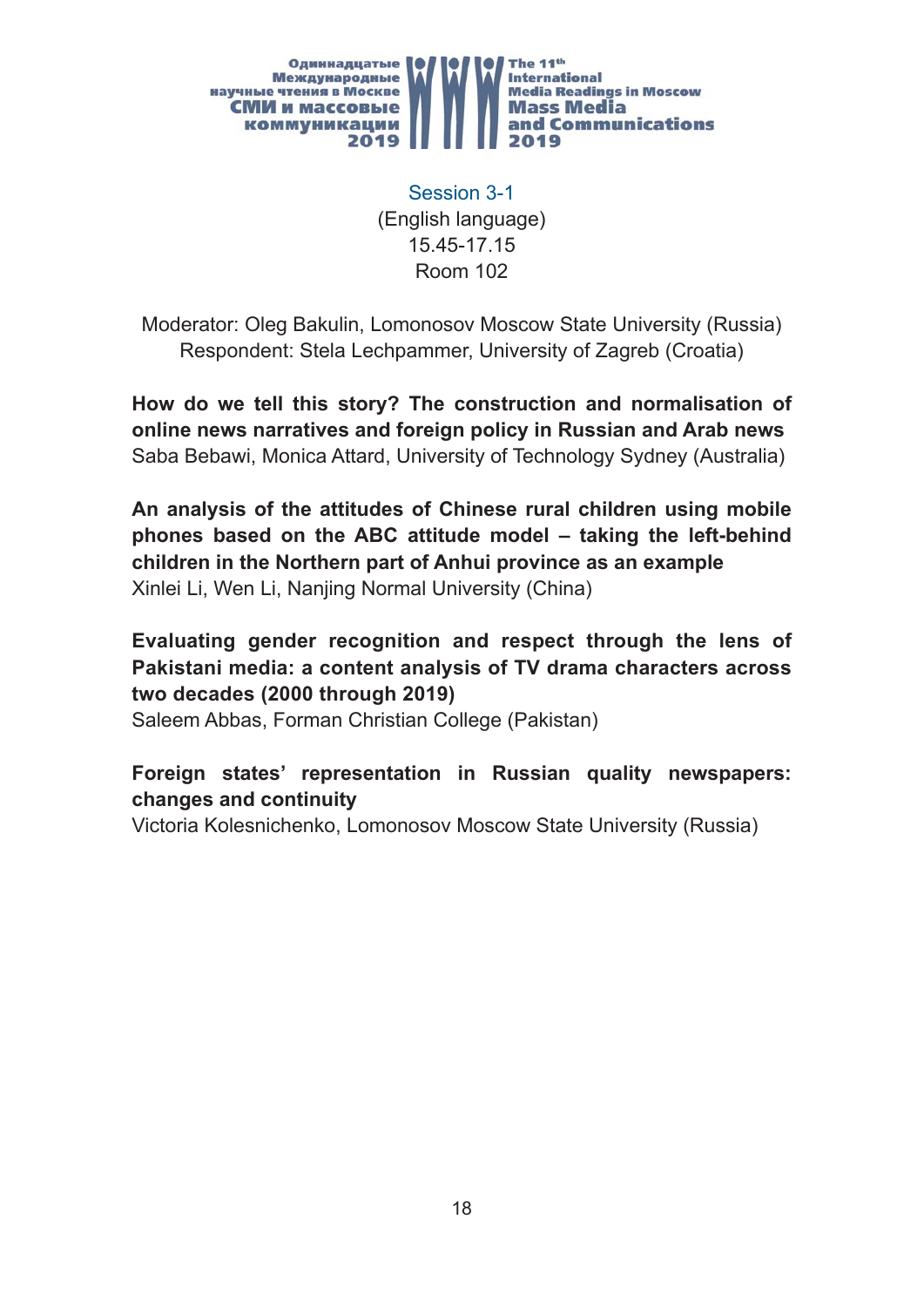

Session 3-2 (English language) 15.45-17.15 Room 233

Moderator: Mikhail Makeenko, Lomonosov Moscow State University (Russia)

Respondent: Hedwig de Smaele, University of Leuven, Campus Brussels (Belgium)

#### **State national policy of the Russian Federation and its coverage in Russian online media: empirical findings**

Anna Gladkova, Ivan Aslanov, Lomonosov Moscow State University (Russia)

#### **The image of Russian foreign policy created on the pages of infl uential American political magazines (***Time***,** *Newsweek***,** *The Nation***), 2004–2012**

Karolina A. Lovejoy, Janusz W. Adamowski, University of Warsaw (Poland)

#### **Exploring hashtag activism in Russia: the case of Ivan Golunov**

Orge Castellano Parra, Koldo Meso Ayerdi, Jordi Morales i Gras, Jesús Perez Dasilva, University of the Basque Country (Spain)

#### **Media literacy, journalism and empowerment of democracy**

Hafiz Muhammad Muddser, Government College University (Pakistan)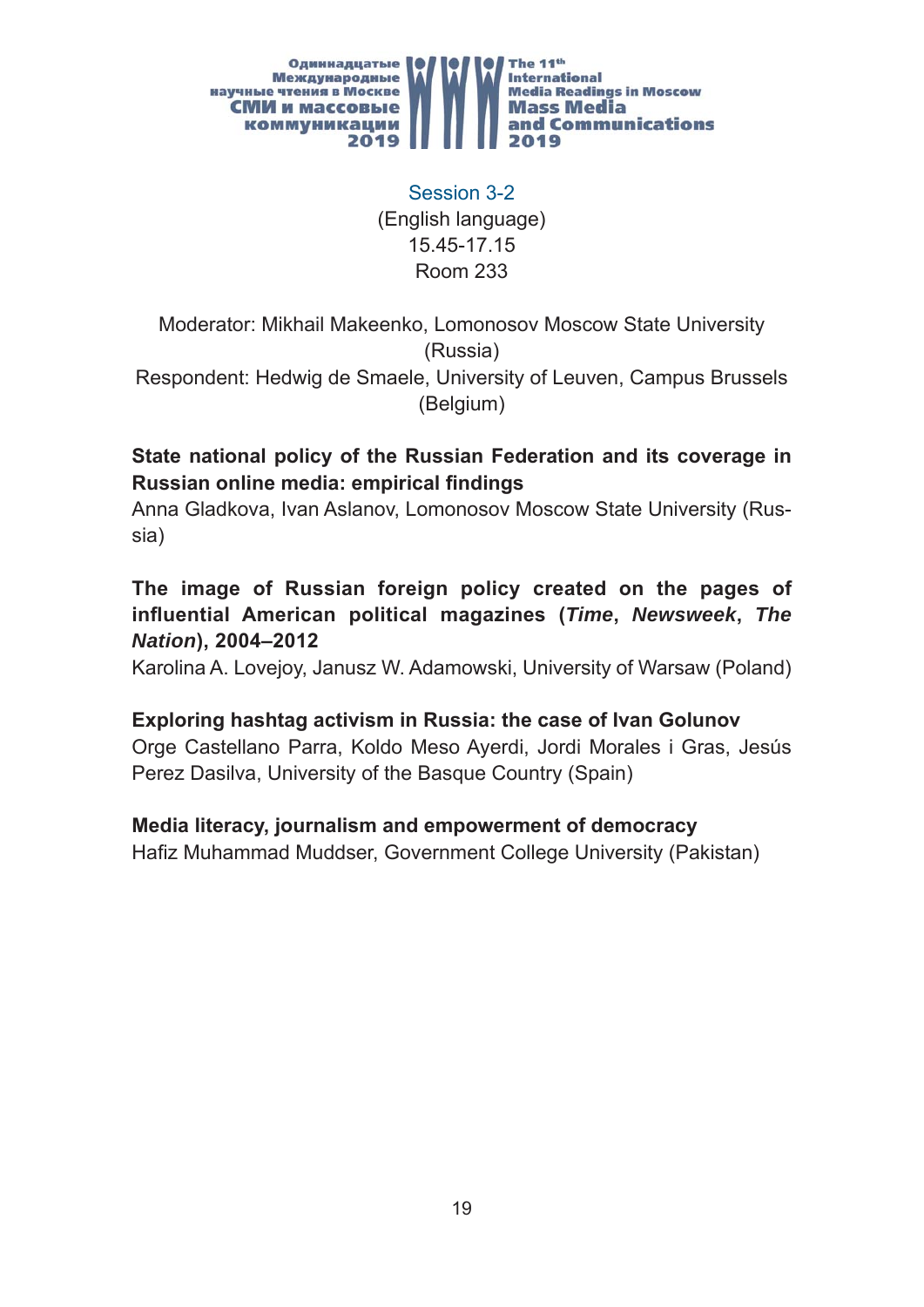

Session 3-3 (English language) 15.45-17.15 Room 103

*Special section 'Digital, social and cultural divides: interrelations and interdependencies' Organized by the IAMCR Digital Divide Working Group*

Moderator and respondent: Olga Smirnova, Lomonosov Moscow State University (Russia)

#### **Digital inclusion for social transformation in Spain. TEB's campaign experience**

Carolina Escudero, University of Missouri (USA)

#### **Digital divide as a social problem: the case of Russian regions**

Anna Gladkova, Lomonosov Moscow State University (Russia), Massimo Ragnedda, Northumbria University (UK)

#### **Reconceptualizing the digital divide in the age of "fake news"**

Inkyu Kang, Penn State University (USA)

#### **Digitalization, portability and social classes: 'sharing' concept and its implications in China**

Hsin-Pey Peng, Chih Hung, Zhaoqing University (China)

#### Digital datafied divide: new (corpo)realities, levels and effects in **phygital communication**

Marina Shilina, Plekhanov Russian University of Economics (Russia), Vladimir Gorokhov, Lomonosov Moscow State University (Russia), You Keke, Communication University of China (China)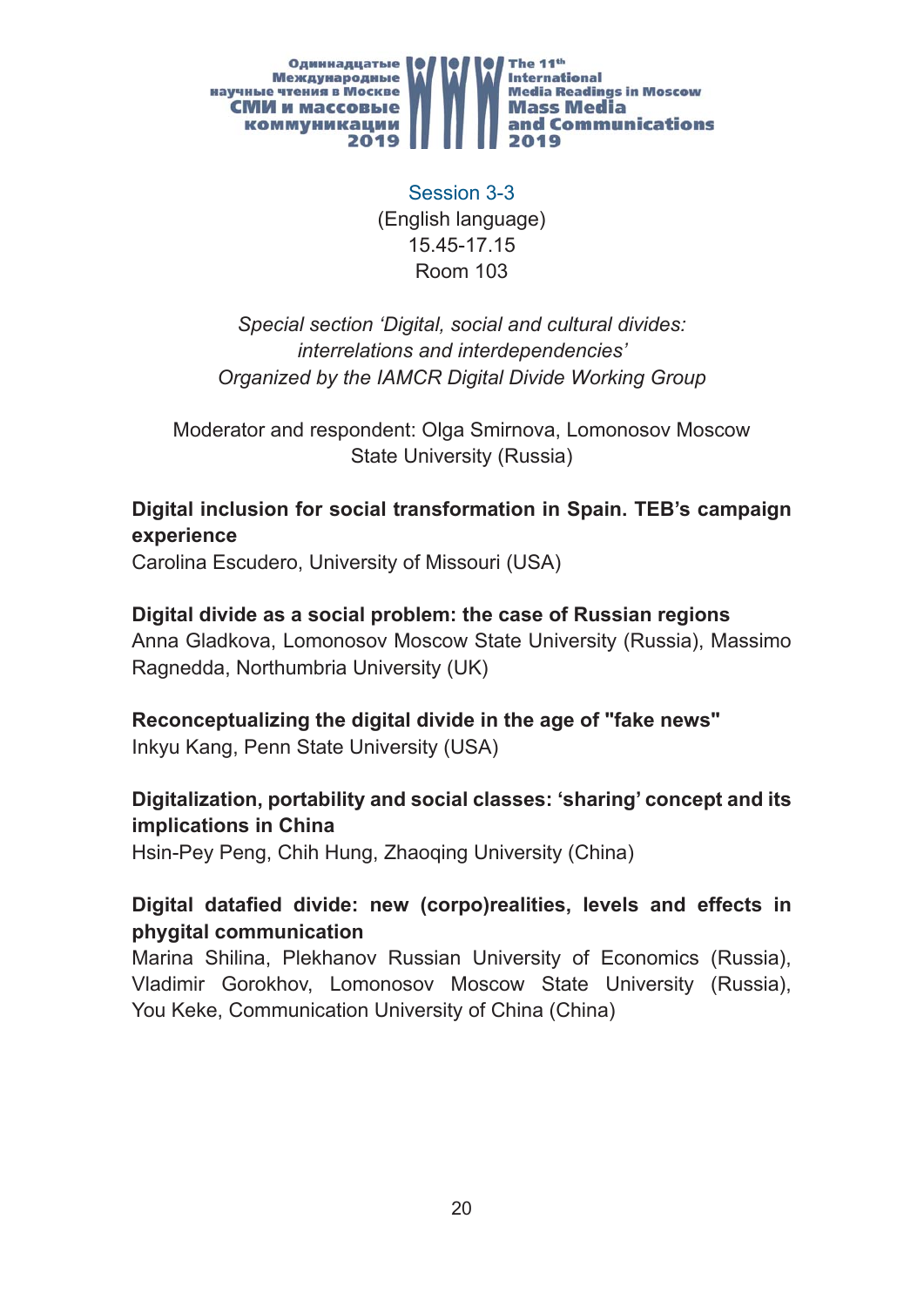

Session 3-4 (Russian language) 15.45-17.15 Room 101

Moderator: Tatiana Frolova, Lomonosov Moscow State University (Russia) Respondent: Irina Demina, Irkutsk State University (Russia)

#### **Mediatization of the Time: historical perspectives of the modern blogosphere**

Olga Vladimirova, Kuban State University (Russia)

#### **Media of specialized departments in the context of the Strategy of the state national policy of the Russian Federation for the period until 2025 implementation**

Ekaterina Reva, Penza State University (Russia)

#### **Discursive management of social media: digital natives and digital migrants**

Natalia Ryabchenko, Olga Malisheva, Kuban State University (Russia)

## **Cyborg: perspectives of human evolution in the digital environment**

Nina Starykh, Lomonosov Moscow State University (Russia)

#### **Text of mass media in the era of convergence: research prospects** Nadezhda Volskaya, Lomonosov Moscow State University (Russia)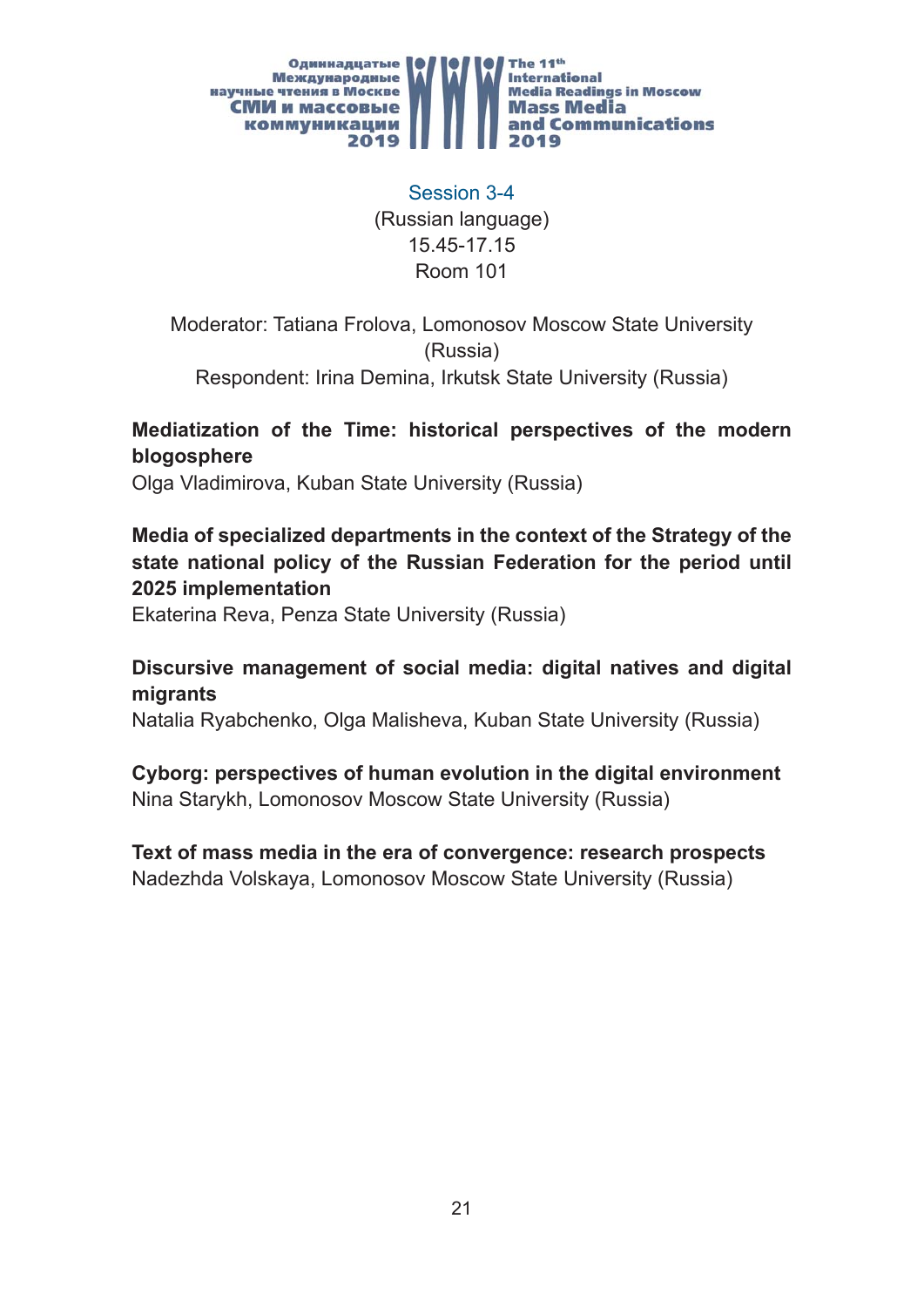

## **18 October 2019 (Friday)**

Session 1 (Plenary – English language with Russian interpretation) 9.30-11.00 Room 232

Moderator: Anna Gladkova, Lomonosov Moscow State University (Russia)

**Denis McQuail's Media and Mass Communication Theory for 2020: new media – new theory?** Mark Deuze, University of Amsterdam (The Netherlands)

**'Comparing Media Systems' and the digital age**

Paolo Mancini, University of Perugia (Italy)

**Entrepreneurial cultures in public service media and high technology clusters: fi ndings from 10 cities in Europe and North America** Michał Głowacki, University of Warsaw (Poland)

> **Coffee break 11.00-11.30**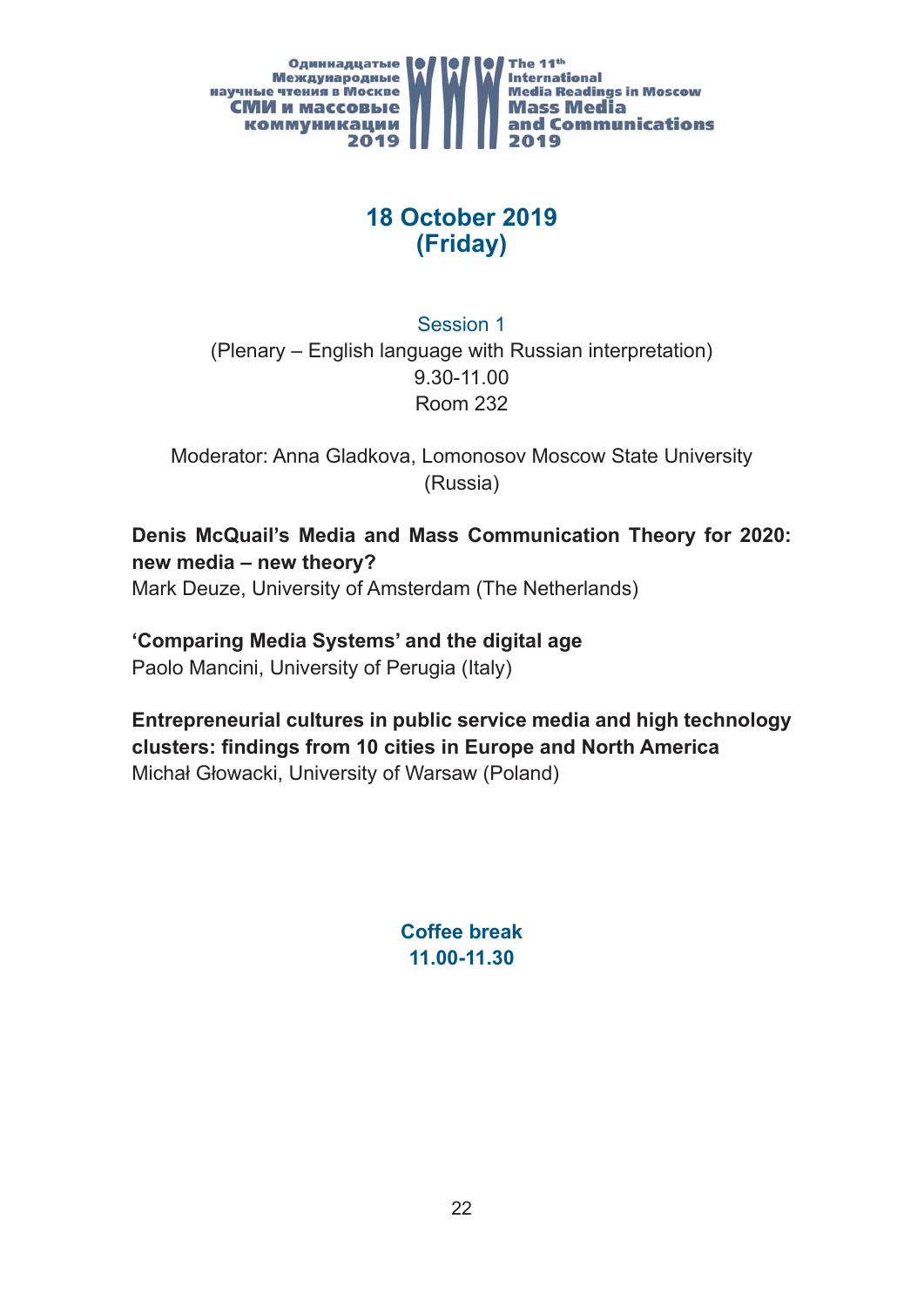

Session 4-1 (English language) 11.30-13.00 Room 102

Moderator: Andrei Vyrkovsky, Lomonosov Moscow State University (Russia) Respondent: Patrik Åker, Södertörn University (Sweden)

#### **Smart thorn in the digital side: instigating the public debate on smart futures**

Danielle Arets, Fontys University of Applied Sciences (The Netherlands)

**Resolving paradoxical tensions of digital acceleration in Germany and China through structural equation modelling and data interpretation** Maria Faust, University of Leipzig (Germany)

#### **Post-truth challenging science: social media and the case of vaccination hesitancy**

Ruth Avidar, Yezreel Valley College (Israel), Margalit Toledano, The University of Waikato (New Zealand)

#### **The coverage of the Russian presidential election of 2018: intermedia research**

Yulia Dolgova, Lomonosov Moscow State University (Russia)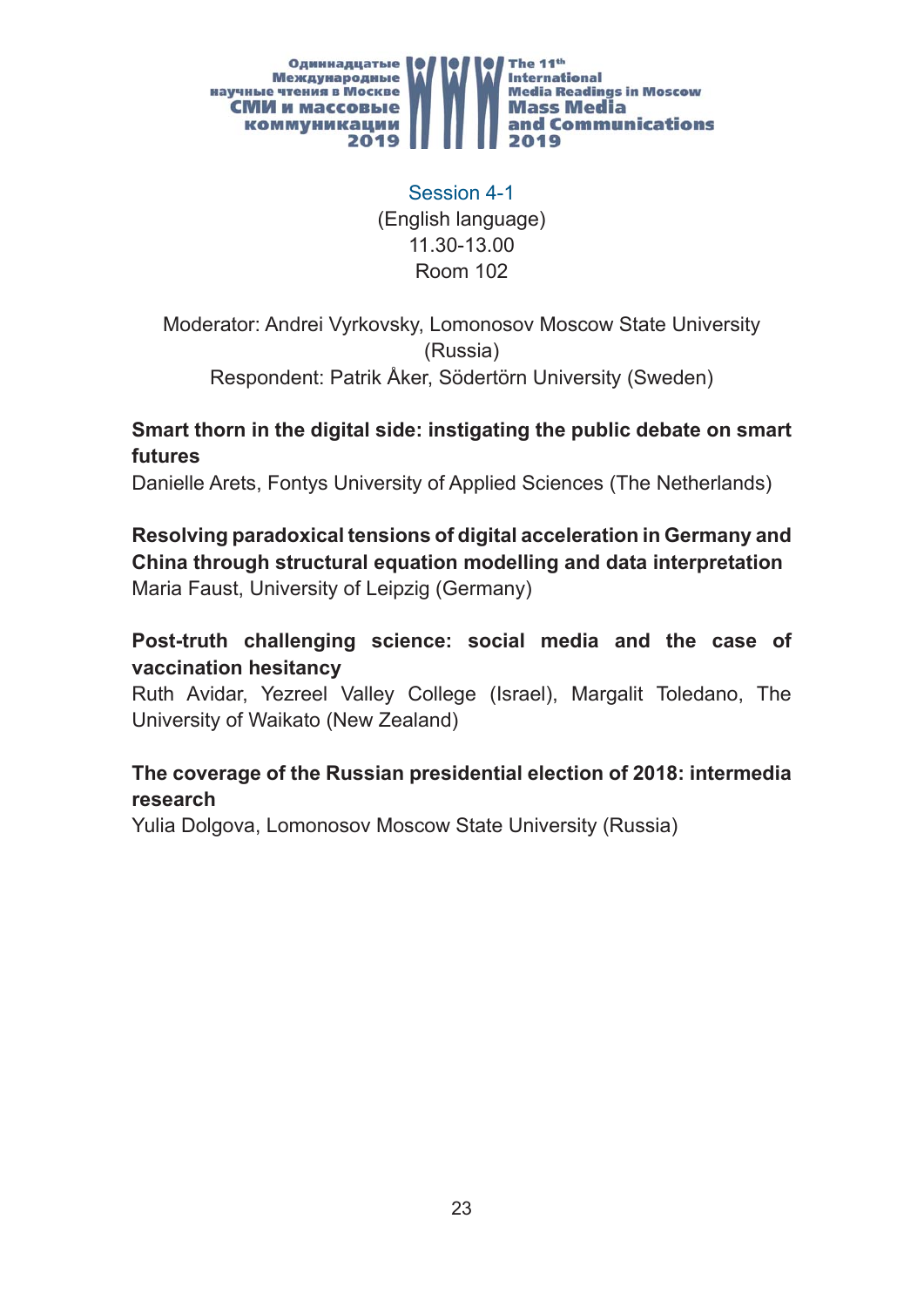

Session 4-2 (English language) 11.30-13.00 Room 101

Moderator: Anastasia Folts, Lomonosov Moscow State University (Russia) Respondent: Michał Głowacki, University of Warsaw (Poland)

**The role of network effects in the worldwide success of internet companies. How can Russian digital companies like Yandex, VK and others survive in the world dominated by US internet giants?** Olaf Jandura, Heinrich-Heine University Düsseldorf (Germany), Olexiy Khabyuk, University of Applied Sciences Düsseldorf (Germany)

#### **German media-market providers online and their audience – a shift in players and towards inequality?**

Inga Brentel, Heinrich-Heine-University Düsseldorf (Germany), Céline Fabienne Kampes, University of Applied Sciences Düsseldorf (Germany)

#### **Front covers of opinion magazines as an emanation of media polarization: empirical evidence from Poland**

Anna Jupowicz-Ginalska, Michał Głowacki, University of Warsaw (Poland)

#### **Mediatization of religion in Russia: digital perspective**

Victor Khroul, Lomonosov Moscow State University (Russia)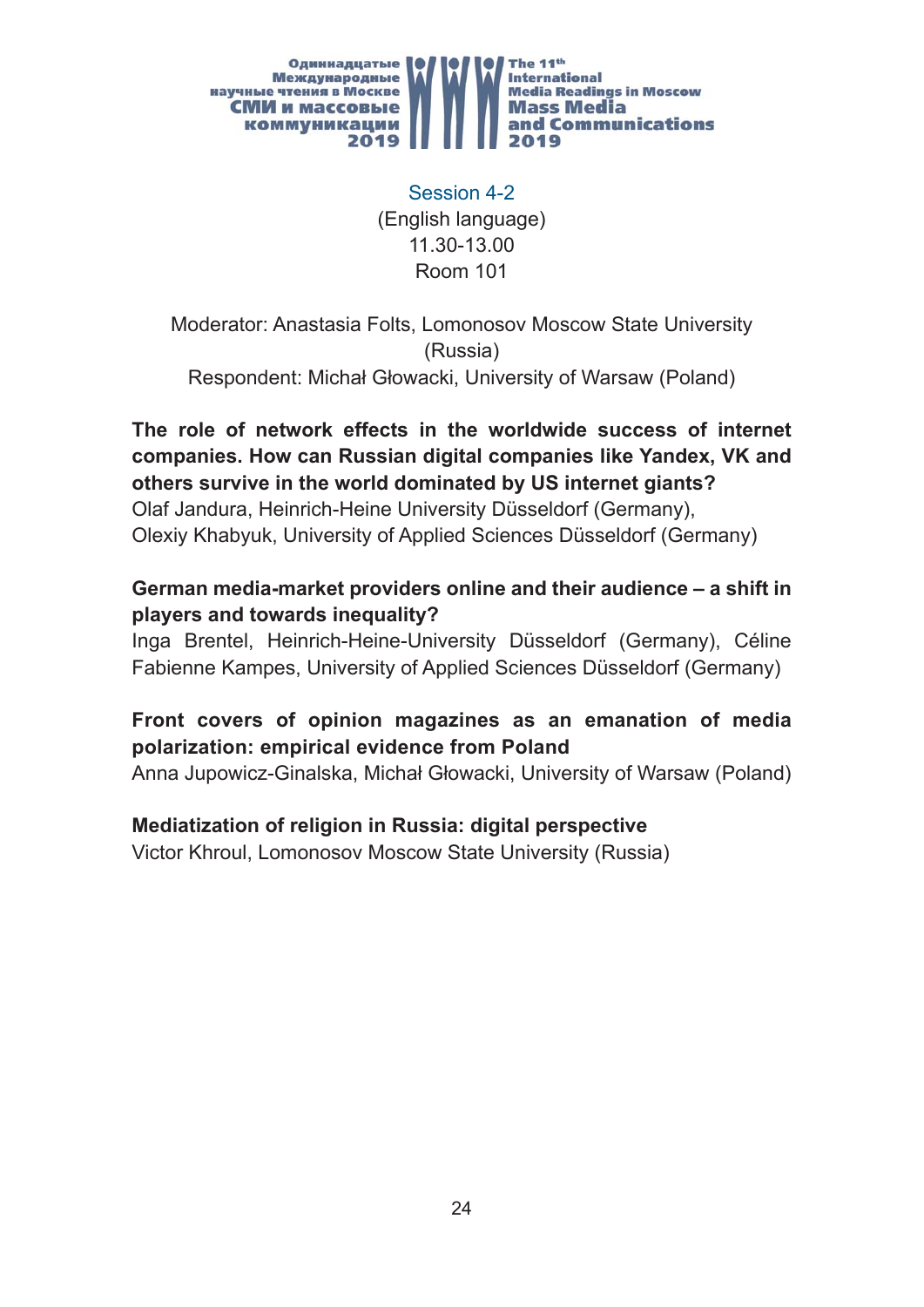

Session 4-3 (English language) 11.30-13.00 Room 103

*Special section 'Media and communication in postand neo-authoritarian societies: global trends, local formats' Organized by the IAMCR Communication in Post- and Neo-Authoritarian Societies Working Group*

Moderator and respondent: Anastasia Grusha, Lomonosov Moscow State University (Russia) Respondent: Michael Meyen, LMU Munich (Germany)

#### **Construction of media policy in public discussion in Russia** Katja Lehtisaari, University of Helsinki (Finland)

**Media narratives, metanarratives and value conflicts around the Eurovision song contest 2019 in a post-socialist state (a case study of Belarus)**

Aliaksandr Dabranau, Belarusian State University (Republic of Belarus)

## **Using social network analysis on discovering the framing of news agenda in the Russian-language segment of Twitter**

Daria Dergacheva, Autonomous University of Barcelona (Spain)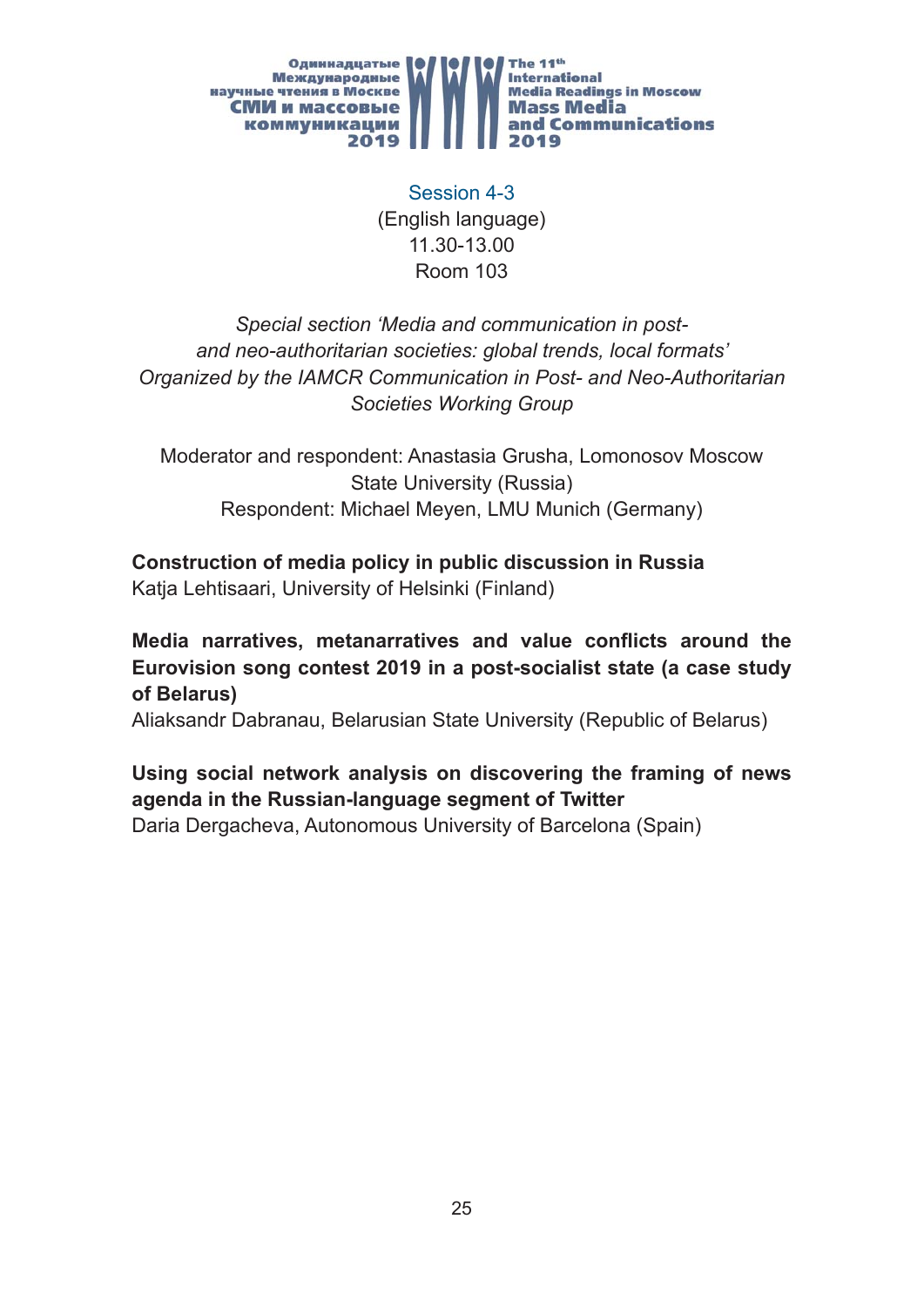

Session 4-4 (English language) 11.30-13.00 Room 233

Moderator: Maria Lukina, Lomonosov Moscow State University (Russia) Respondent: Evie Lambrou, Frederick University (Cyprus)

**Media reporting on climate change: from skeptical to advocate narratives**

Maria Laura Ruiu, Northumbria University (UK)

#### **Media coverage on the responses to the Nepal Earthquake-2015: national and international perspectives**

Bikalpa Adhikari, Inland Norway University of Applied Sciences (Norway)

#### The scientific communication technologies: state of art, new **approaches and opportunities**

Ivan Zassoursky, Lomonosov Moscow State University (Russia)

#### **Open access and traditional journals in the communication field: differences, similarities and perspectives**

Nataliia Trishchenko, Lomonosov Moscow State University (Russia)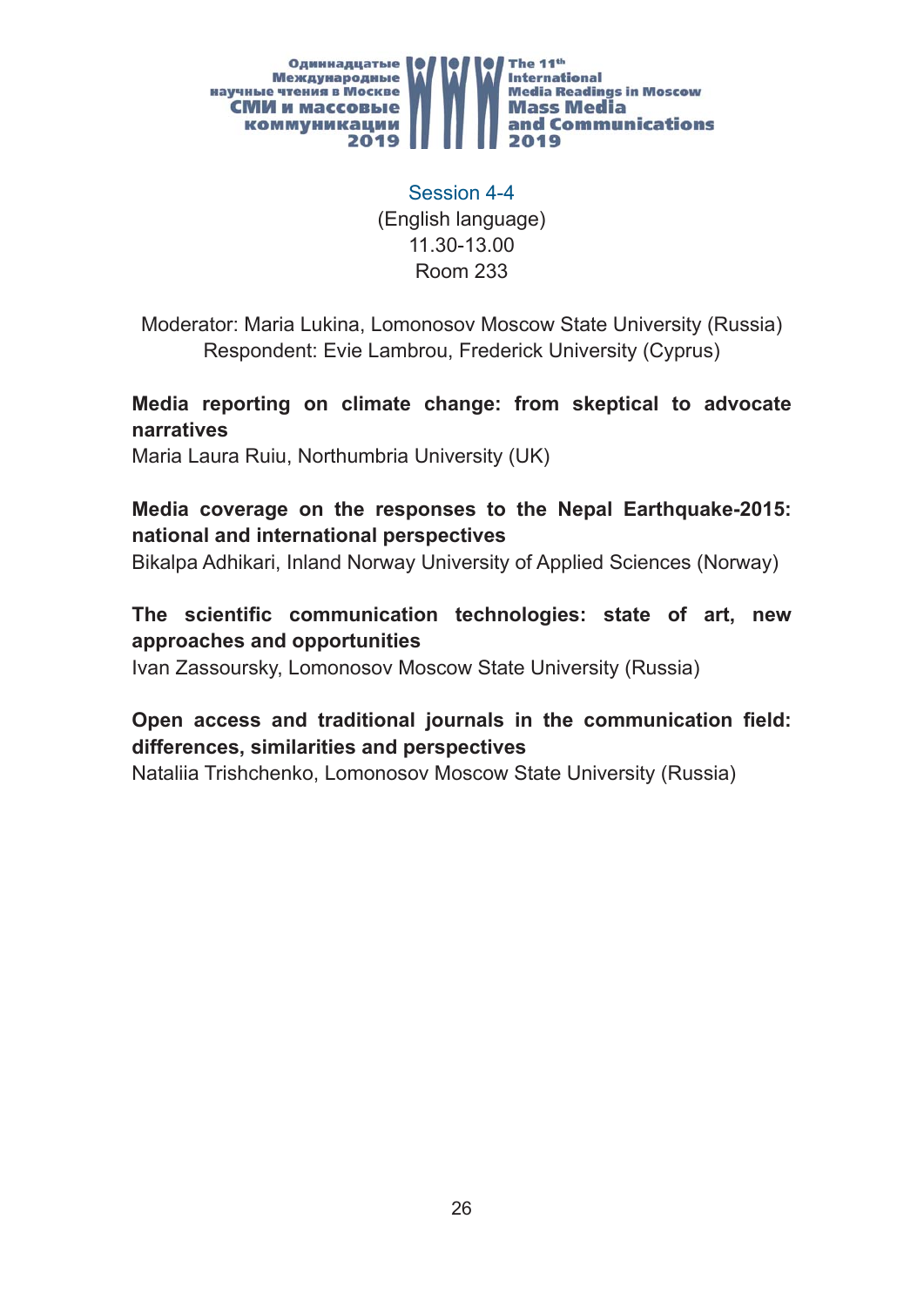

Session 5-1 (English language) 14.00-15.30 Room 102

Moderator: Andrei Vyrkovsky, Lomonosov Moscow State University (Russia) Respondent: Katja Lehtisaari, University of Helsinki (Finland)

**Turkish senior citizens: the new outsiders of a digitalizing society** A. Elif Posos Devrani, Turkish-German University (Turkey)

**Media use, identity and integration: focus on Syrian nationals in Norway**

Yam Bahadur Katuwal, NLA University College (Norway)

**Obstacles of media literacy in Egypt and how to overcome them** Dina Farouk Abou Zeid, Ain Shams University (Egypt)

#### **Online-communities for deaf and hard-of-hearing people in popular social media in Russia**

Yuliya Shamsutdinova, Lomonosov Moscow State University (Russia)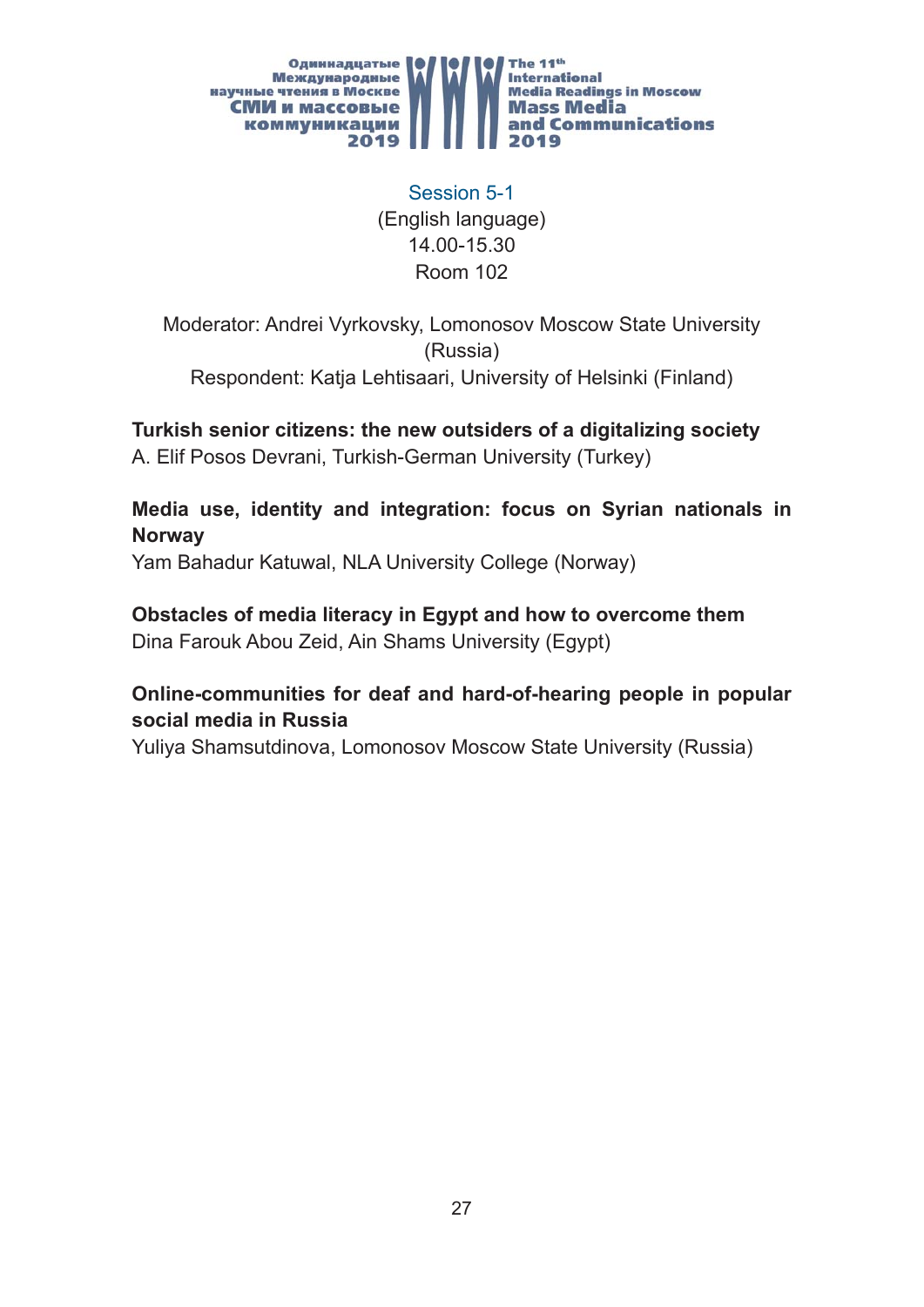

Session 5-2 (English language) 14.00-15.30 Room 233

Moderator: Gelia Filatkina, Lomonosov Moscow State University (Russia) Respondent: Nello Barile, IULM University (Italy)

**Study of self-efficacy and communication mechanism behind emoji** He Guoping, Wang Pei, Guangdong University of Foreign Studies (China)

#### **Channels of discourse: YouTube and the emerging regional digital 'media culture' in India**

Srikanth Nayaka, V. Vamshi Krishna Reddy, Indian Institute of Technology (India)

#### **Digital strategies of 24-hour news channels**

Karine Chobanyan, Lomonosov Moscow State University (Russia)

#### **Research on motivations of spectators in game live streaming – the game** *Playerunknown's Battlegrounds* **as an example**

Yi Zheng, Yue Zhang, Hao Gao, Nanjing Normal University (China)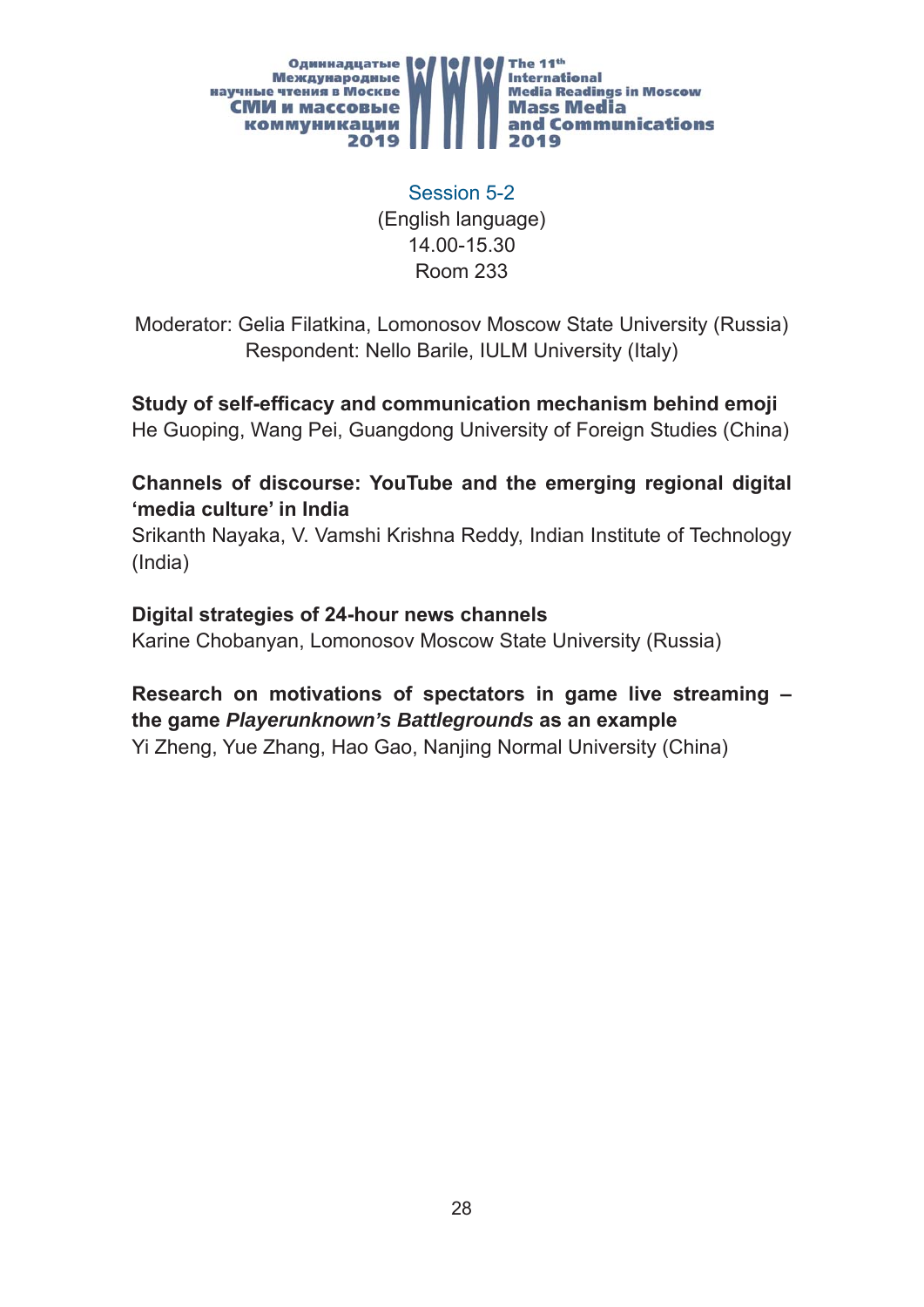

Session 5-3 (English language) 14.00-15.30 Room 103

*Special section 'Coverage of EU elections-2019 in the traditional and digital media'*

Moderator and respondent: Anastasia Grusha, Lomonosov Moscow State University (Russia)

#### **Political agenda of EU Parliamentary elections-2019**

Oleg Barabanov, Valdai Club (Russia)

#### **International news in Russian media: the case of EU Parliamentary elections-2019**

Anastasia Grusha, Lomonosov Moscow State University (Russia)

#### **Digital media as a reversed channel for setting political agenda in the EU**

Yulia Kazakova, National Research University Higher School of Economics (Russia), Dan Mihai Georghiu, Universitatea Politehnica din București (Romania)

#### **Educational project of EJTA 'EUfactcheck' as a practical platform for the participation of Russian students in the coverage of European Parliament elections-2019**

Ludmila Shesterkina, Anna Krasavina, Olga Kharitonova, South Ural State University (Russia)

#### **The 2019 EU elections in France as covered by the Russian mass media**

Milana Zakharova, Lomonosov Moscow State University (Russia)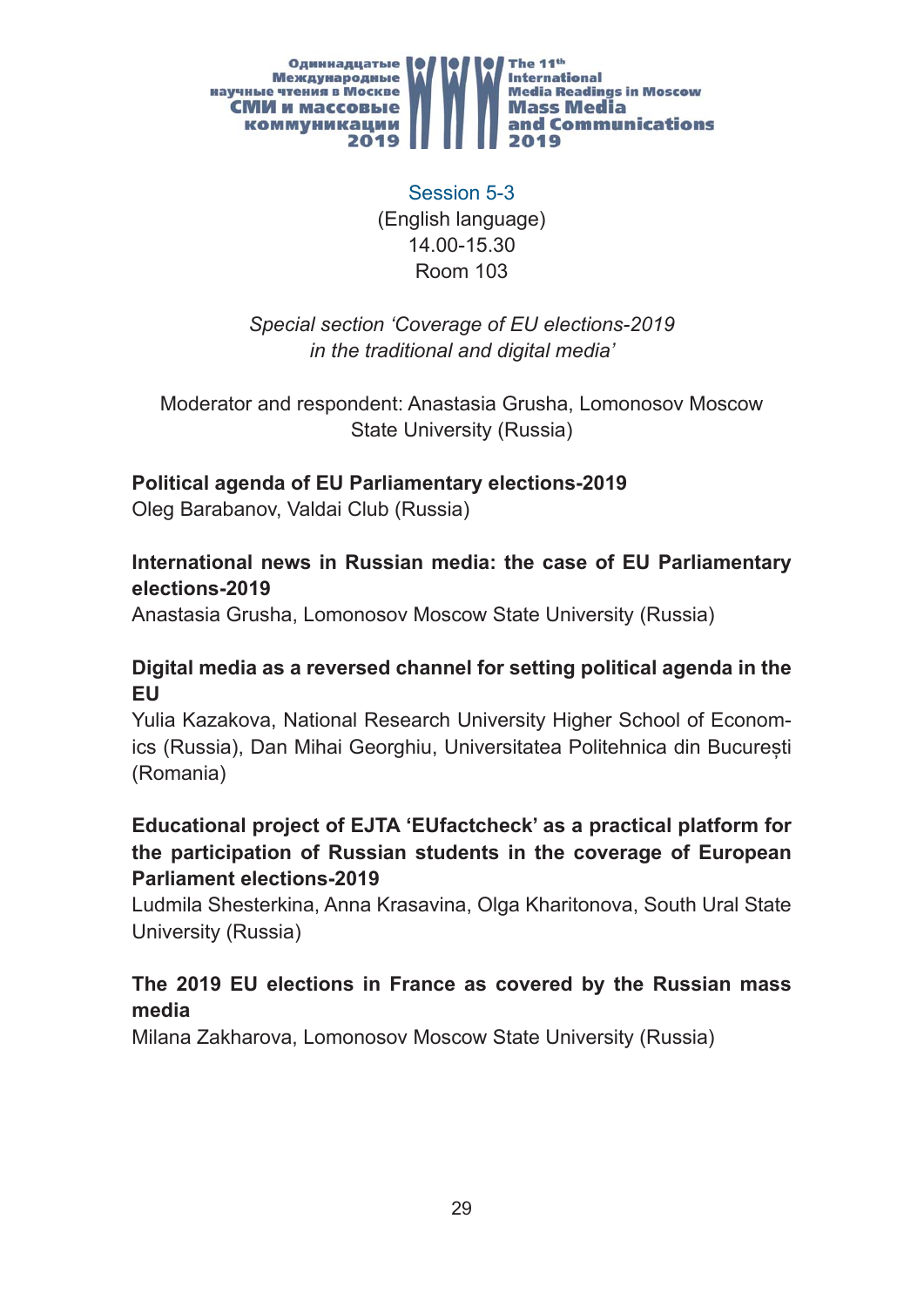

Session 5-4 (English language) 14.00-15.30 Room 101

Moderator: Andrei Ruskin, Lomonosov Moscow State University (Russia) Respondent: Danielle Arets, Fontys University of Applied Sciences (The Netherlands)

#### **Internalizing methodology in the history of media theory: to avoid the struggle of ideas**

Alexander Marchenko, Saint Petersburg State University (Russia), Wedencley Alves Santana, Federal University of Juiz de Fora (Brazil), Liu Yan, Central China Normal University (China), Inkyu Kang, Penn State University (USA)

#### **Contradicting agendas: the way Russian TV and the new media covered Golunov's case**

Diana Kulchitskaya, Anastasia Folts, Lomonosov Moscow State University (Russia)

#### **Psychological characteristics of the Russian local newspaper journalist: results of the study**

Olga Smirnova, Lomonosov Moscow State University (Russia)

#### **Communication between the copywriter and the audience**

Alexander Nazaykin, Lomonosov Moscow State University (Russia)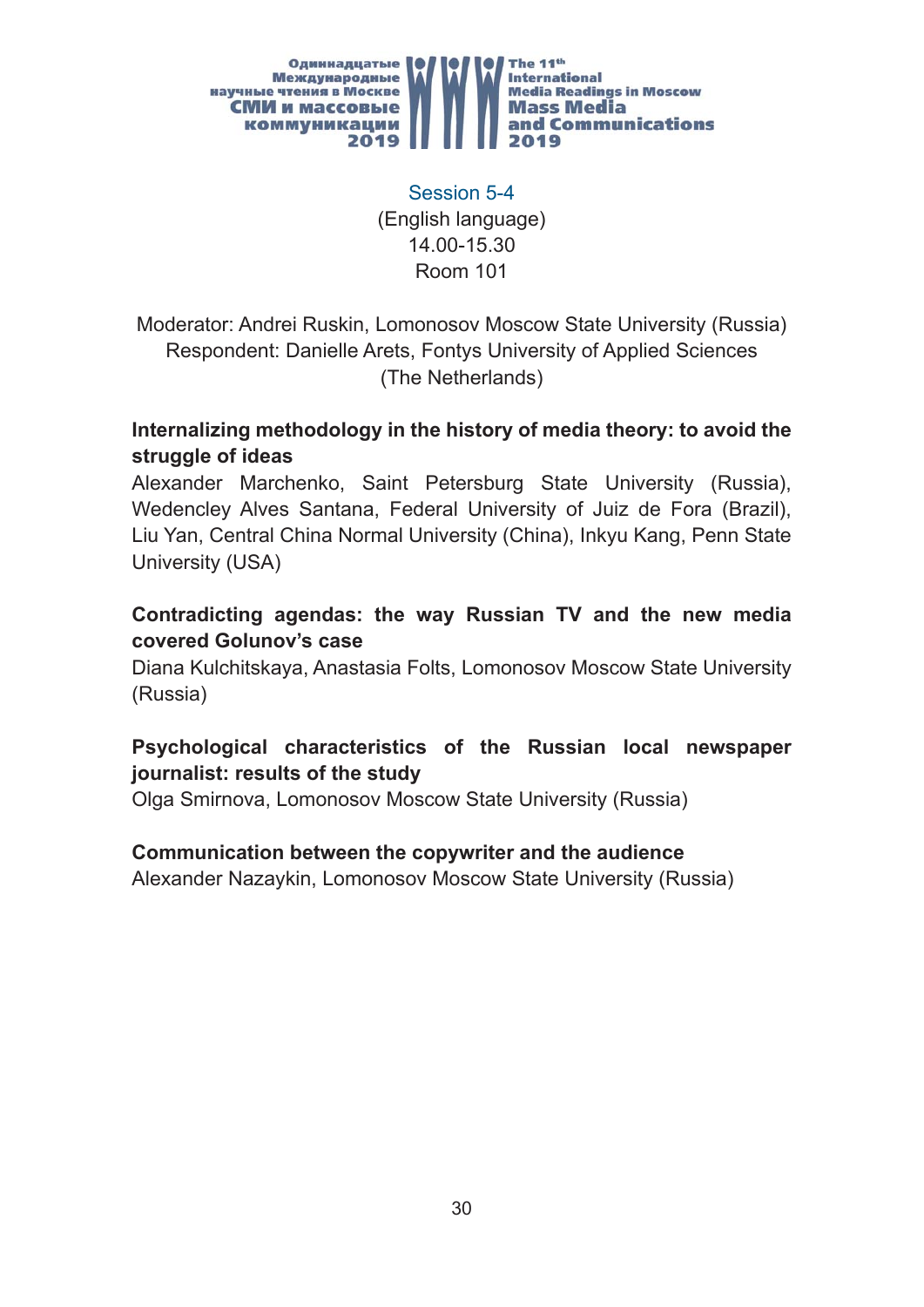

Session 5-5 (Russian language) 14.00-15.30 Room 214

Moderator: Anna Tolokonnikova, Lomonosov Moscow State University (Russia) Respondent: Ekaterina Zvereva, Tambov State University (Russia)

**'Smart services': what knowledge is lacking in journalism education**

Maria Krasheninnikova, Maria Lukina, Andrey Zamkov, Lomonosov Moscow State University (Russia)

#### **Staff specifics of modern sport media**

Maksim Babuk, Ivan Lugachev, Filipp Maykov, Lomonosov Moscow State University (Russia)

#### **Converged technologies in the practice of Russian regional newspapers journalists**

Alexandr Kolesnichenko, Lomonosov Moscow State University (Russia)

#### **Mayak radio as converged media**

Olga Tikhonova, Alexandra Shepeliuk, Lomonosov Moscow State University (Russia)

#### **Digitalization and the radio market: transformation of the news radio editorial boards practices**

Anastasia Obraztsova, Lomonosov Moscow State University (Russia)

**Guided tour to Red Square and Zaryadye Park (English language) 15.45-17.30**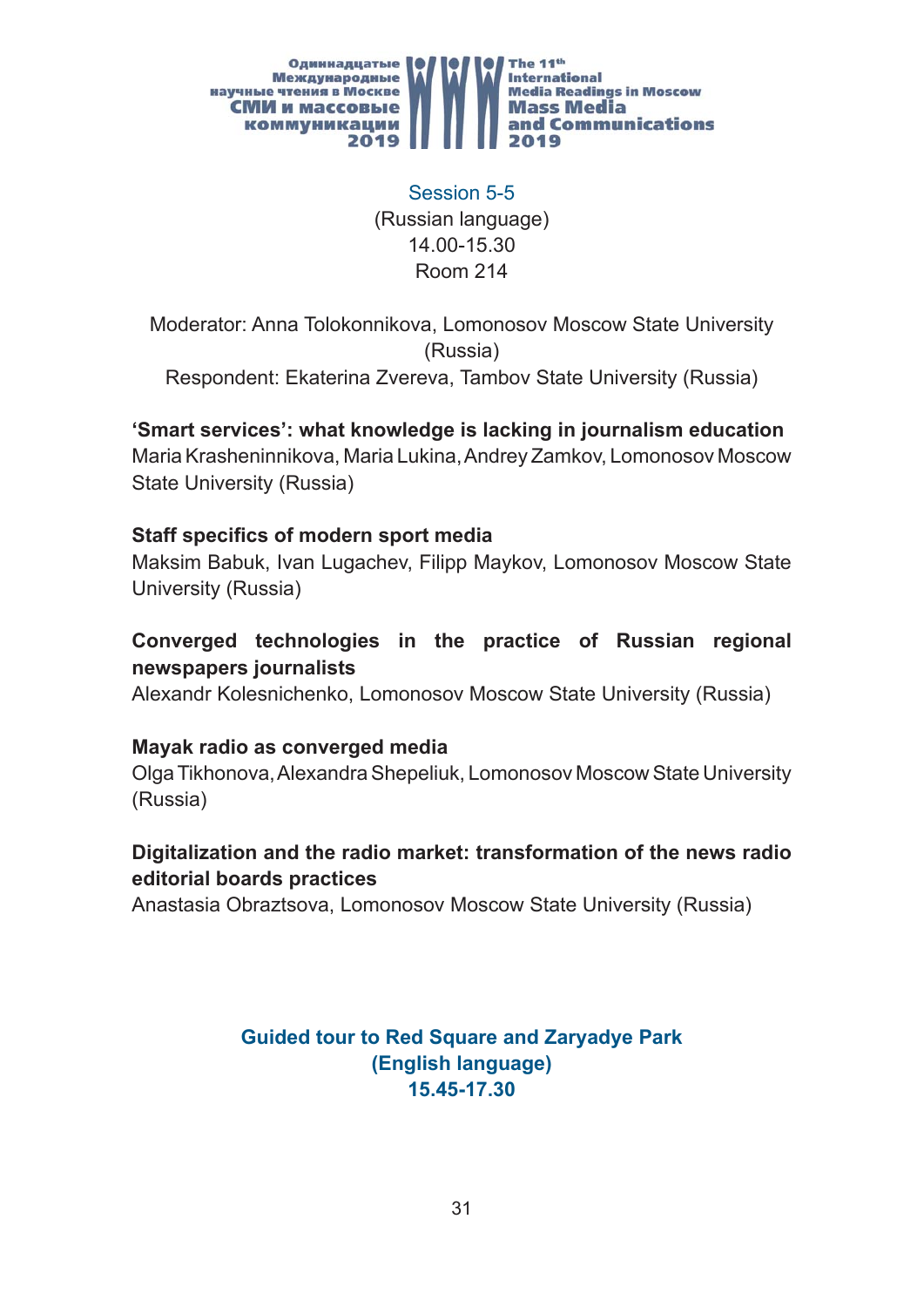

Session 6-1 (Russian language) 16.00-17.30 Room 233

Moderator: Anastasia Obraztsova, Lomonosov Moscow State University (Russia) Respondent: Olga Vladimirova, Kuban State University (Russia)

**Emergency coverage in the Russian media: ethical regulations** Irina Denisova, Lomonosov Moscow State University (Russia)

#### **Socialization of the audience of new urban media: the tools for adaptation and integration**

Ekaterina Zvereva, Tambov State University named after G.R. Derzhavina (Russia)

## **Patterns of media consumption among Russian speakers abroad**

Anna Smoliarova, Saint Petersburg State University (Russia)

#### **The image of Russia in partisan electronic media in Bulgaria**

Evgenia Firulina, Lobachevsky State University of Nizhni Novgorod (Russia)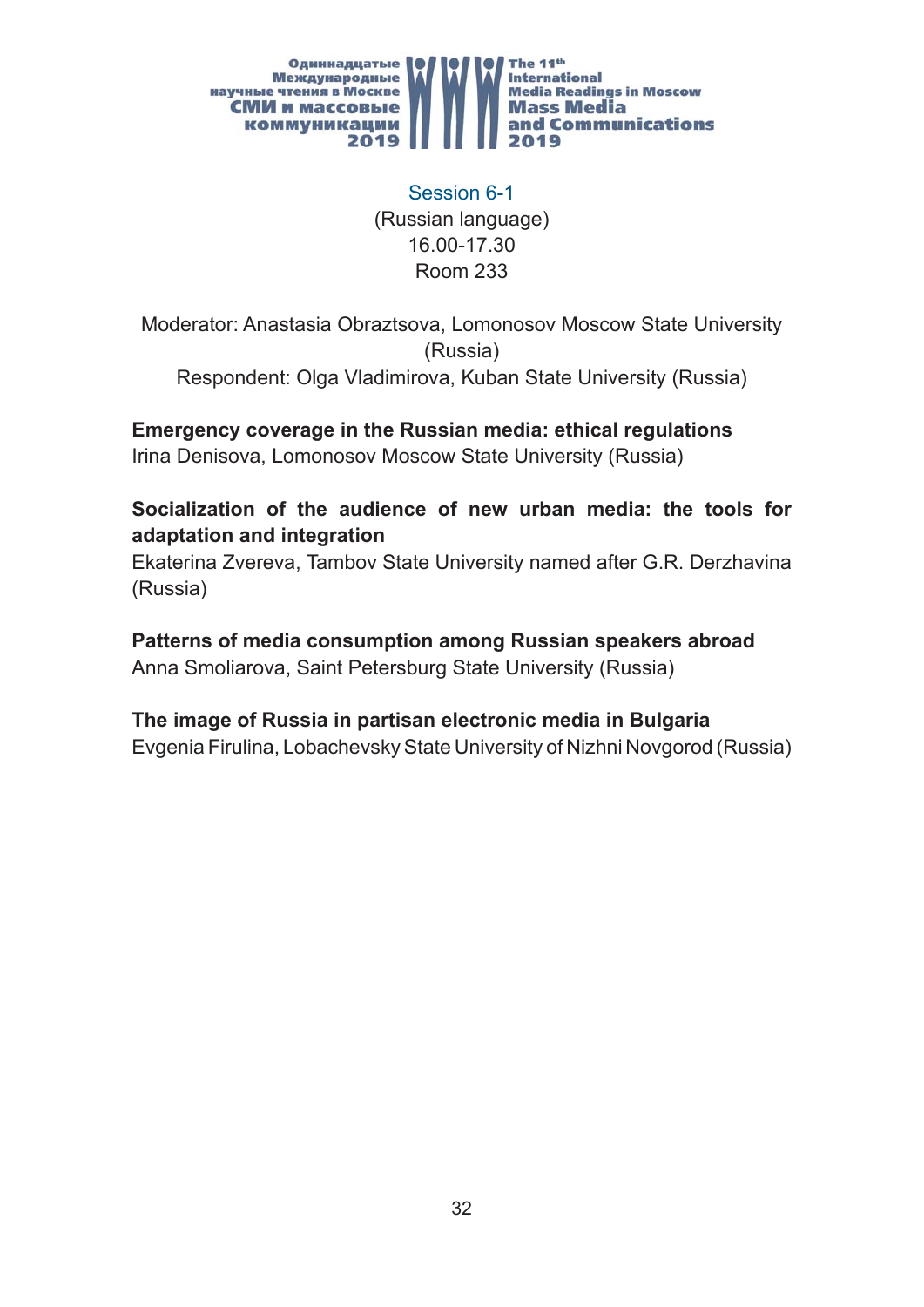

Session 6-2 (Russian language) 16.00-17.30 Room 101a

Moderator: Maria Krasheninnikova, Lomonosov Moscow State University (Russia) Respondent: Alexander Gradushko, Belorussian State University (Republic of Belarus)

**Media digitalization: challenges for economic communication**

Irina Demina, Irkutsk State University (Russia)

#### **Mediation of pastor activities at the beginning of the XXI century: new opportunities and challenges**

Olga Bogdanova, Lomonosov Moscow State University (Russia)

#### **SMM as a tool for media brands promotion in social networks**

Olga Alevizaki, Elena Kara-Murza, Natalia Lomikina, Maria Agafonova, Lomonosov Moscow State University (Russia)

#### **Evolution of websites of entertainment radio stations in Russia: how have content changed over 5 years? (The case of Love radio and Radio Dacha)**

Yulia Nasonova, Lomonosov Moscow State University (Russia)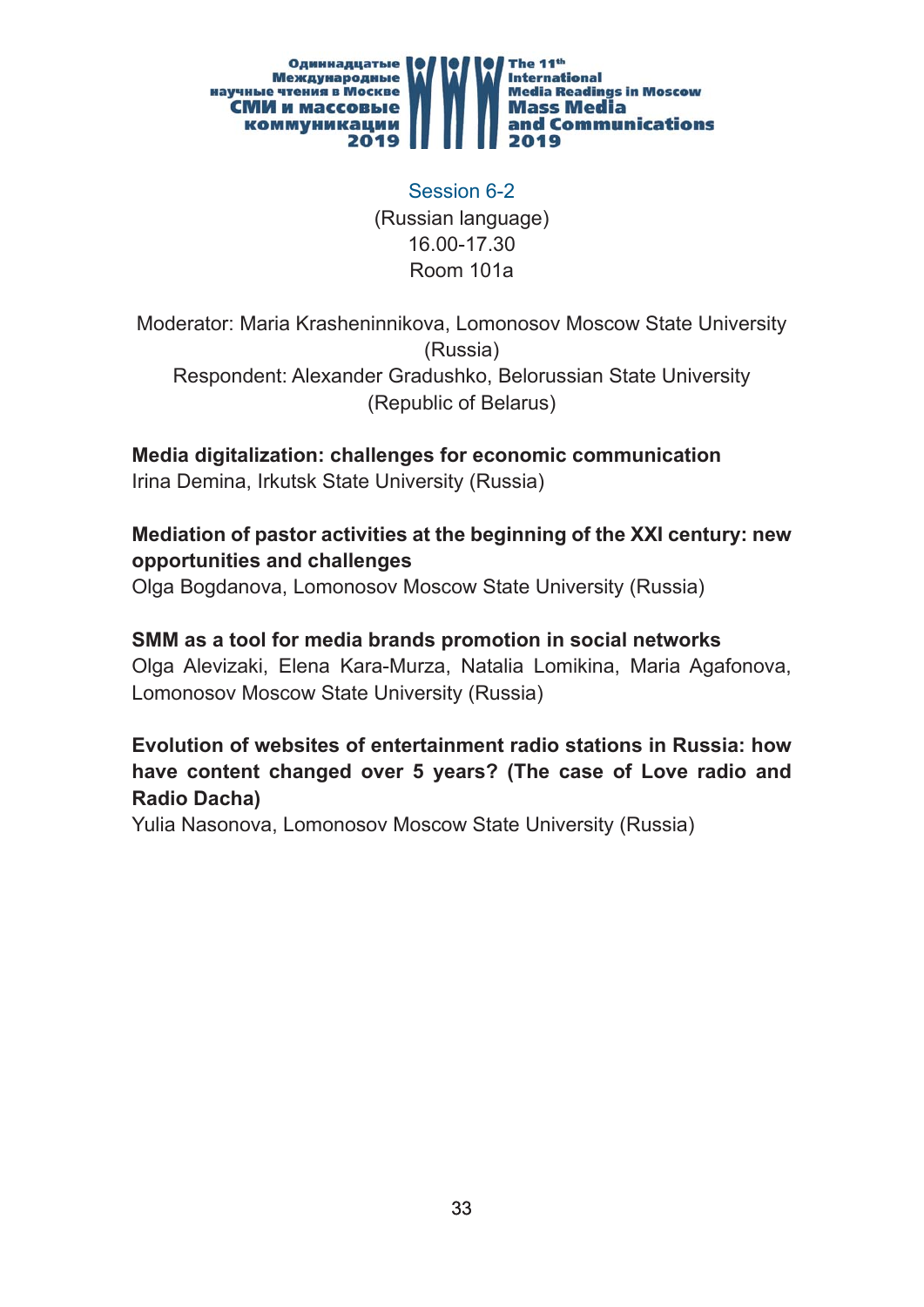

Session 6-3 (Russian language) 16.00-17.30 Room 101

Moderator: Olga Tikhonova, Lomonosov Moscow State University (Russia) Respondent: Ekaterina Reva, Penza State University (Russia)

**The essence and methods of measuring the information security of**  the state under digitalization (based on the analysis of media fields) Marina Yanglyaeva, Lomonosov Moscow State University (Russia)

**Mechanism of resistance to fake news: Russian-Spanish experience** Gregory Prutskov, Svetlana Mudrik, Lomonosov Moscow State University (Russia)

**Modern fact-checking and the fight against fakes in the French media system** 

Milana Zakharova, Lomonosov Moscow State University (Russia)

#### **Strategies for overcoming the digital inequality: the case of Switzerland**

Tamara Yakova, Lomonosov Moscow State University (Russia)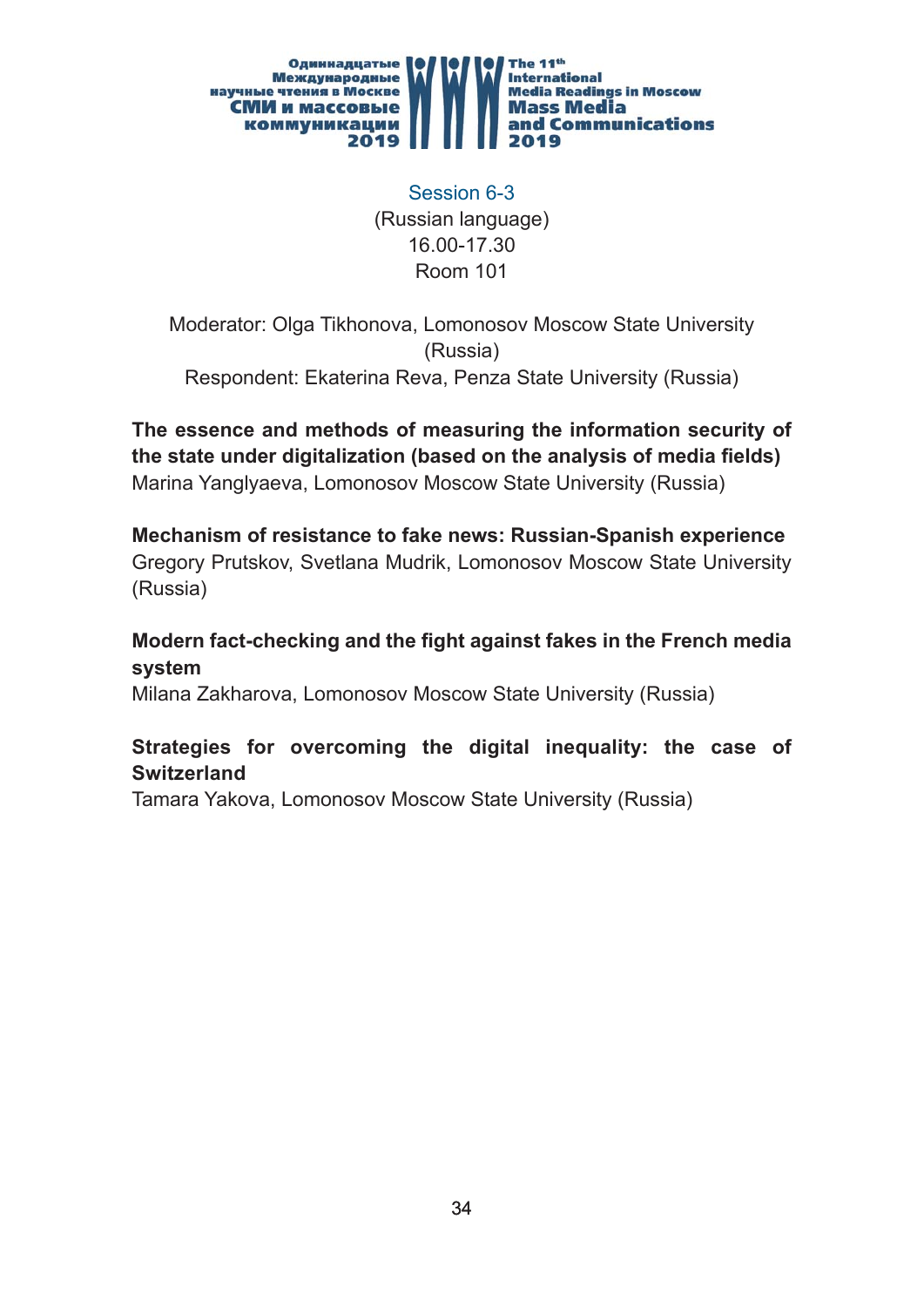

Session 6-4 (Russian language) 16.00-17.30 Room 102

Moderator: Galina Shchepilova, Lomonosov Moscow State University (Russia)

Respondent: Mikhail Shkondin, Lomonosov Moscow State University (Russia)

#### **Narrative as a tool for lifestyle communication of cultural institutions through Instagram**

Svetlana Sidorova, Lomonosov Moscow State University (Russia)

**Specifi cs of postings of leading Russian media's content in Instagram**  Olga Alevizaki, Marina Galkina, Lomonosov Moscow State University (Russia)

#### **Newsworthy events from social networks in local TV news stories (the example of Vesti. Krym)**

Ekaterina Gromova, Lomonosov Moscow State University (Russia)

#### **The role of the correspondent in modern media**

Andrei Ruskin, Lomonosov Moscow State University (Russia)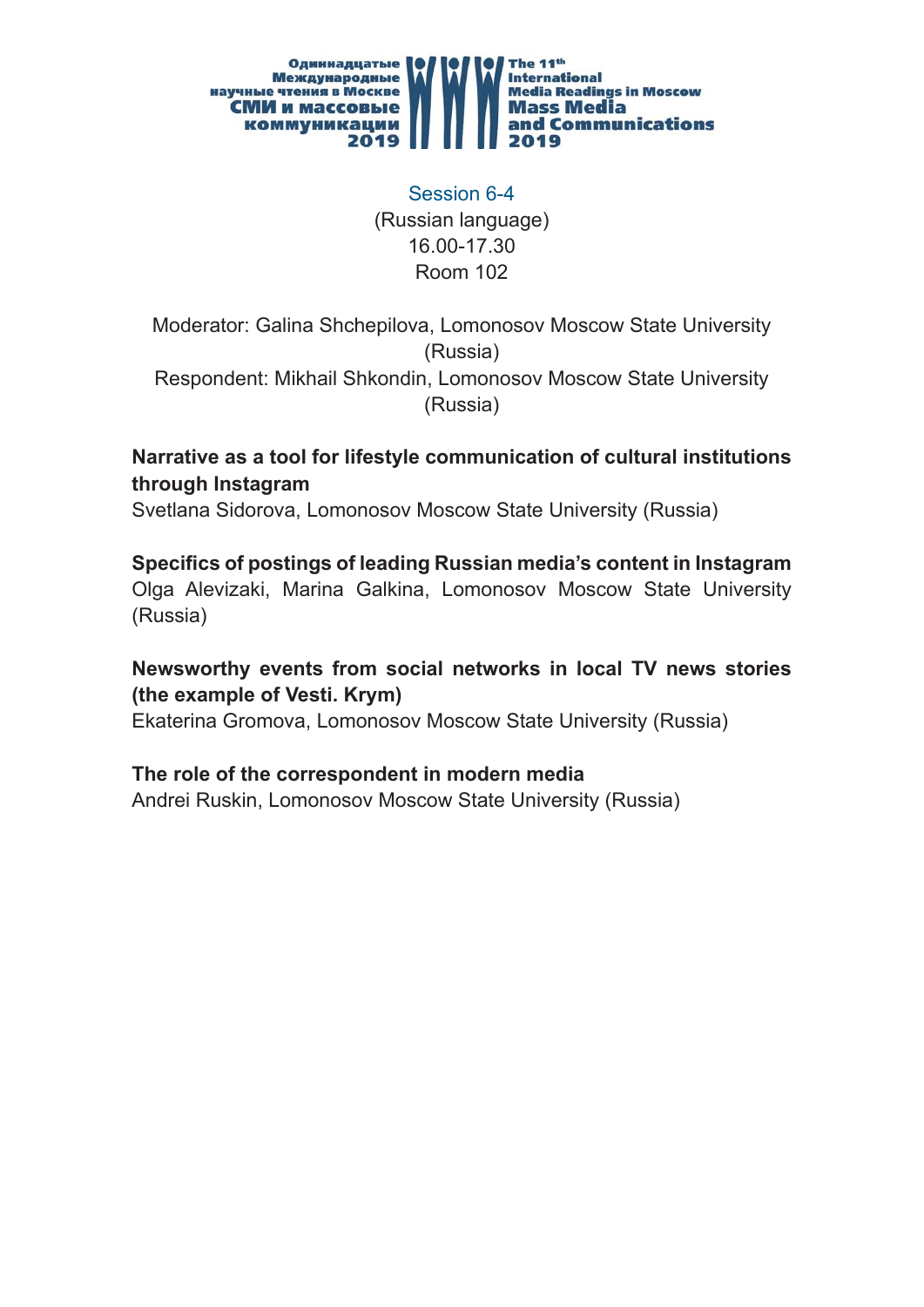

**Closing ceremony Room 232 17.45-18.00**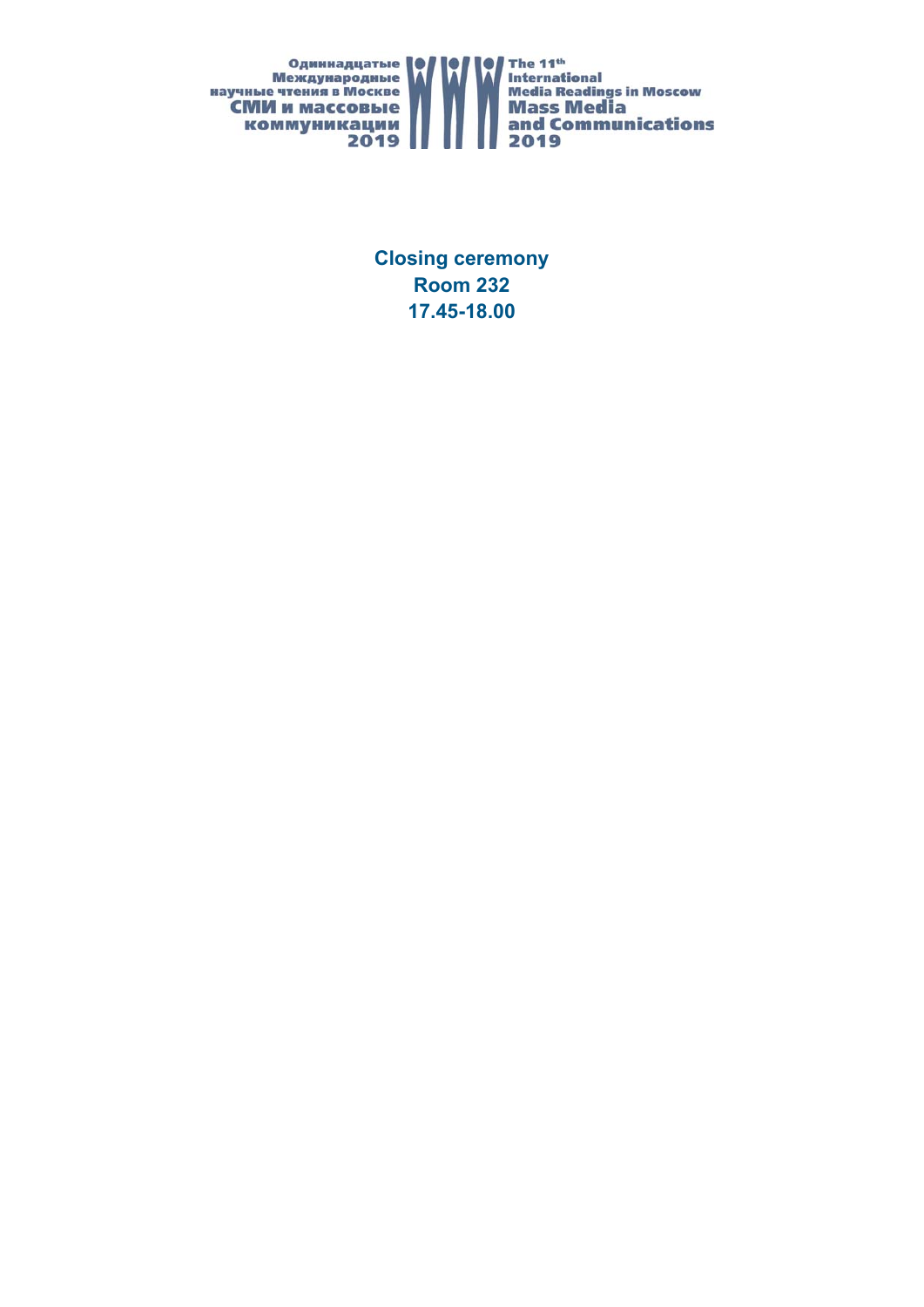







# **Одиннадцатые международные научные чтения в Москве «СМИ и массовые коммуникации 2019»**

# **ЦИФРОВИЗАЦИЯ МЕДИА: КОММУНИКАЦИЯ, АУДИТОРИЯ, РЕГУЛИРОВАНИЕ**

# ПРОГРАММА КОНФЕРЕНЦИИ

**17–18 октября 2019 года**

Конференция организована при поддержке Федерального агентства по печати и массовым коммуникациям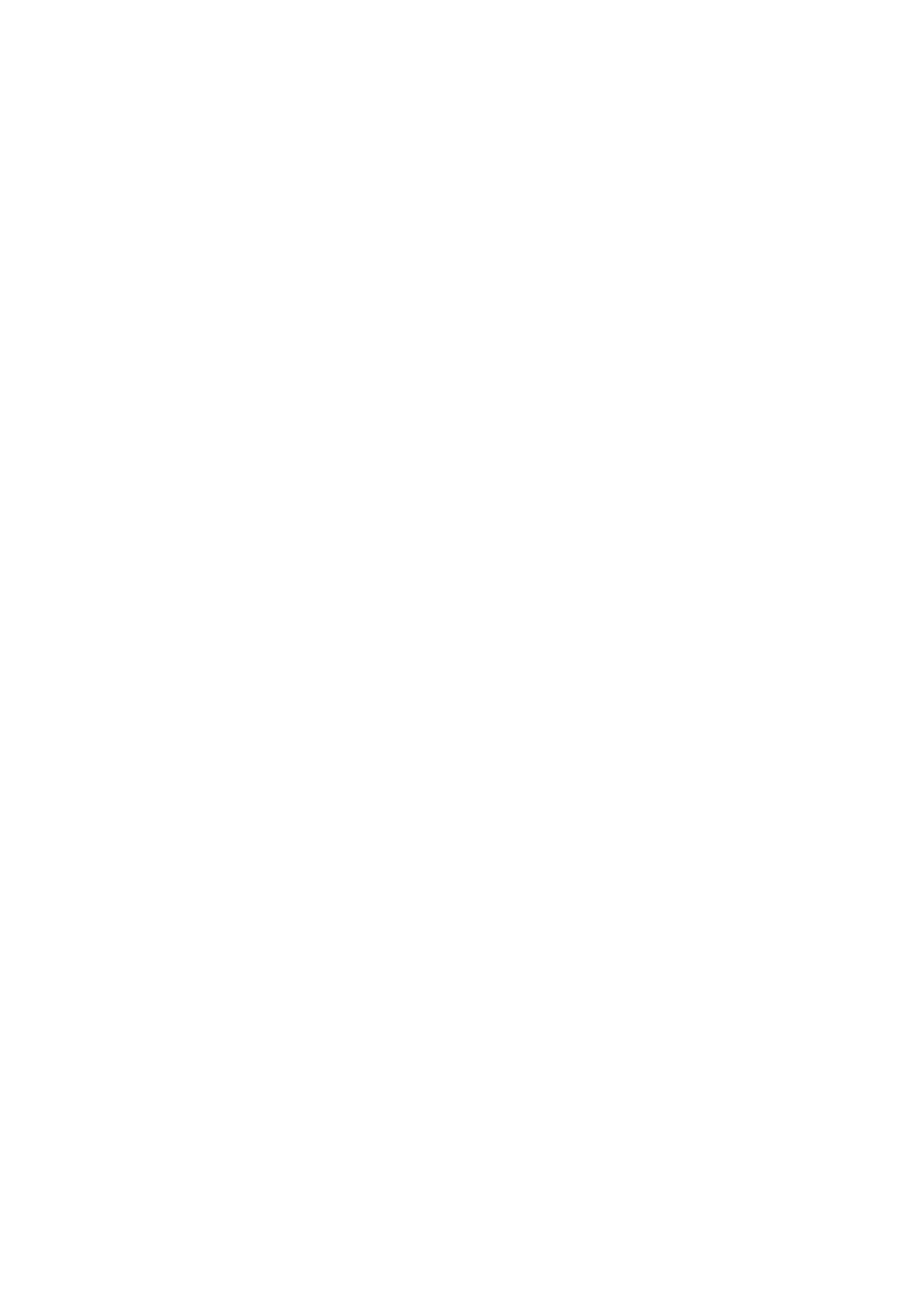

# **16 октября 2019 года (среда)**

Международная научно-практическая конференция «Фундаментальная отечественная теория медиа в контексте общественного развития» *Исследование выполнено за счет средств гранта Российского научного фонда (проект № 17-18-01408)*  (Английский язык)

> 11.00-12.30 Аудитория 103

Модератор: Вартанова Елена Леонидовна, Московский государственный университет имени М. В. Ломоносова (Россия) Респондент: Паоло Манчини, Университет Перуджи (Италия)

#### **Медиаисследования в России: сложились ли четкие границы?**

Дунас Денис Владимирович, Гуреева Анна Николаевна, Московский государственный университет имени М. В. Ломоносова (Россия)

#### **Экспертное сообщество в современной дискуссии о российских СМИ: кейс Ивана Голунова**

Аникина Мария Евгеньевна, Московский государственный университет имени М. В. Ломоносова (Россия)

#### **Необходимость и потенциал использования политической экономии коммуникации в российской теории медиа**

Макеенко Михаил Игоревич, Московский государственный университет имени М. В. Ломоносова (Россия)

#### **Проблема использования новой терминологии в российских медиаисследованиях**

Смирнов Сергей Сергеевич, Московский государственный университет имени М. В. Ломоносова (Россия)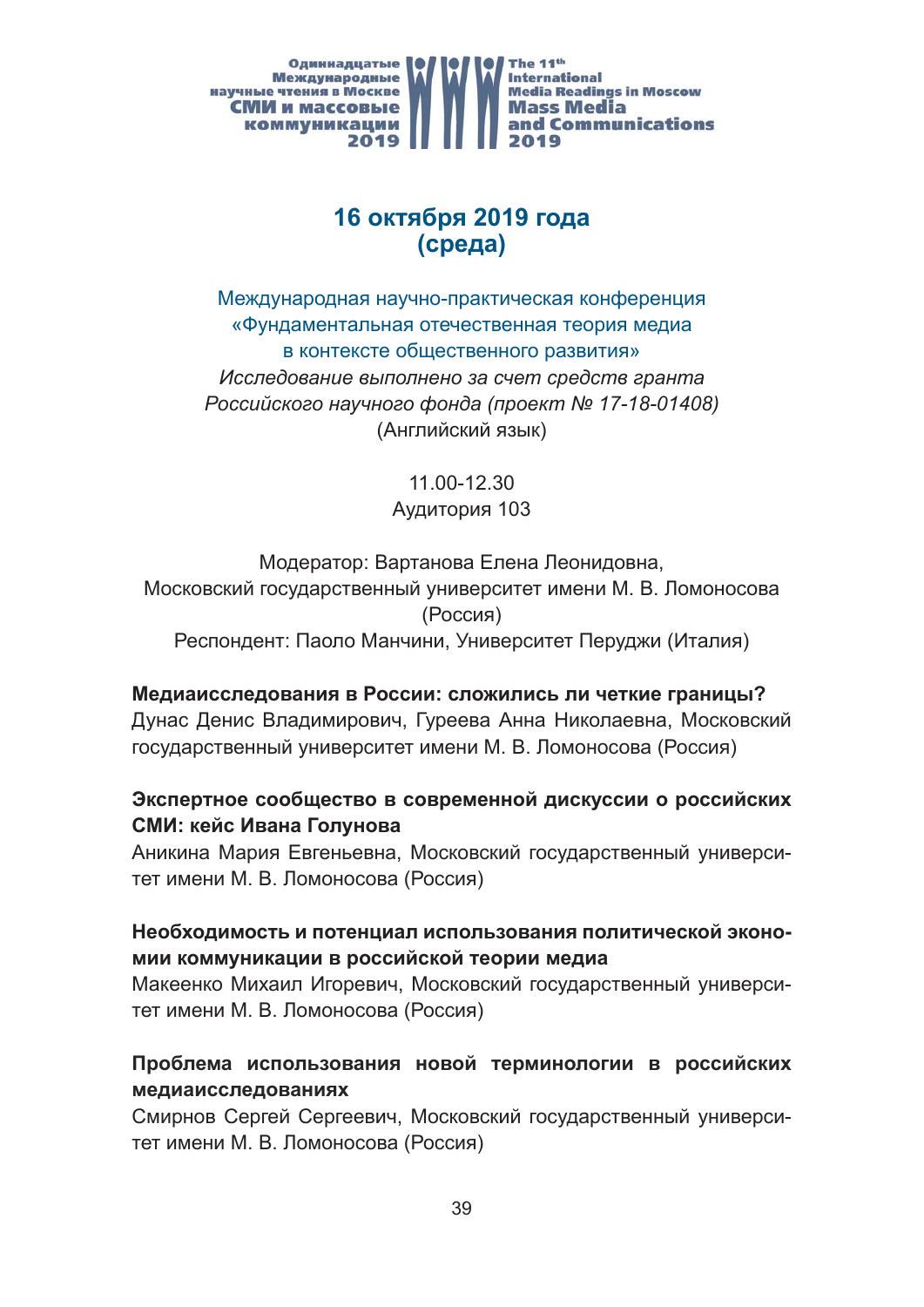

#### **Российский академический и индустриальный медиадискурс: сходства и различия**

Вырковский Андрей Владимирович, Московский государственный университет имени М. В. Ломоносова (Россия)

#### **Медиаполитика в России: к теоретическому осмыслению**

Самородова Элина Вадимовна, Московский государственный университет имени М. В. Ломоносова (Россия)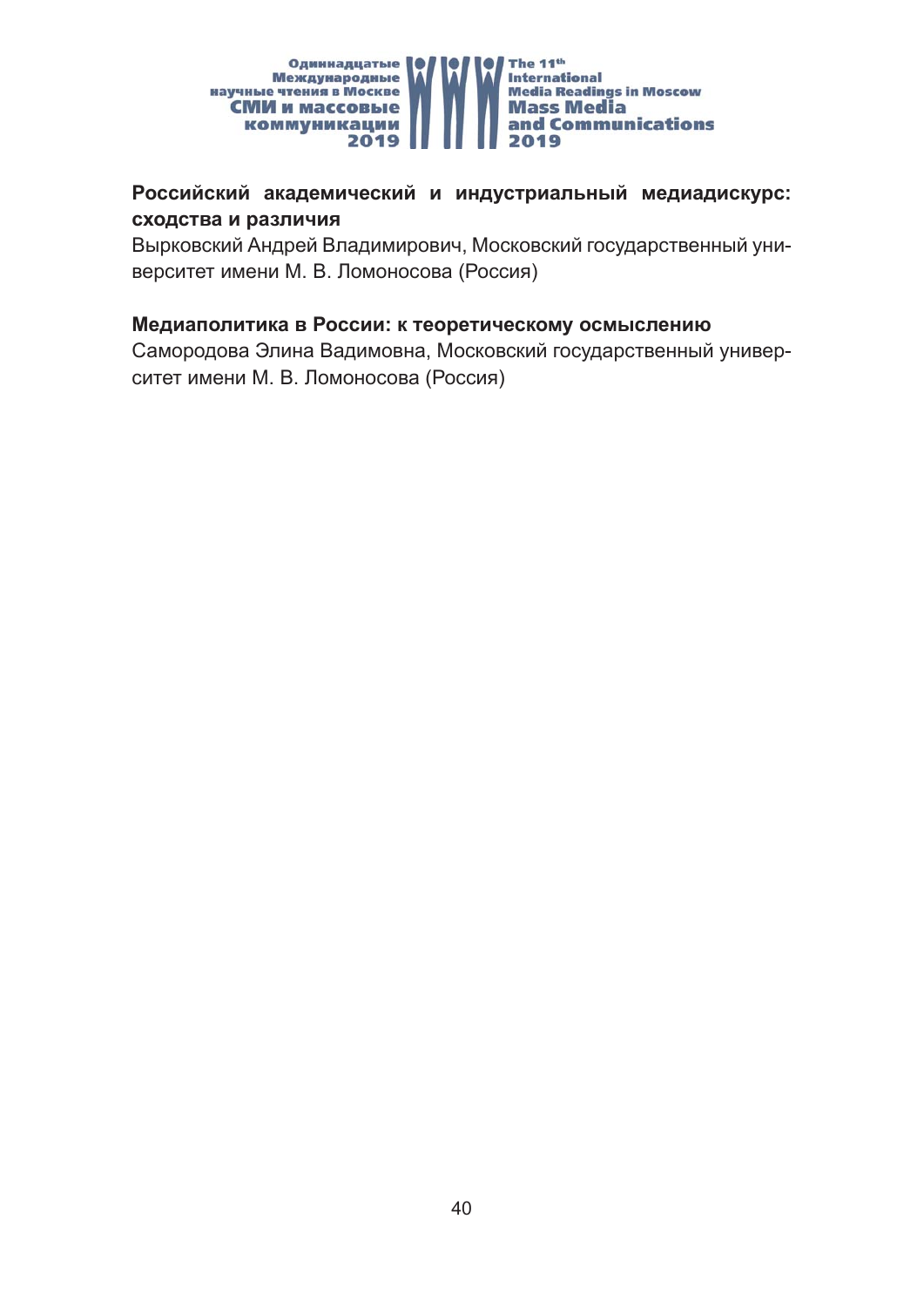

#### Конференция молодых исследователей (Английский язык)

# 13.00-14.30 Аудитория 103

Модератор: Аникина Мария Евгеньевна,

Московский государственный университет имени М. В. Ломоносова (Россия)

Респондент: Мария Фауст, Университет Лейпцига (Германия)

#### **Китайское интернет-вещание: история развития и проблемы регулирования**

Чжоу Цзэ, Московский государственный университет имени М. В. Ломоносова (Россия)

#### **Методологический анализ опроса крымских журналистов**

Жаровский Егор Романович, Московский государственный университет имени М. В. Ломоносова (Россия)

#### **Редакционная политика и единство российского общенационального информационного пространства**

Слабковская Екатерина Андреевна, Московский государственный университет имени М. В. Ломоносова (Россия)

#### **Современные форматы медиаобразования (на примере «Маленькой редакции»)**

Лапин Даниил Андреевич, Московский государственный университет имени М. В. Ломоносова (Россия)

#### **Причины упадка специализированного спортивного журнала «Атлетика»**

Эшкинина Ульяна Юрьевна, Московский государственный университет имени М. В. Ломоносова (Россия)

#### **Здоровый образ жизни: дисбаланс коммуникационных приоритетов в практике СМИ**

Стрига Елизавета Андреевна, Московский государственный университет имени М. В. Ломоносова (Россия)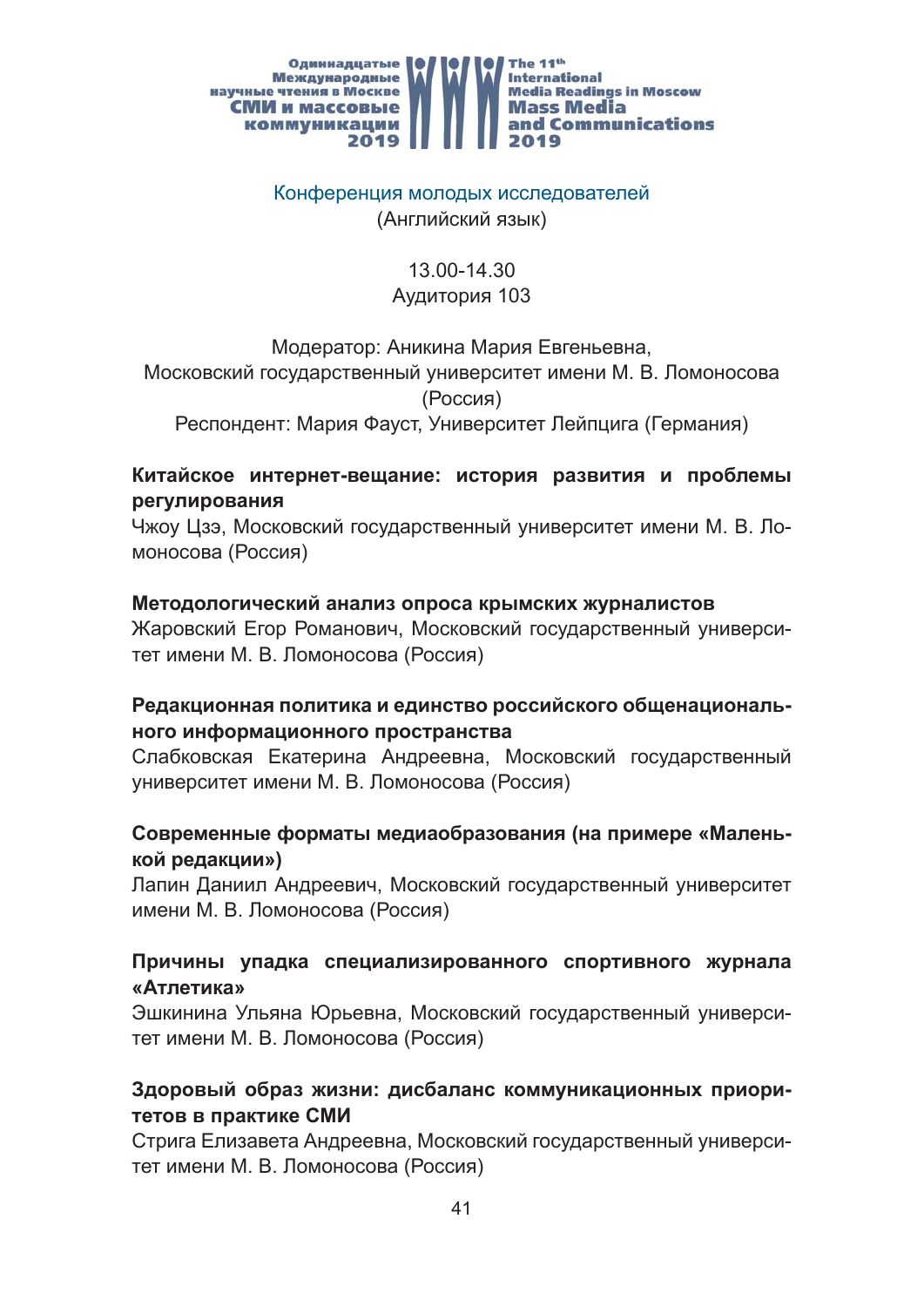

# Круглый стол 'На науку уповаем: фейковые новости и научная журналистика' (Английский язык)

# 16.00-17.30 Аудитория 103

## Модератор и респондент: Добровидова Ольга, N+1, AKSON, Европейская федерация научной журналистики (Россия)

Телишев Александр, ТАСС (Россия)

Козловский Борислав, N+1, Esquirе, GEO, Colta.ru, «Максимальный репост. Как соцсети заставляют нас верить фейковым новостям» (Россия)

Аникина Мария Евгеньевна, Ильченко Даниил Сергеевич, Гуреева Анна Николаевна, Муронец Ольга Владимировна, Московский государственный университет имени М. В. Ломоносова (Россия)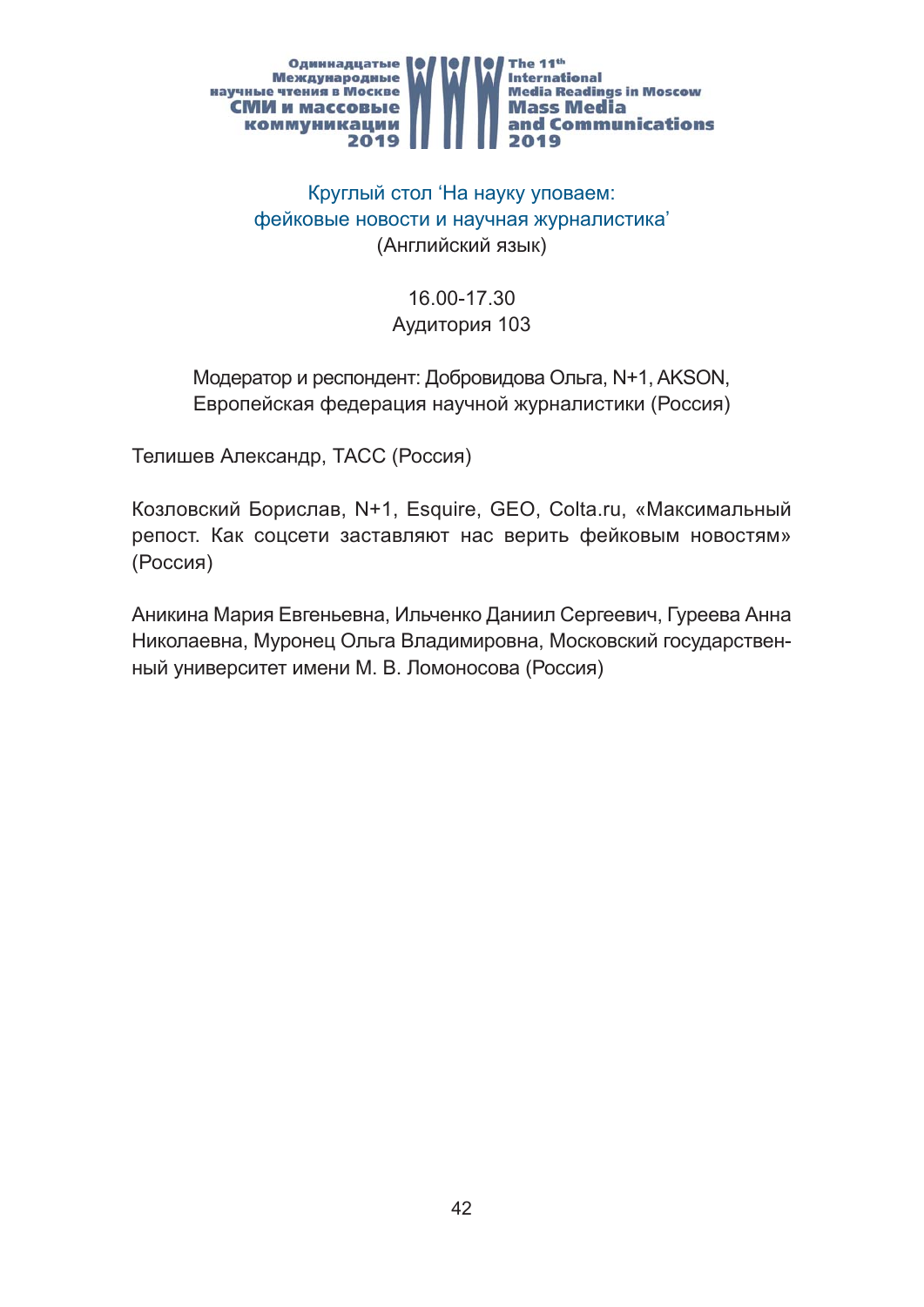

# **17 октября 2019 года (четверг)**

#### 8.00-9.00

Регистрация Стойка регистрации, первый этаж

9.15-9.30

Аудитория 232

# *Церемония открытия конференции*

Профессор Вартанова Елена Леонидовна, декан факультета журналистики Московского государственного университета имени М. В. Ломоносова, член-корреспондент Российской академии образования, глава программного и организационного комитетов конференции (Россия)

Профессор Пую Анатолий Степанович, директор Высшей школы журналистики и массовых коммуникаций Санкт-Петербургского государственного университета (Россия)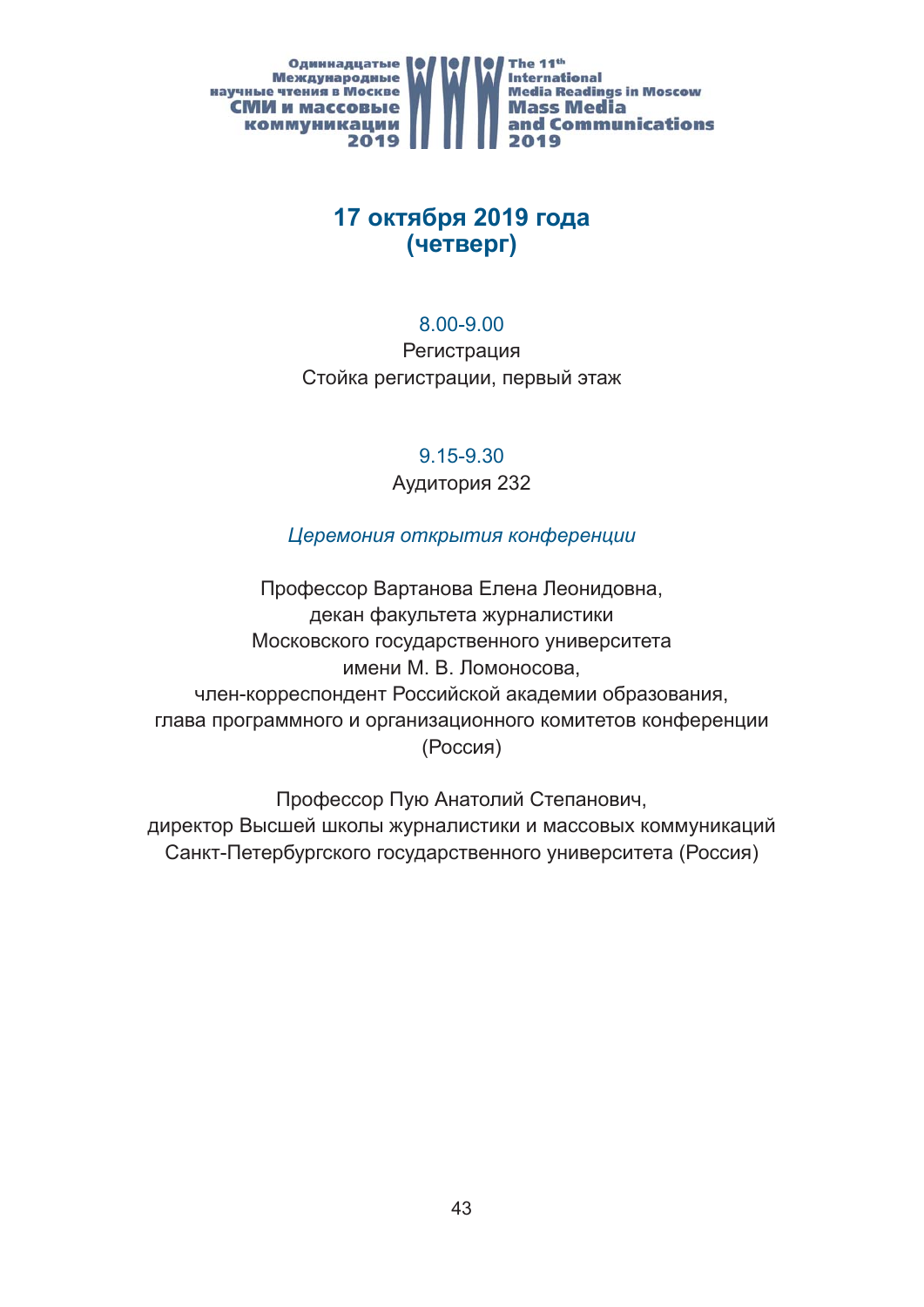

#### Секция 1

(Пленарное заседание – английский язык с синхронным переводом на русский) 9.30-11.00 Аудитория 232

Модератор: Паоло Манчини, Университет Перуджи (Италия)

**Как цифровая коммуникация трансформирует социальное равенство и создает новое неравенство** Йозеф Траппель, Университет Зальцбурга (Австрия)

#### **Концептуализация и измерение цифрового капитала**

Массимо Рагнедда, Университет Нортумбрии ( Великобритания)

**Цифровые сдвиги в российской парадигме медиарегулирования** Вартанова Елена Леонидовна, Московский государственный университет имени М. В. Ломоносова (Россия)

> **Кофе-брейк 11.00-11.30**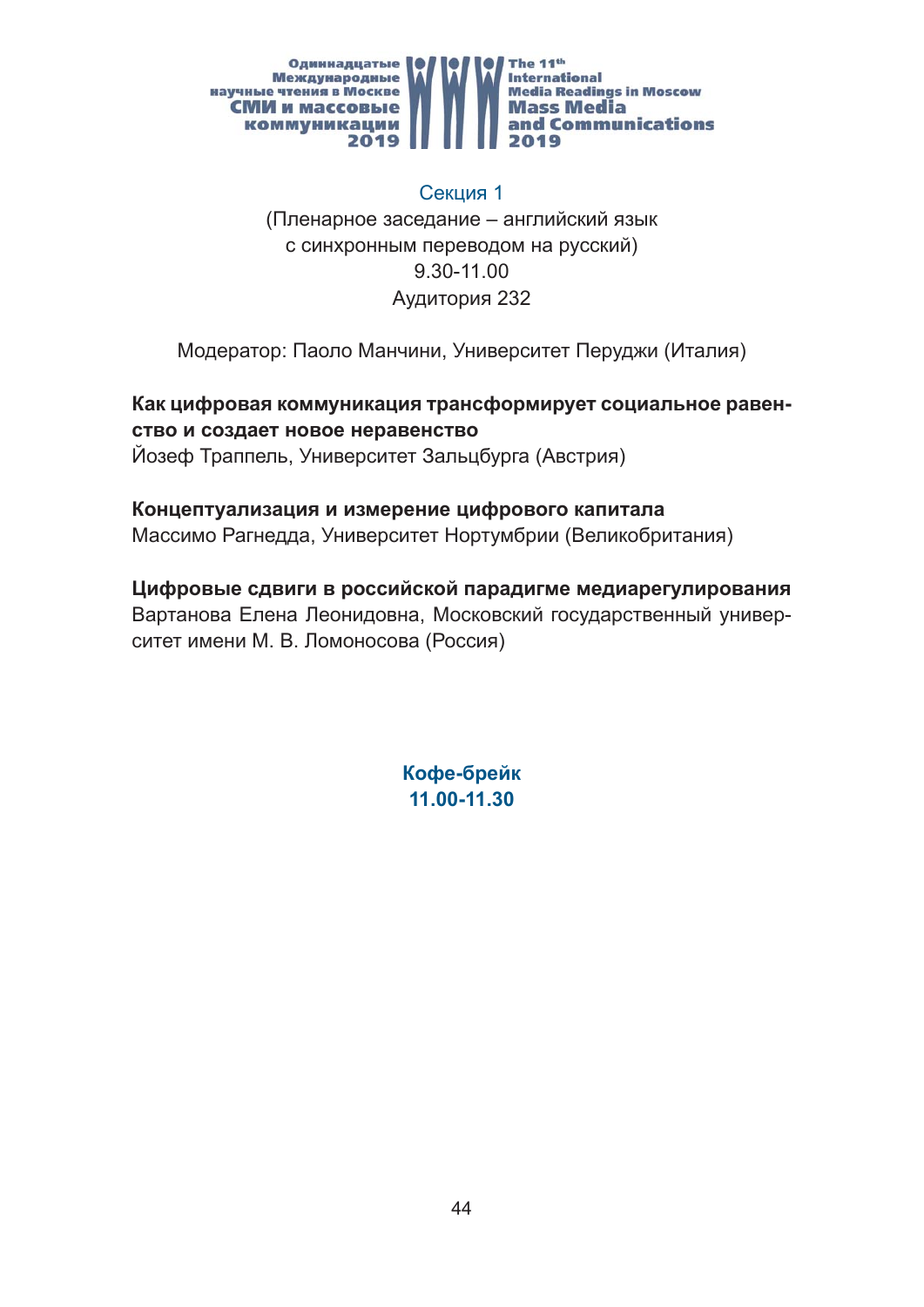

Секция 1-1 (Английский язык) 11.30-13.00 Аудитория 101

Модератор: Чобанян Каринэ Вардановна, Московский государственный университет имени М. В. Ломоносова (Россия) Респондент: Майкл Мейен, Мюнхенский университет имени Людвига и Максимилиана (Германия)

## **Quo vadis журналистика? Переосмысление журналистики и ее будущего**

Еви Ламброу, Костакис Константиноу, Университет Фредерика (Кипр)

#### **Этическое регулирование журналистики в меняющемся мире: теоретическая рефлексия и эмпирические данные**

Аникина Мария Евгеньевна, Московский государственный университет имени М. В. Ломоносова (Россия)

# **Вызовы для расследовательской журналистики в Непале: кейс «Кантипур Дейли» и «Наяпатрика Дейли»**

Уша Киран Регми, Университетский колледж NLA (Норвегия)

## **«Молчание ягнят»: болгарская журналистика (не)участия в ситуации утечки персональной информации и кризиса вируса АЧС в 2019 году**

Ивайло Йошков, Софийский университет имени святого Климента Охридского (Болгария)

# **Самоцензура 2.0? Российские журналисты и их практики самоограничения оффлайн и онлайн**

Бодрунова Светлана Сергеевна, Санкт-Петербургский государственный университет (Россия)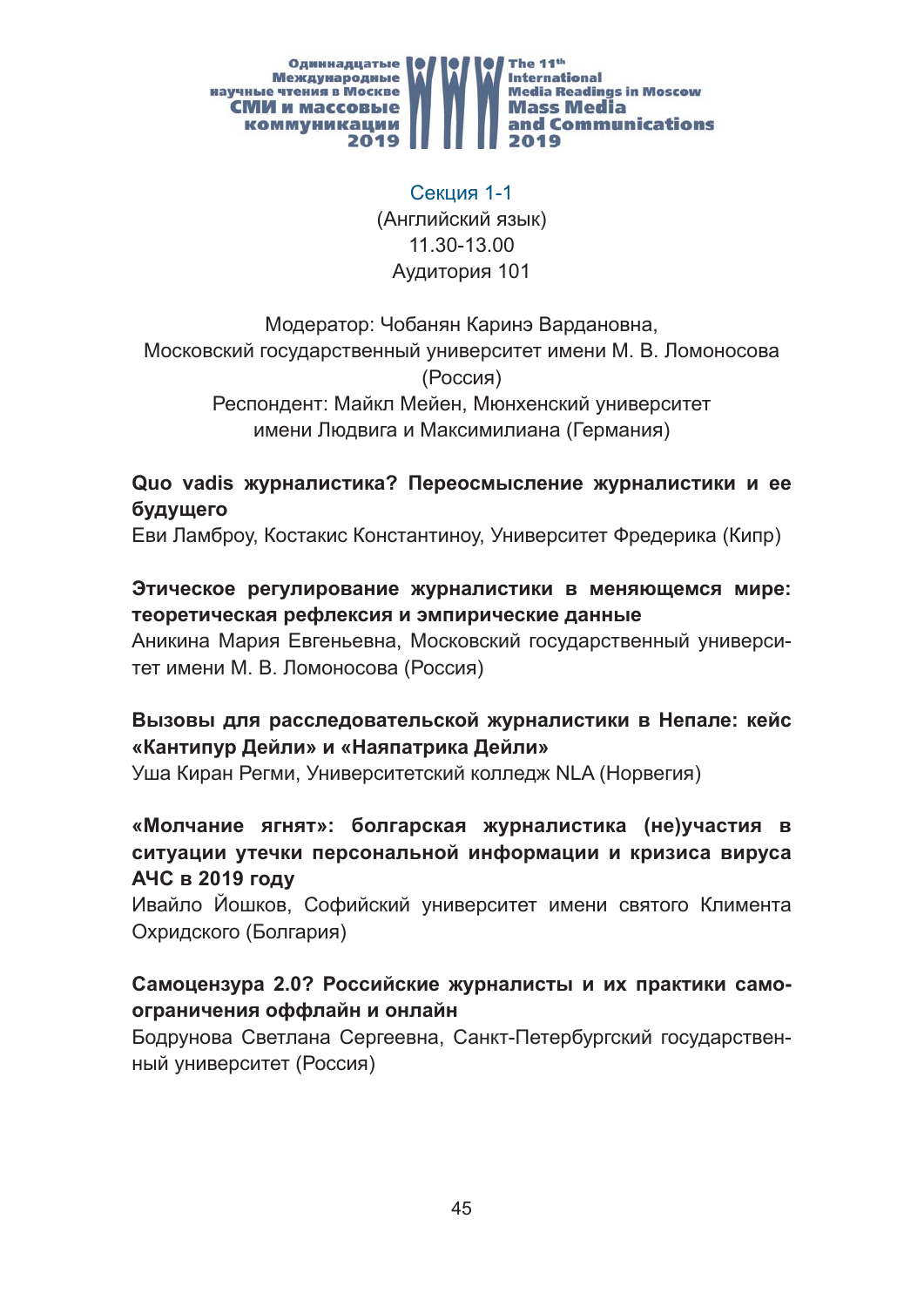

Секция 1-2 (Английский язык) 11.30-13.00 Аудитория 102

Модератор: Смирнова Ольга Владимировна, Московский государственный университет имени М. В. Ломоносова (Россия) Респондент: Массимо Рагнедда, Университет Нортумбрии (Великобритания)

## **Документальная фотография и фотожурналистика «в развитии»? Рассуждения о фотореализме в России**

Патрик Окер, Воронова Людмила Александровна, Университет Сёдертёрн (Швеция)

# **Осведомленность о достижениях науки и техники в цифровую эпоху среди студентов, изучающих коммуникацию в Университете Уйо, Нигерия**

Герберт Эффионг Батта, Университет Уйо (Нигерия)

#### **Сравнительный анализ цифровой дихотомии в государственных и частных школах Пенджаба, Индия**

Рубал Канозия, Центральный университет Пенджаба (Индия), Сукрити Бахугуна, Университет Гуру Нанака Дева (Индия)

**Исследование использования мобильных телефонов учащимися средних школ в сельской местности (на материале сравнения «брошенных» и «не-брошенных» детей в Аньхое, Китай)** Вен Ли, Ксинлей Ли, Нанкинский педагогический университет (Китай)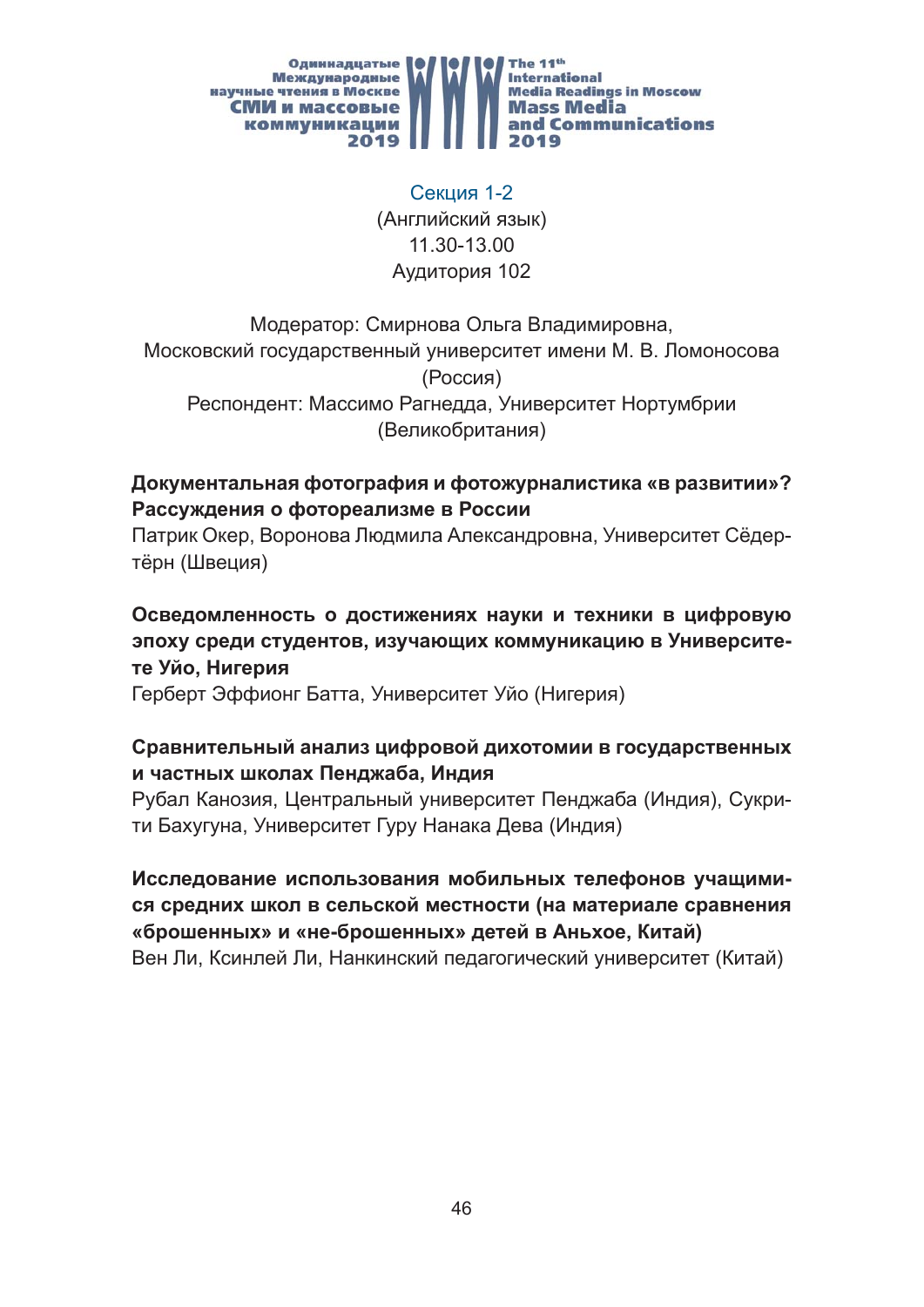

Секция 1-3 (Английский язык) 11.30-13.00 Аудитория 233

# Модератор: Кульчицкая Диана Юрьевна, Московский государственный университет имени М. В. Ломоносова (Россия)

Респондент: Йозеф Траппель, Университет Зальцбурга (Австрия)

## **Новый формат в хорватском медиаландшафте: оригинальный видеоконтент, созданный традиционными печатными СМИ** Стела Лехпаммер, Университет Загреба (Хорватия)

## **Короткие видео как фактор трансформации традиционного способа коммуникации в Китае**

Я Лианг, Ю Сонгминг, Нанкинский университет Сяочжуан (Китай)

#### **Использование YouTube-каналов традиционными российскими медиа**

Круглова Людмила Алексеевна, Коновальцева Ангелина Олеговна, Московский государственный университет имени М. В. Ломоносова (Россия)

**Новшества в обложках печатных версий журналов. Вариант классификации и самые популярные технологии: от бумаги к аудио, видео, технологиям дополненной и виртуальной реальности**  Анна Юповиц-Гинальска, Университет Варшавы (Польша)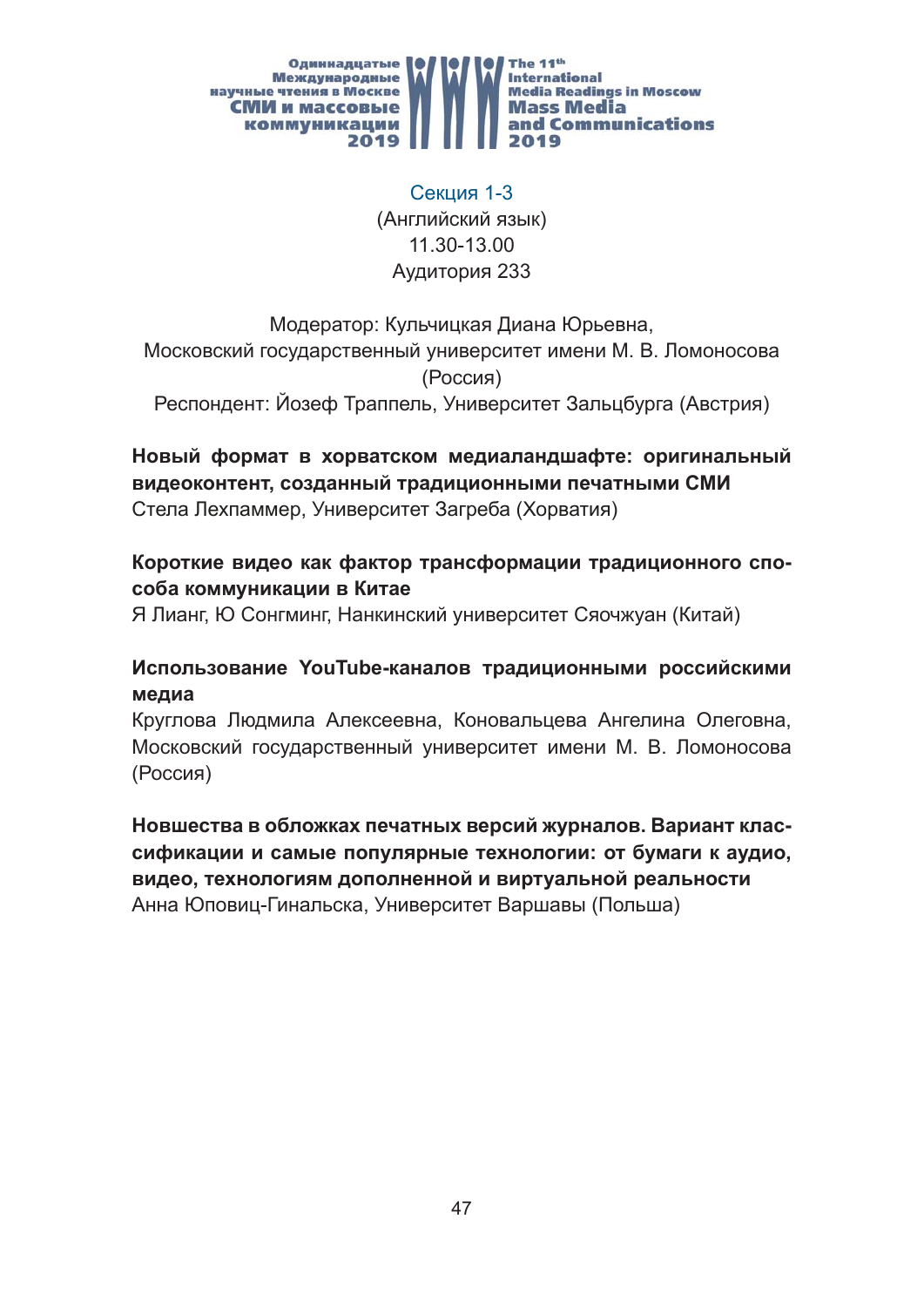

Секция 1-4 (Английский язык) 11.30-13.00 Аудитория 103

*Специальная секция 'Пятнадцать лет книге «Сравнивая медиасистемы»: теоретическое наследие в новом цифровом мире' (в честь пятнадцатилетия со дня издания книги Дэниэла Халлина и Паоло Манчини «Сравнивая медиасистемы: три модели СМИ и политики», впервые опубликованной в 2004 году)*

Модератор и респондент: Паоло Манчини, Университет Перуджи (Италия)

## **Подъем национального: медиасистемы в процессе глобальной дивергенции**

Вартанова Елена Леонидовна, Московский государственный университет имени М. В. Ломоносова (Россия)

#### **За рамками институтов и систем: культуре возвращается важная роль. Пример России**

Хедвиг де Смаеле, Университет Левена, Брюссельский кампус (Бельгия)

**Сдвигающаяся глобализация: зарождающиеся медиа перекраивают модель мировых центра и периферии с 1990-х годов** Хсин-Пей Пенг, Университет Чжаоцин (Китай)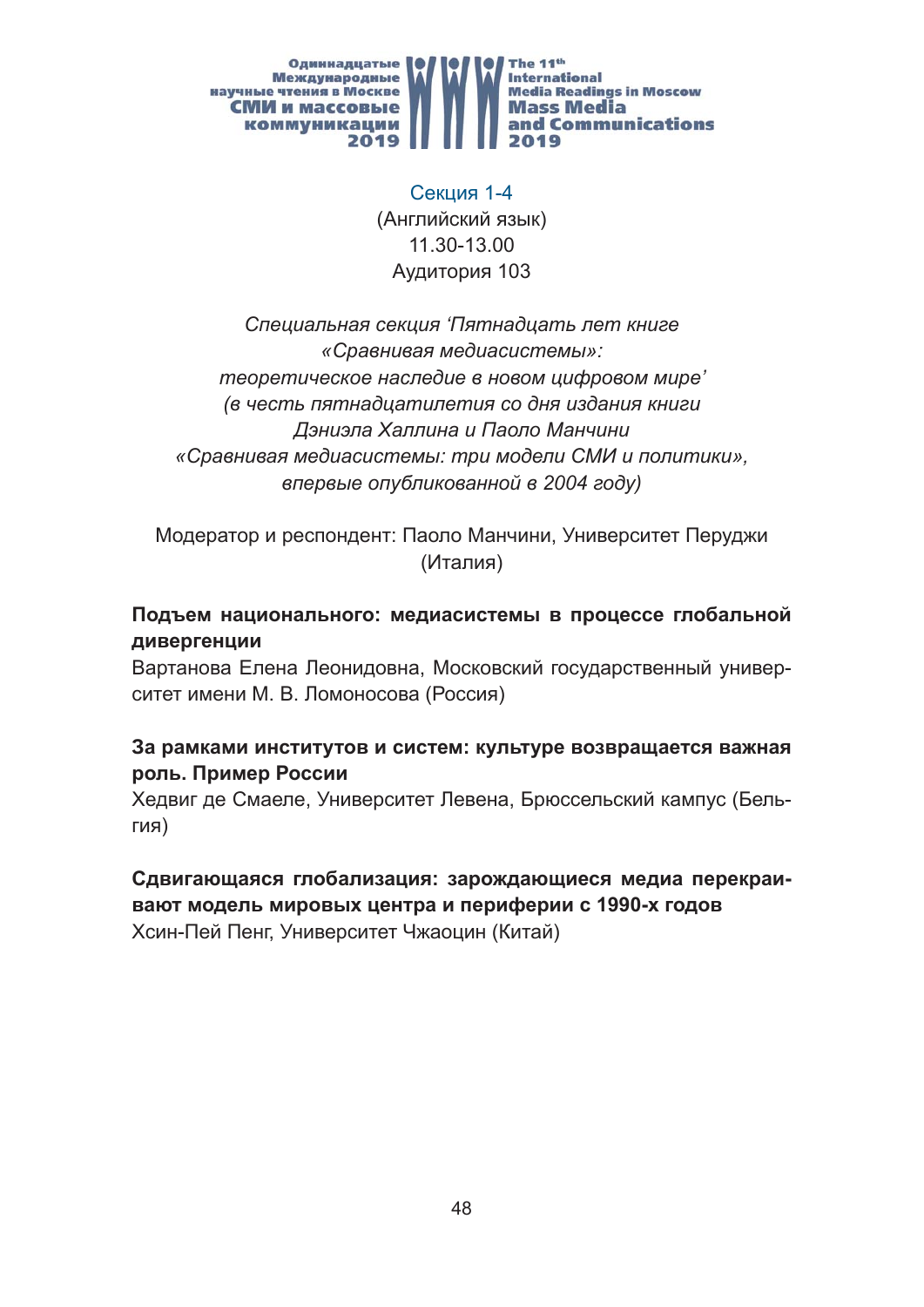

Секция 1-5 (Русский язык) 11.30-13.00 Аудитория 214

Модератор: Смирнов Сергей Сергеевич, Московский государственный университет имени М. В. Ломоносова (Россия) Респондент: Нигматуллина Камилла Ренатовна,

Санкт-Петербургский государственный университет (Россия)

# **Новые медиа как площадки для политического дискурса в странах постсоветского пространства: структурно-типологический обзор**

Вырковский Андрей Владимирович, Колесниченко Александр Васильевич, Московский государственный университет имени М.В. Ломоносова (Россия)

#### **Роль социальных сетей в освещении выборов в Казахстане**

Образцова Анастасия Юрьевна, Галкина Марина Юрьевна, Московский государственный университет имени М.В. Ломоносова (Россия)

#### **Особенности использования социальных медиа в период украинских парламентских выборов 2019 г.**

Соколова Дарья Валерьевна, Московский государственный университет имени М.В. Ломоносова (Россия)

#### **Внимание к странам и национальным лидерам в СМИ G20**

Казун Анастасия Дмитриевна, Казун Антон Павлович, Национальный исследовательский университет «Высшая школа экономики» (Россия)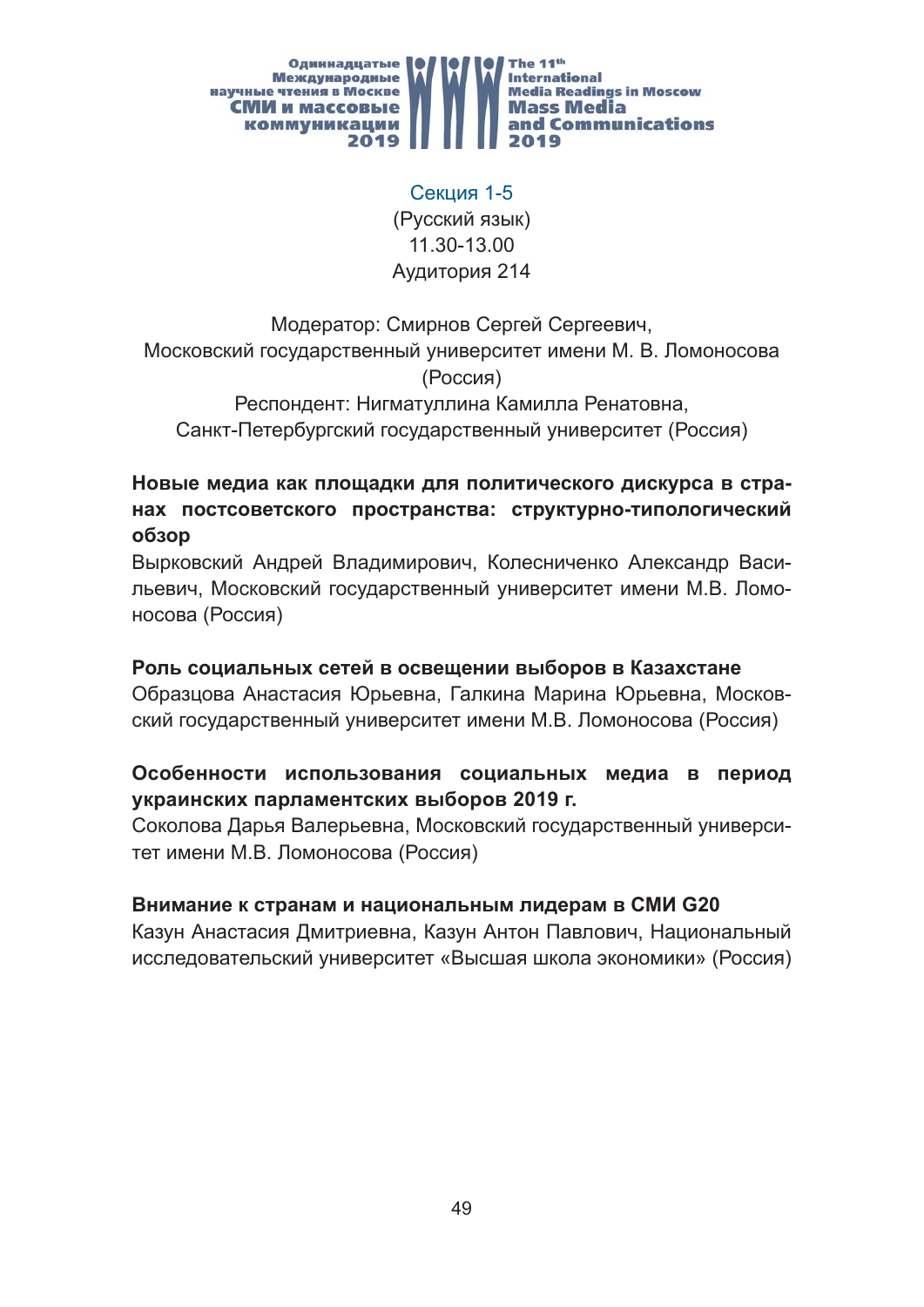

Секция 2-1 (Английский язык) 14.00-15.30 Аудитория 102

# Модератор: Аникина Мария Евгеньевна, Московский государственный университет имени М. В. Ломоносова (Россия) Респондент: Анна Юповиц-Гинальска, Университет Варшавы (Польша)

**Политика низкого качества. Популизм, электоральная текучесть и посткосметические образы новых гиперлидеров** Нелло Бариле, Университет IULM (Италия)

#### **Размышление о профессиональной логике в дигитализированном медиасообществе**

Нигматуллина Камилла Ренатовна, Санкт-Петербургский государственный университет (Россия)

#### **Популизм на экране: исторические турецкие телевизионные драмы как инструмент политической коммуникации**

Танер Доган, Университет Ибн Халдуна (Турция), Элиф Короглу, Свободный университет Берлина (Германия)

#### **Информационное оружие: конфликтная информация и ложные означаемые**

Надежда Грейдина, Университет Маккуори (Австралия)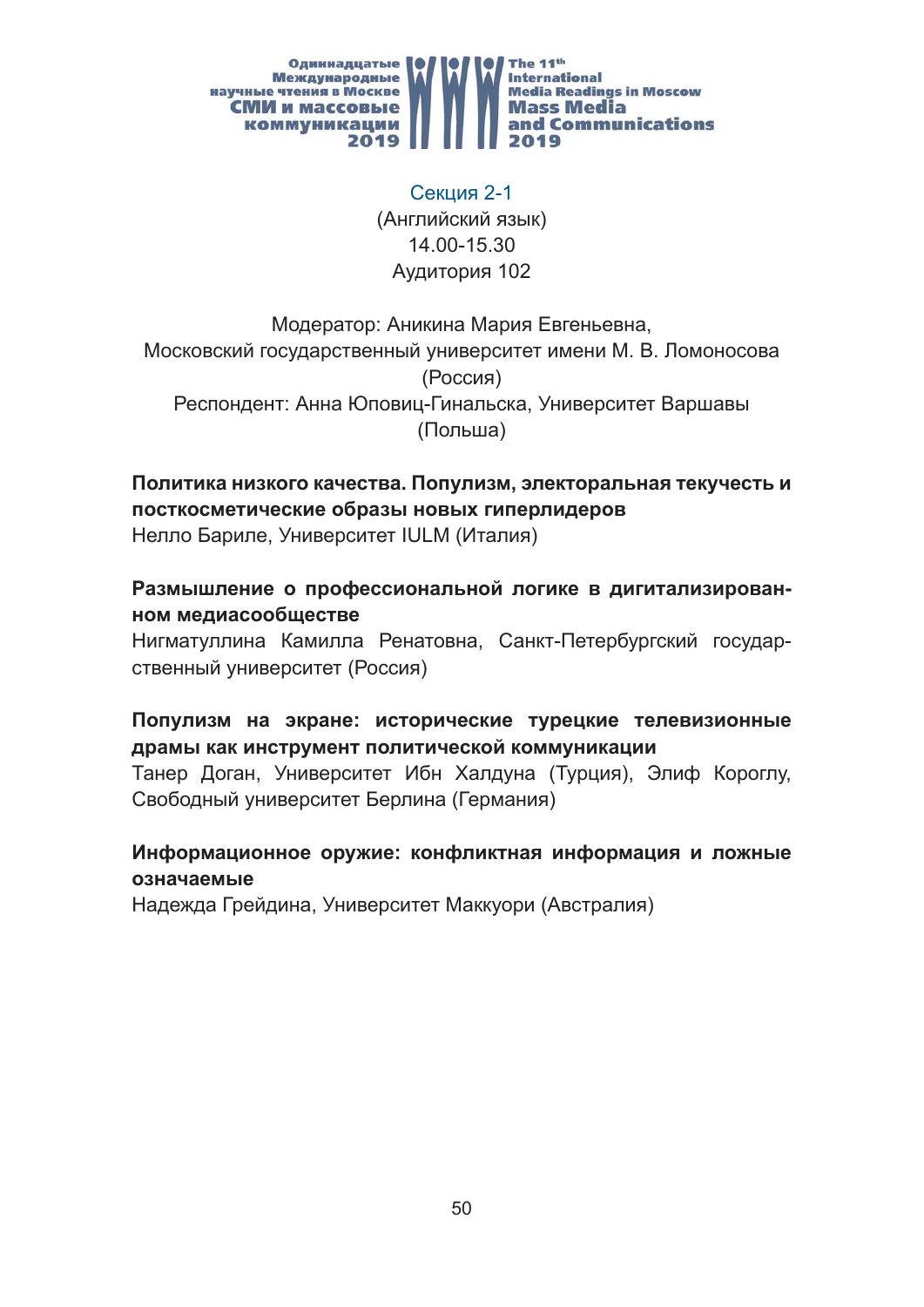

Секция 2-2 (Английский язык) 14.00-15.30 Аудитория 233

*Круглый стол 'Медиапотребление и социализация российской молодежи' Исследование выполнено за счет средств гранта Российского научного фонда (проект № 18-78-10090)*

Модератор и респондент: Дунас Денис Владимирович, Московский государственный университет имени М. В. Ломоносова (Россия)

#### **Новые паттерны самоактуализации молодежи в цифровую эпоху**

Кульчицкая Диана Юрьевна, Московский государственный университет имени М. В. Ломоносова (Россия), Дунас Денис Владимирович, Московский государственный университет имени М. В. Ломоносова (Россия)

#### **Глубокая медиатизация политики как результат новой политической культуры российской молодежи**

Гуреева Анна Николаевна, Московский государственный университет имени М. В. Ломоносова (Россия)

#### **Тенденции использования социальных сетей российской молодежью в 2014–2019 годах**

Филаткина Гелия Сергеевна, Московский государственный университет имени М. В. Ломоносова (Россия)

#### **Восприятие геймифицированного контента поколением Z**

Салихова Елена Александровна, Московский государственный университет имени М. В. Ломоносова (Россия)

#### **Психологические потребности подростков и выбор медиаресурсов**

Толоконникова Анна Владимировна, Московский государственный университет имени М. В. Ломоносова (Россия)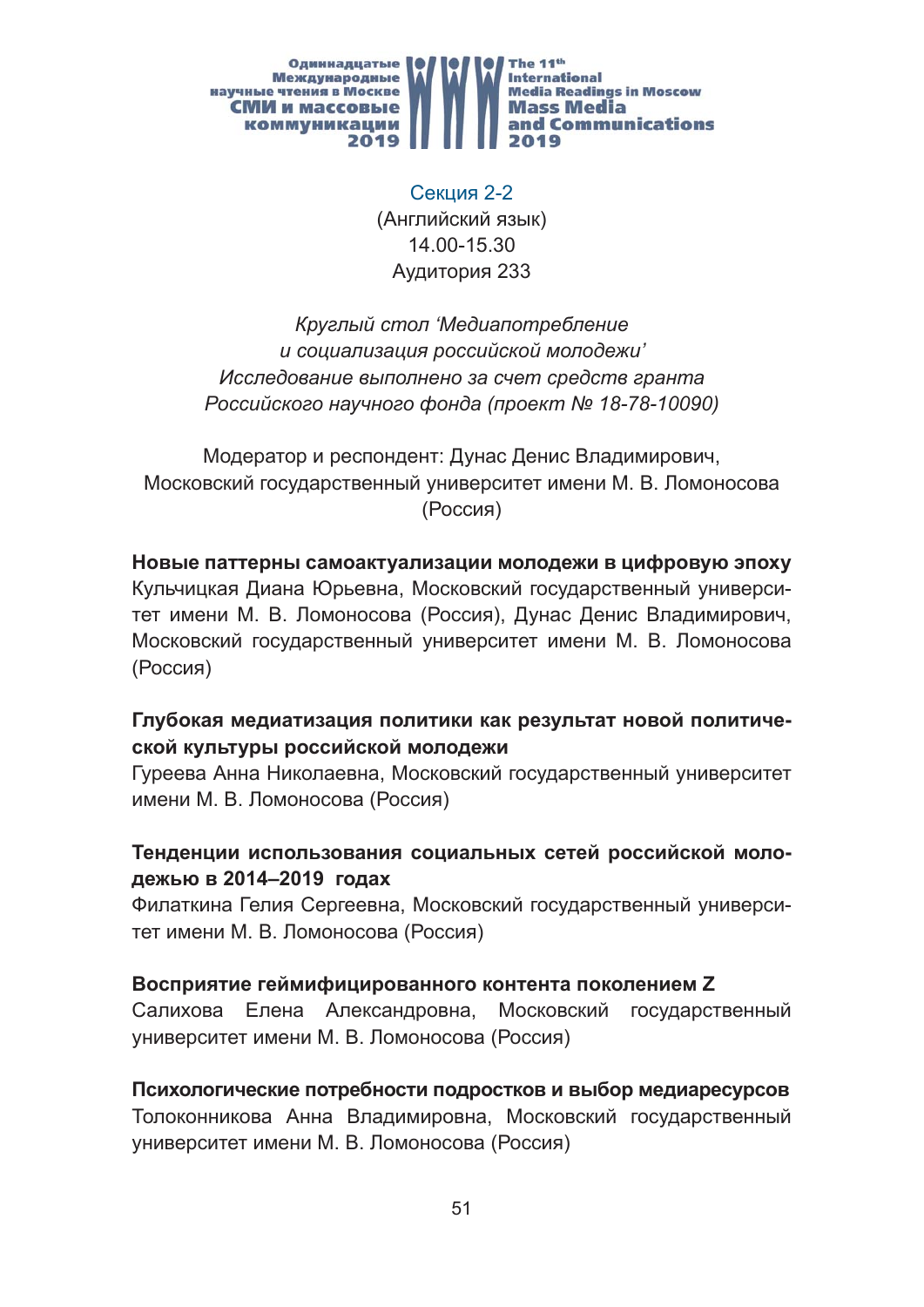

#### **Математические модели медиапотребления: моделируя медиапривычки миллениалов**

Вартанов Сергей Александрович, Московский государственный университет имени М. В. Ломоносова (Россия)

#### **Основные тенденции потребления медиа среди молодежи в англоязычных странах**

Вьюгина Дарья Михайловна, Московский государственный университет имени М. В. Ломоносова (Россия)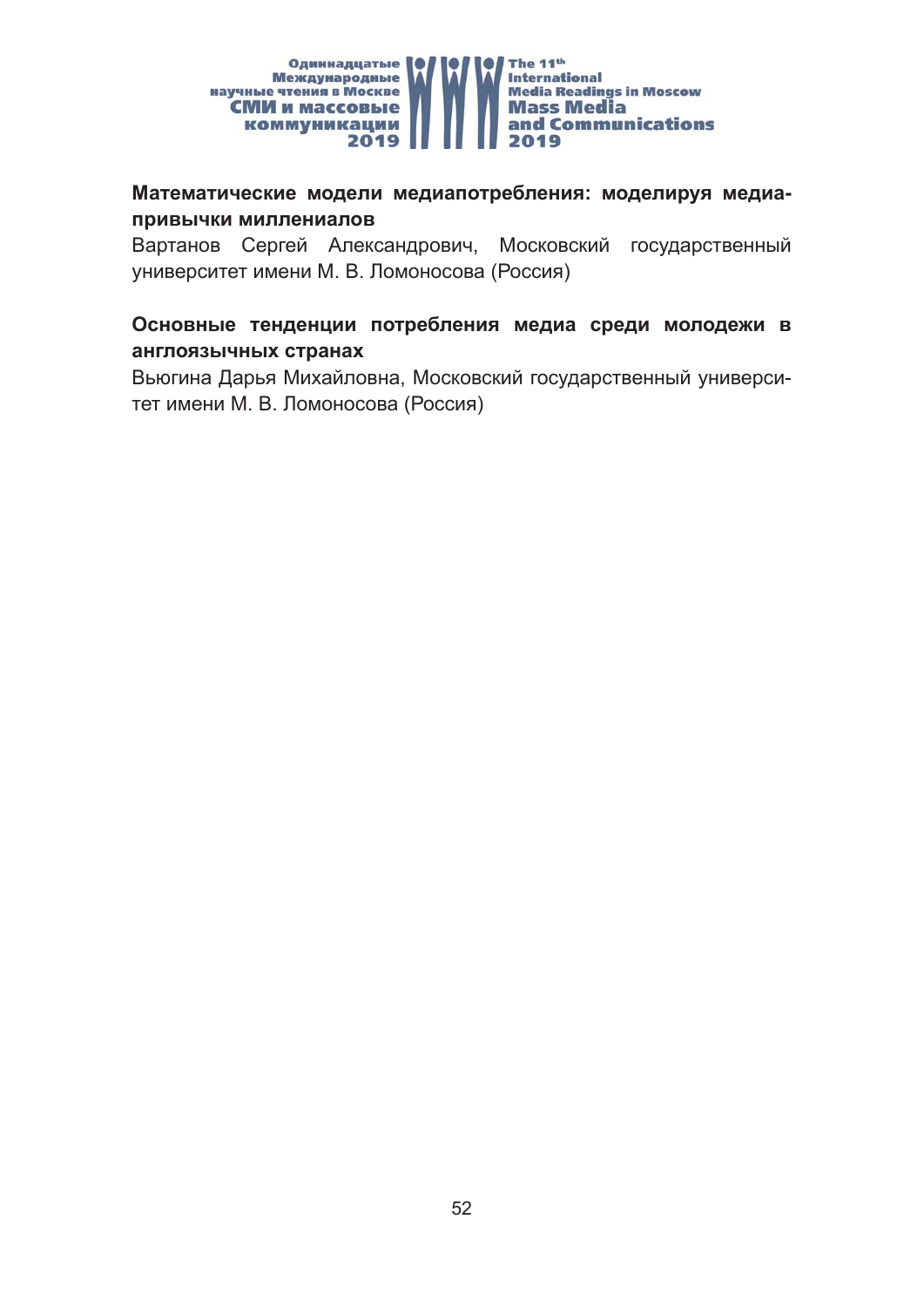

Секция 2-3 (Английский язык) 14.00-15.30 Аудитория 104

Модератор: Макеенко Михаил Игоревич, Московский государственный университет имени М. В. Ломоносова (Россия) Респондент: Саба Бебави, Технологический университет Сиднея (Австралия)

# **Надписи на стене (Фейсбука)! Черты характера и мотивации, побуждающие пользователей к зависимости**

Ануша Венкат, Колледж искусств и наук PSG (Индия), Франциск П. Барклай, Центральный университет Тамилнада (Индия)

## **Концепт фейковых новостей: между старой пропагандой и современной цифровой средой**

Кирия Илья Вадимович, Национальный исследовательский университет «Высшая школа экономики» (Россия)

#### **Кемеровский пожар: могут ли слухи в мессенджерах развеять «миф о российской медиацентрализации»?**

Федотова Елена, независимый исследователь

# **Коллективная память в цифровую эпоху: как цифровизация медиа влияет на память о коммунистическом прошлом?**

Гордеева Дарья, Майкл Мейен, Мюнхенский университет имени Людвига и Максимилиана (Германия)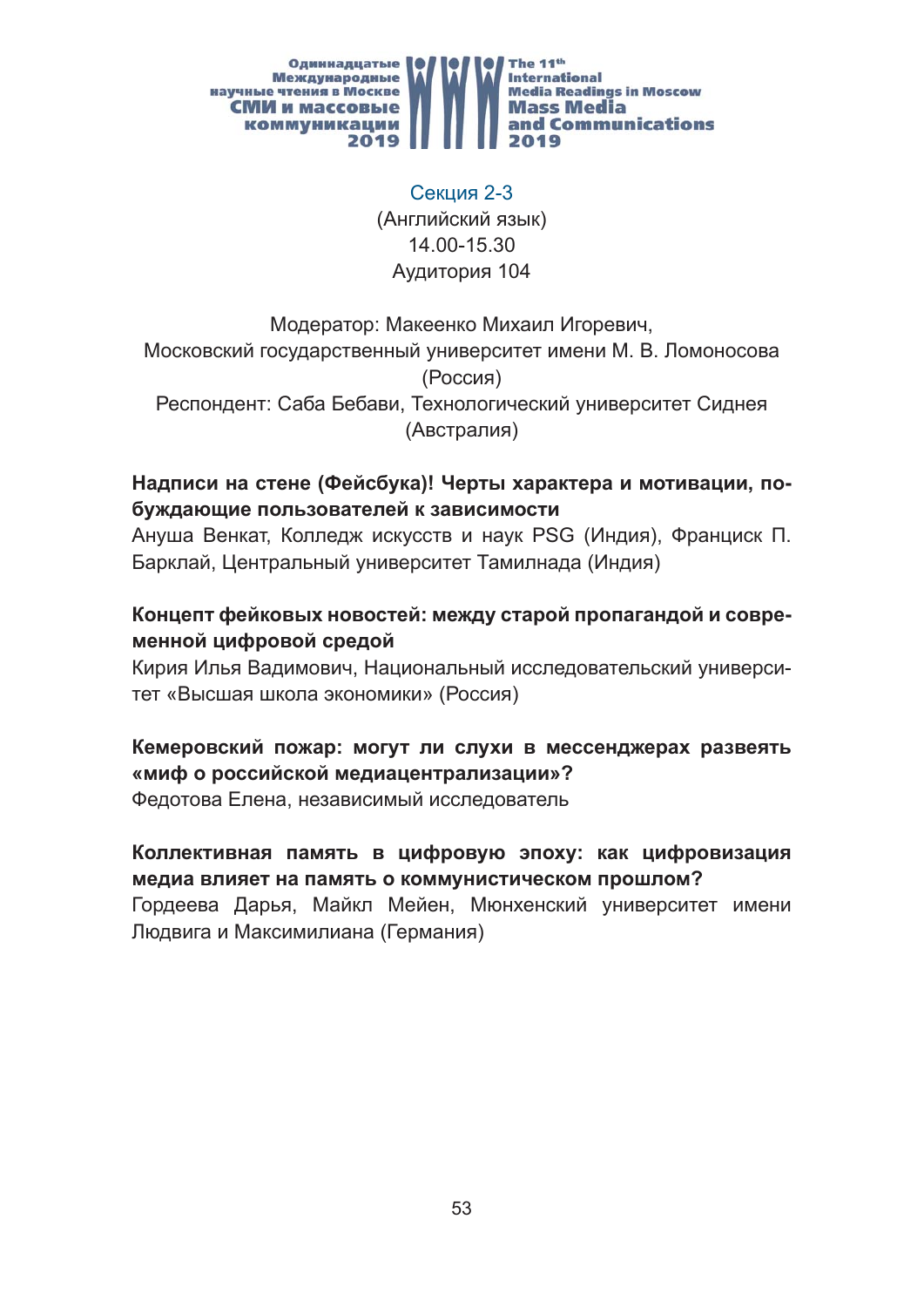

Секция 2-4 (Русский язык) 14.00-15.30 Аудитория 101

Модератор: Алевизаки Ольга Ростиславовна, Московский государственный университет имени М. В. Ломоносова (Россия) Респондент: Смолярова Анна Сергеевна, Санкт-Петербургский государственный университет (Россия)

#### **Телеканалы в условиях многоэкранного видеопотребления**

Щепилова Галина Германовна, Московский государственный университет имени М.В. Ломоносова (Россия)

#### **Роботы в журналистике и аудитория: знаем, но… боимся**

Фролова Татьяна Ивановна, Московский государственный университет имени М.В. Ломоносова (Россия)

#### **Специфика восприятия фейковых новостей молодежной аудиторией**

Зуйкина Кристина Львовна, Соколова Дарья Валерьевна, Московский государственный университет имени М.В. Ломоносова (Россия)

#### **Читательские предпочтения аудитории делового издания**

Терченко Эмма Борисовна, Московский государственный университет имени М.В. Ломоносова (Россия)

#### **Региональная журналистика Республики Беларусь в цифровой среде**

Градюшко Александр Александрович, Белорусский государственный университет (Республика Беларусь)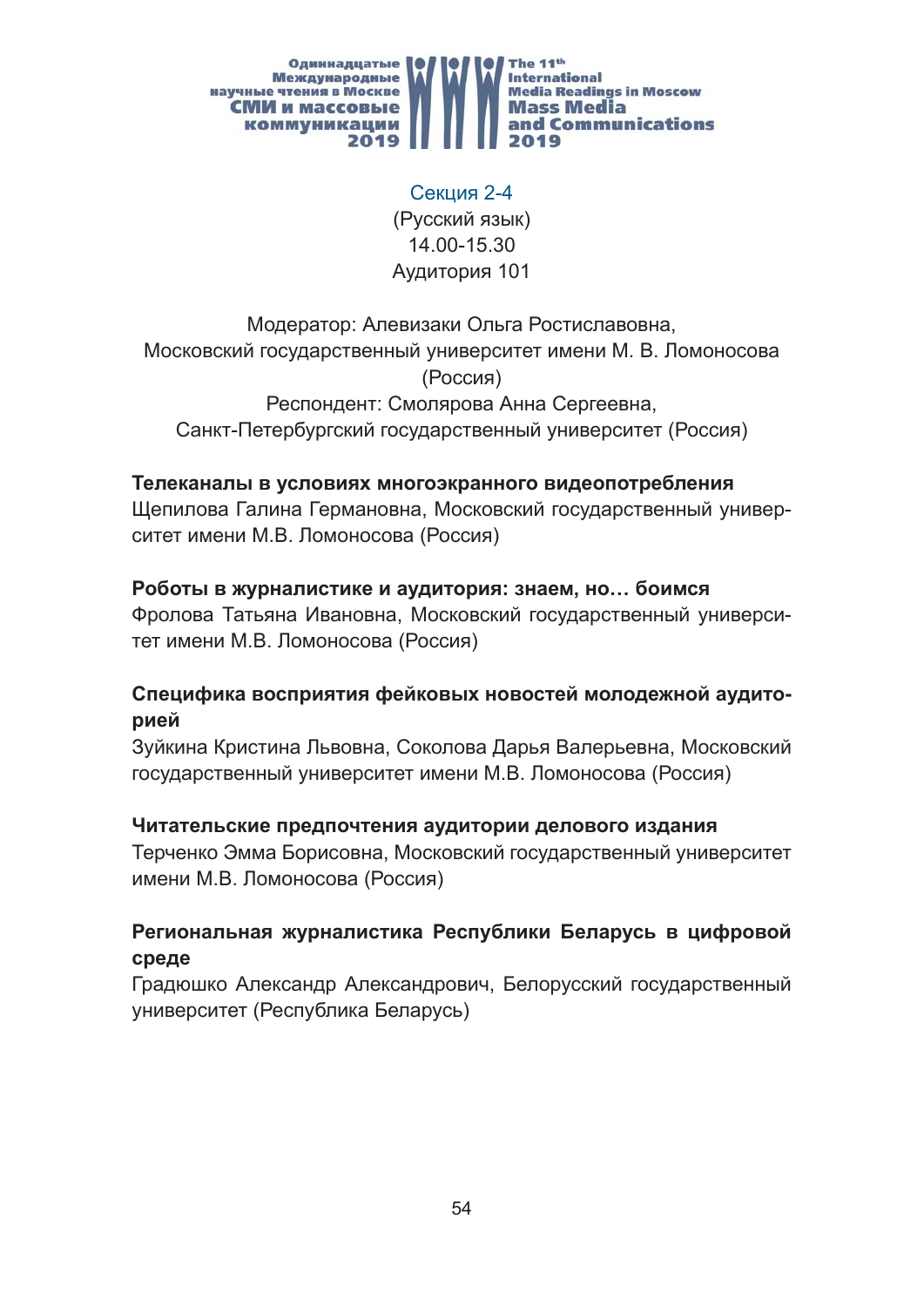

Секция 2-5 (Русский язык) 14.00-15.30 Аудитория 103

Презентация книги профессоров Санкт-Петербургского государственного университета (Россия) А. С. Пую и Н. С. Лабуша

**"Медиатизация экстремальных форм политического процесса: война, революция, терроризм"**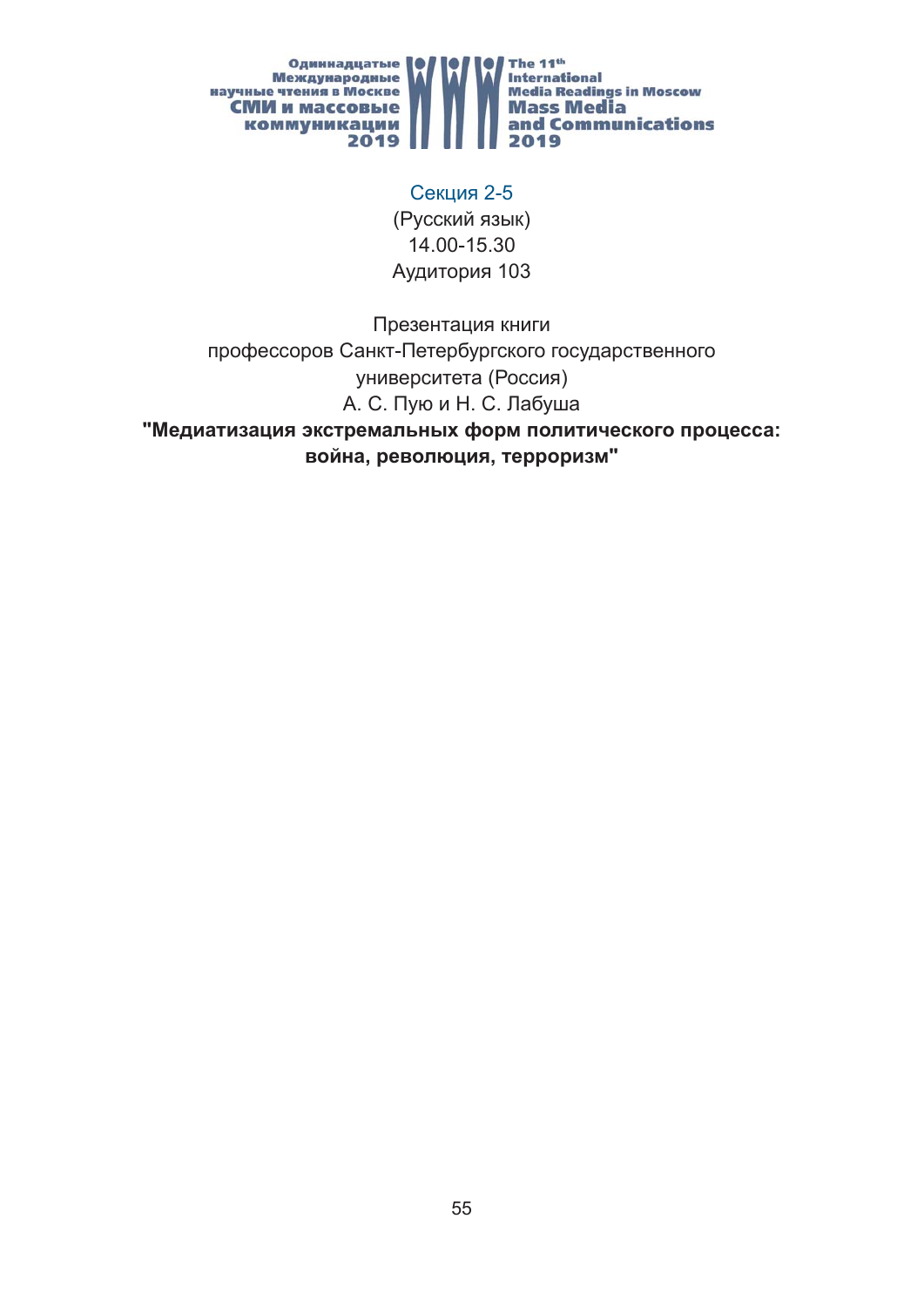

Секция 3-1 (Английский язык) 15.45-17.15 Аудитория 102

Модератор: Бакулин Олег Александрович, Московский государственный университет имени М.В. Ломоносова (Россия)

Респондент: Стела Лехпаммер, Университет Загреба (Хорватия)

**Как мы расскажем эту историю? Конструирование и нормализация нарративов онлайн-новостей и внешней политики в российских и арабских новостях**

Саба Бебави, Моника Аттард, Технологический университет Сиднея (Австралия)

**Анализ отношения «брошенных» китайских детей в сельской местности к мобильным телефонам**

Ксинлей Ли, Вен Ли, Нанкинский педагогический университет (Китай)

## **Оценка гендерного признания и уважения через призму пакистанских СМИ: контент-анализ персонажей телевизионной драмы за два десятилетия (2000–2019)**

Салим Аббас, Христианский колледж Формана (Пакистан)

#### **Репрезентация иностранных государств в российской качественной прессе: изменения и преемственность**

Колесниченко Виктория Геннадьевна, Московский государственный университет имени М. В. Ломоносова (Россия)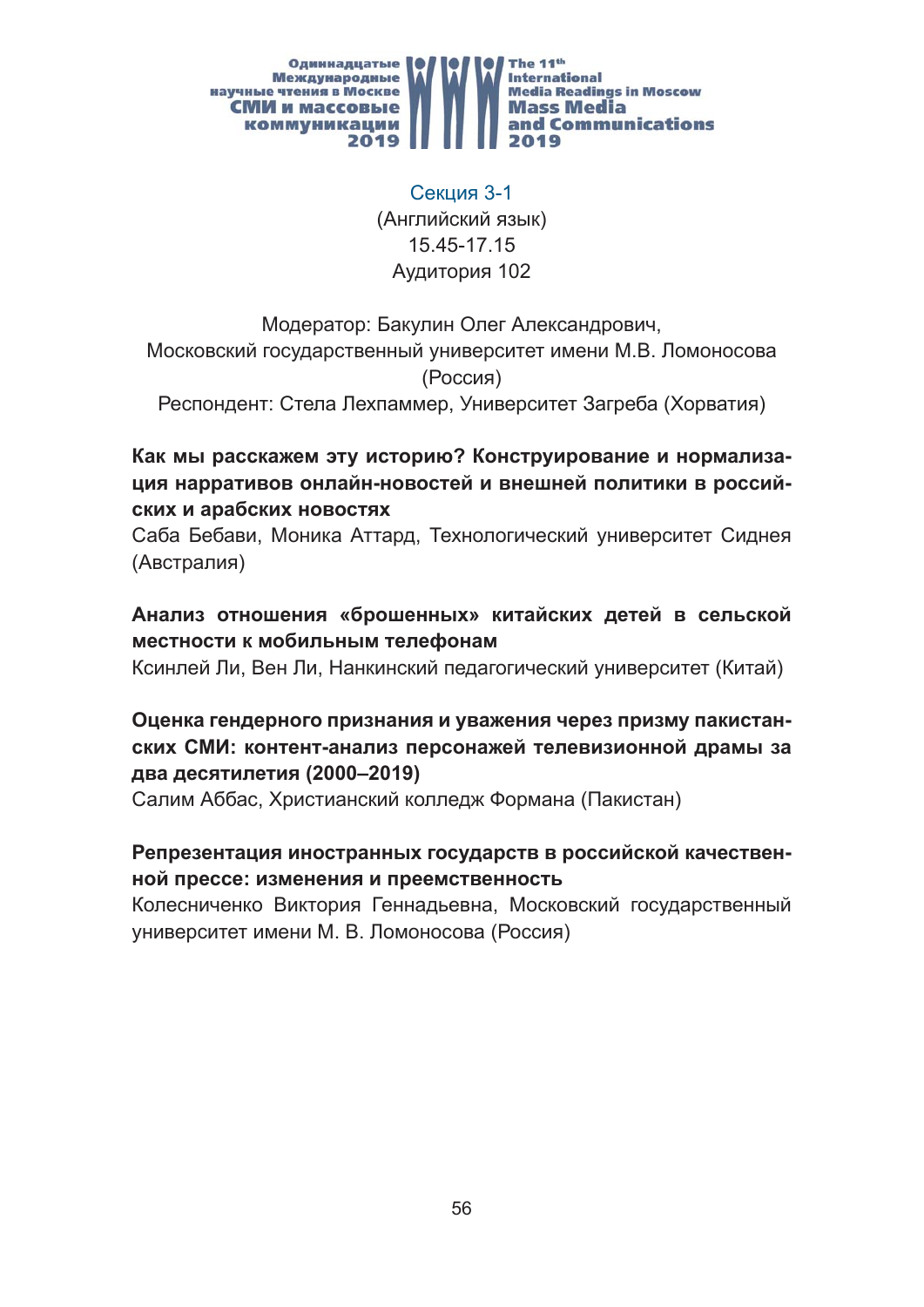

Секция 3-2 (Английский язык) 15.45-17.15 Аудитория 233

Модератор: Макеенко Михаил Игоревич, Московский государственный университет имени М. В. Ломоносова (Россия) Респондент: Хедвиг де Смаеле, Университет Левена, Брюссельский кампус (Бельгия)

**Государственная национальная политика Российской Федерации и ее освещение в российских интернет-СМИ: эмпирические результаты**

Гладкова Анна Александровна, Асланов Иван Александрович, Московский государственный университет имени М. В. Ломоносова (Россия)

**Образ российской внешней политики на страницах авторитетных американских политических журналов (***Time***,** *Newsweek***,** *The Nation***), 2004–2012**

Каролина А. Ловджой, Януш В. Адамовски, Университет Варшавы (Польша)

**Исследование хештег-активизма в России: кейс Ивана Голунова** Орге Кастеллано Парра, Колдо Месо Аерди, Джорди Моралес и Грас, Хесус Перес Дасильва, Университет Страны Басков (Испания)

**Медиаграмотность, журналистика и усиление демократии** Хафиз Мухаммад Муддсер, Государственный университетский кол-

ледж (Пакистан)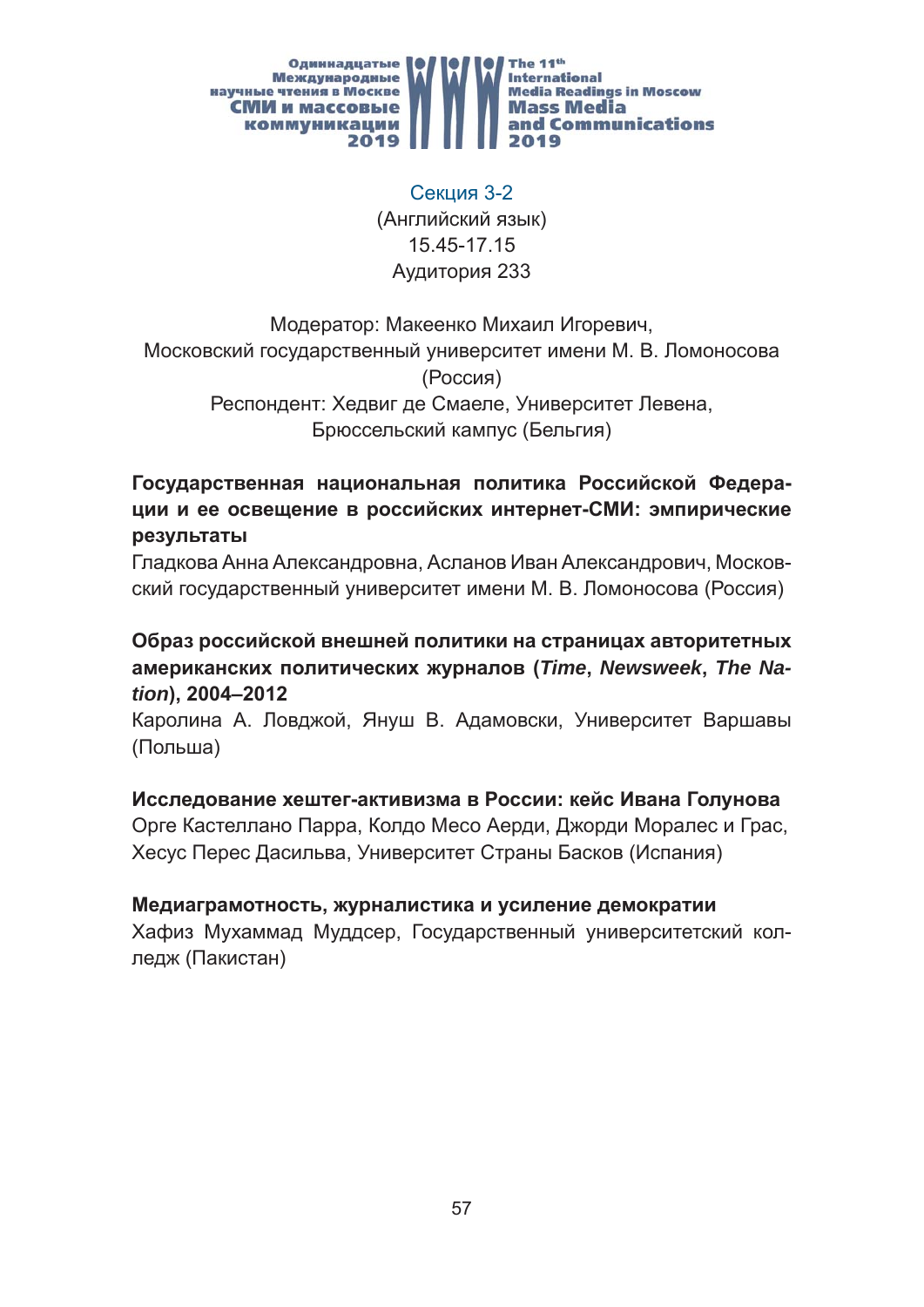

Секция 3-3 (Английский язык) 15.45-17.15 Аудитория 103

# *Специальная секция 'Цифровые, социальные и культурные неравенства: взаимосвязи и взаимозависимости' Организован рабочей группой по изучению цифрового неравенства Международной ассоциации исследователей медиа и коммуникации IAMCR*

Модератор и респондент: Смирнова Ольга Владимировна, Московский государственный университет имени М. В. Ломоносова (Россия)

# **Роль цифровых технологий в социальной трансформации в Испании. Опыт кампании TEB**

Каролина Эскудеро, Университет Миссури (США)

#### **Цифровое неравенство как социальная проблема: пример регионов России**

Гладкова Анна Александровна, Московский государственный университет имени М. В. Ломоносова (Россия), Массимо Рагнедда, Университет Нортумбрии (Великобритания)

#### **Переосмысляя цифровой разрыв в эпоху фейковых новостей** Инкю Канг, Университет штата Пенсильвания (США)

#### **Цифровизация, портативность и социальные классы: концепция «шэринга» и ее применение в Китае**

Хсин-Пей Пенг, Чи Хунг, Университет Чжаоцин (Китай)

# **Цифровой датафицированный разрыв: новые (корпо) реалии, уровни и эффекты в фиджитал-коммуникации**

Шилина Марина Григорьевна, Российский экономический университет имени Г. В. Плеханова (Россия), Горохов Владимир Маркович, Московский государственный университет имени М. В. Ломоносова (Россия), Ю Кеке, Китайский университет коммуникаций (Китай)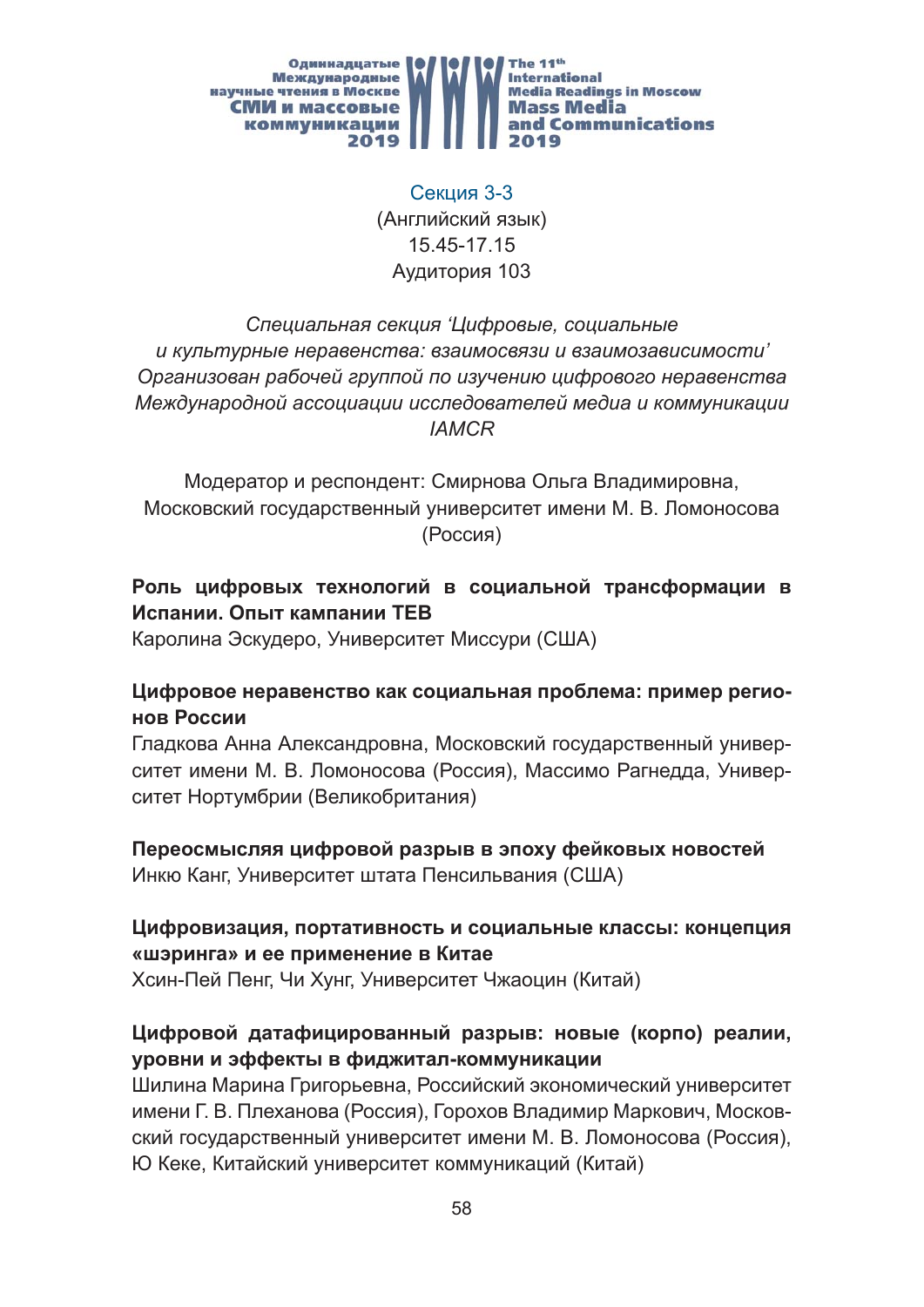

Секция 3-4 (Русский язык) 15.45-17.15 Аудитория 101

# Модератор: Фролова Татьяна Ивановна, Московский государственный университет имени М. В. Ломоносова (Россия) Респондент: Демина Ирина Николаевна, Иркутский государственный университет (Россия)

#### **Медиатизация времени: исторические перспективы современной блогосферы**

Владимирова Ольга Михайловна, Кубанский государственный университет (Россия)

**Медиаподразделения профильных ведомств в контексте реализации Стратегии государственной национальной политики Российской Федерации на период до 2025 года**

Рева Екатерина Константиновна, Пензенский государственный университет (Россия)

# **Дискурсивное управление в социальных медиа: цифровые аборигены и цифровые мигранты**

Рябченко Наталья Анатольевна, Малышева Ольга Петровна, Кубанский государственный университет (Россия)

#### **Киборг: прогнозы эволюции человека в цифровой среде**

Старых Нина Владимировна, Московский государственный университет имени М. В. Ломоносова (Россия)

#### **Текст массмедиа в эпоху ковергенции: перспективы исследования**

Вольская Надежда Николаевна, Московский государственный университет имени М. В. Ломоносова (Россия)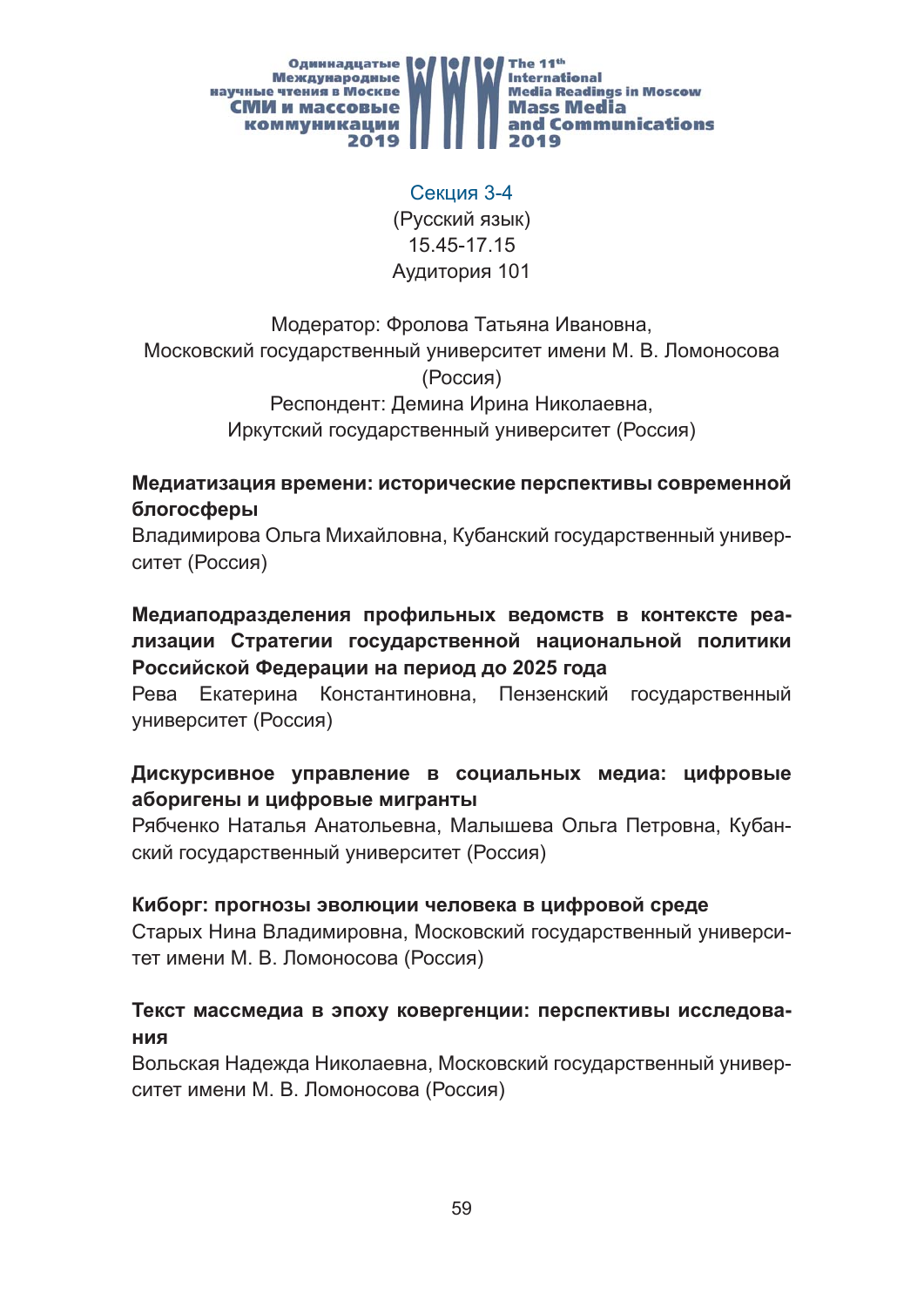

# **18 октября 2019 года (пятница)**

Секция 1

(Пленарное заседание – английский язык с синхронным переводом на русский) 9.30-11.00 Аудитория 232

Модератор: Гладкова Анна Александровна, Московский государственный университет имени М.В. Ломоносова (Россия)

**Теория массовой коммуникации Дениса Маккуэйла в 2020 году: новые медиа – новая теория?** Марк Дёзе, Амстердамский университет (Нидерланды)

# **«Сравнивая медиасистемы» и цифровая эпоха**

Паоло Манчини, Университет Перуджи (Италия)

# **Предпринимательская культура в общественных СМИ и высокотехнологичные кластеры: результаты исследования десяти городов Европы и Северной Америки**

Михал Гловацки, Университет Варшавы (Польша)

**Кофе-брейк 11.00-11.30**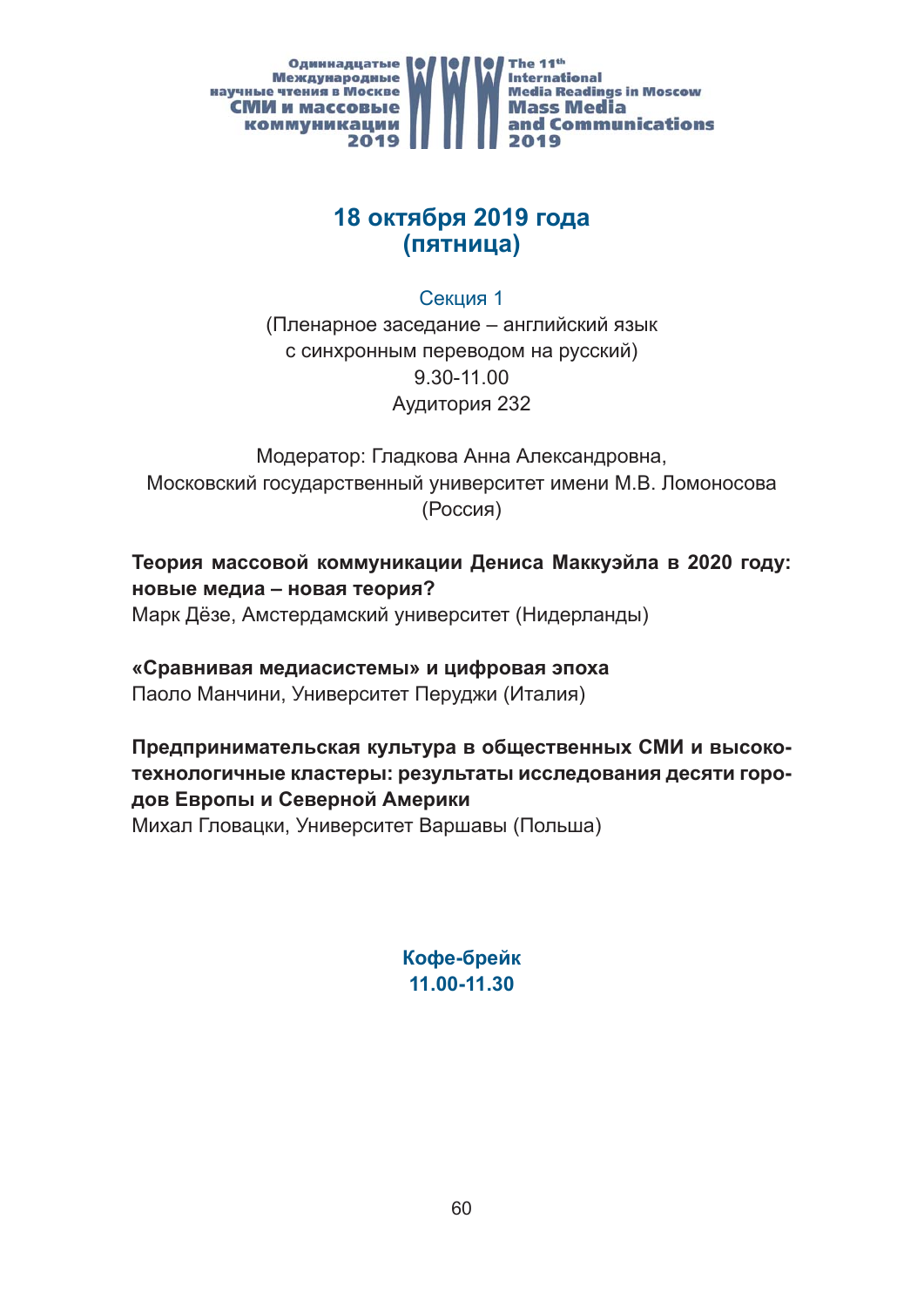

Секция 4-1 (Английский язык) 11.30-13.00 Аудитория 102

Модератор: Вырковский Андрей Владимирович, Московский государственный университет имени М. В. Ломоносова (Россия)

Респондент: Патрик Окер, Университет Сёдертёрн (Швеция)

## **Умное препятствие на пути дигитализации: общественная дискуссия вокруг умного будущего**

Даниэль Аретс, Университет прикладных наук Фонтис (Нидерланды)

## **Устранение парадоксальной напряженности цифрового ускорения в Германии и Китае**

Мария Фауст, Университет Лейпцига (Германия)

#### **Постправда против науки: социальные медиа и антипрививочное движение**

Рут Авидар, Колледж Израильской долины (Израиль), Маргалит Толедано, Университет Уаикато (Новая Зеландия)

#### **Освещение президентских выборов в России в 2018 году: интермедийное исследование**

Долгова Юлия Игоревна, Московский государственный университет имени М. В. Ломоносова (Россия)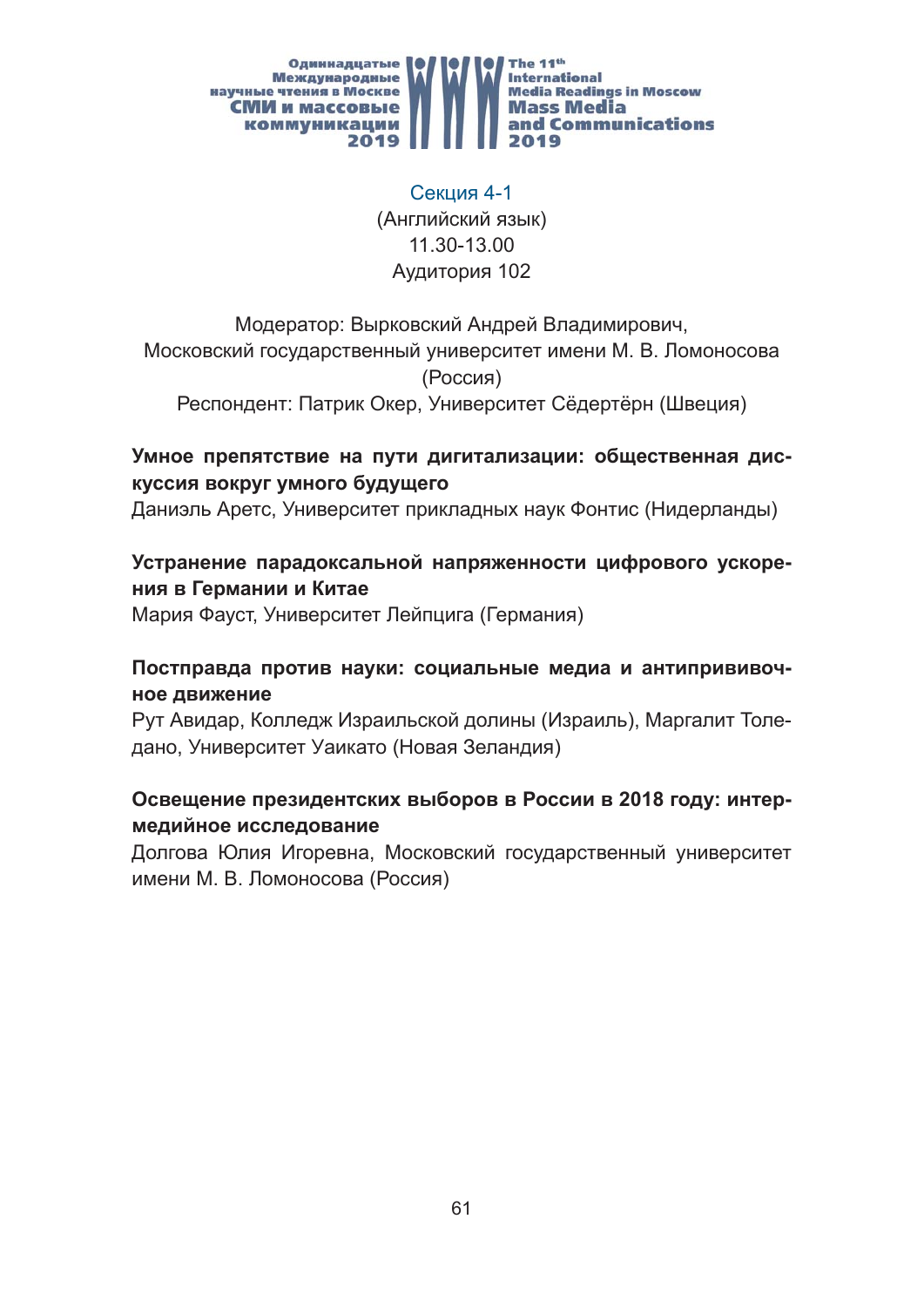

Сессия 4-2 (Английский язык) 11.30-13.00 Аудитория 101

# Модератор: Фольц Анастасия Олеговна, Московский государственный университет имени М. В. Ломоносова (Россия)

Респондент: Михал Гловацки, Университет Варшавы (Польша)

**Роль сетевых эффектов в глобальном успехе интернет-компаний. Как российские цифровые компании (Яндекс, ВКонтакте и другие) выживают в мире, где доминируют американские интернет-гиганты?** 

Олаф Яндура, Дюссельдорфский университет имени Генриха Гейне (Германия), Олексей Кхабюк, Университет прикладных наук Дюссельдорфа (Германия)

#### **Немецкие провайдеры онлайн медиарынков и их аудитории: смещение игроков в сторону неравенства?**

Инга Брентель, Университет Генриха Гейне, Дюссельдорф (Германия), Селин Фабьен Кампес, Университет прикладных наук Дюссельдорфа (Германия)

#### **Обложки журналов общественного мнения как проявление поляризации СМИ: эмпирические свидетельства из Польши**

Анна Юповиц-Гинальска, Михал Гловацки, Университет Варшавы (Польша)

# **Медиатизация религии в России: цифровая перспектива**

Хруль Виктор Михайлович, Московский государственный университет имени М. В. Ломоносова (Россия)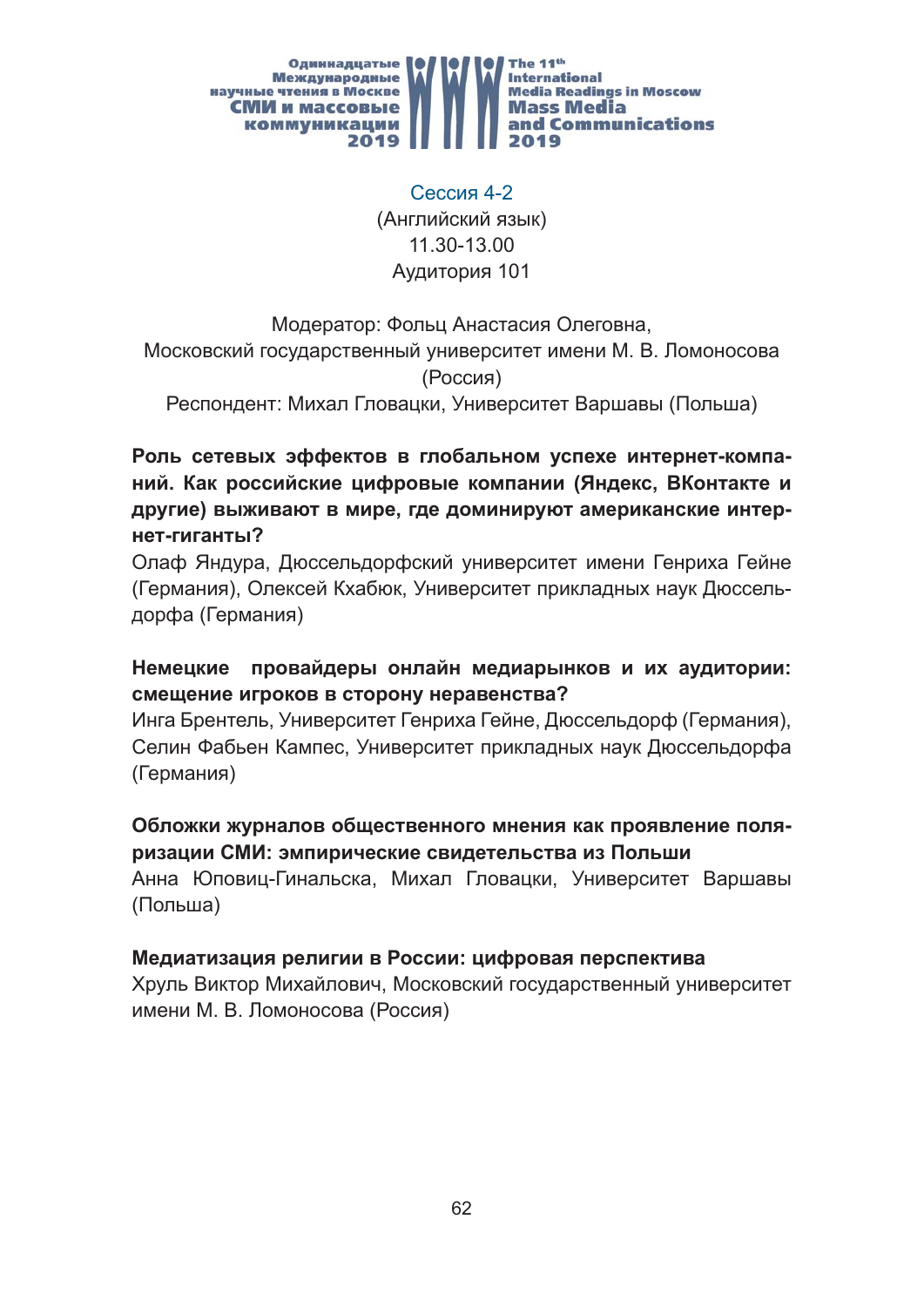

Секция 4-3 (Английский язык) 11.30-13.00 Аудитория 103

*Специальная секция 'Медиа и коммуникации в пост- и неоавторитарных обществах: мировые тренды, локальные форматы' Организован рабочей группой по изучению коммуникации в пост- и неоавторитарных обществах Международной ассоциации исследователей медиа и коммуникации IAMCR*

Модератор и респондент: Груша Анастасия Вячеславовна, Московский государственный университет имени М. В. Ломоносова (Россия) Респондент: Майкл Мейен, Мюнхенский университет имени Людвига и Максимилиана (Германия)

#### **Конструирование медиаполитики в российском публичном дискурсе**

Катя Лехтисаари, Университет Хельсинки (Финляндия)

**Медианарративы, метанарративы и ценностные конфликты, связанные с конкурсом Евровидение 2019 в постсоциалистических государствах (исследование кейса Белорусии)**  Александр Дабранау, Белорусский государственный университет (Республика Беларусь)

**Использование анализа социальных сетей для выявления фрейминга новостной повестки в русскоязычном сегменте Twitter**  Дарья Дергачева, Автономный университет Барселоны (Испания)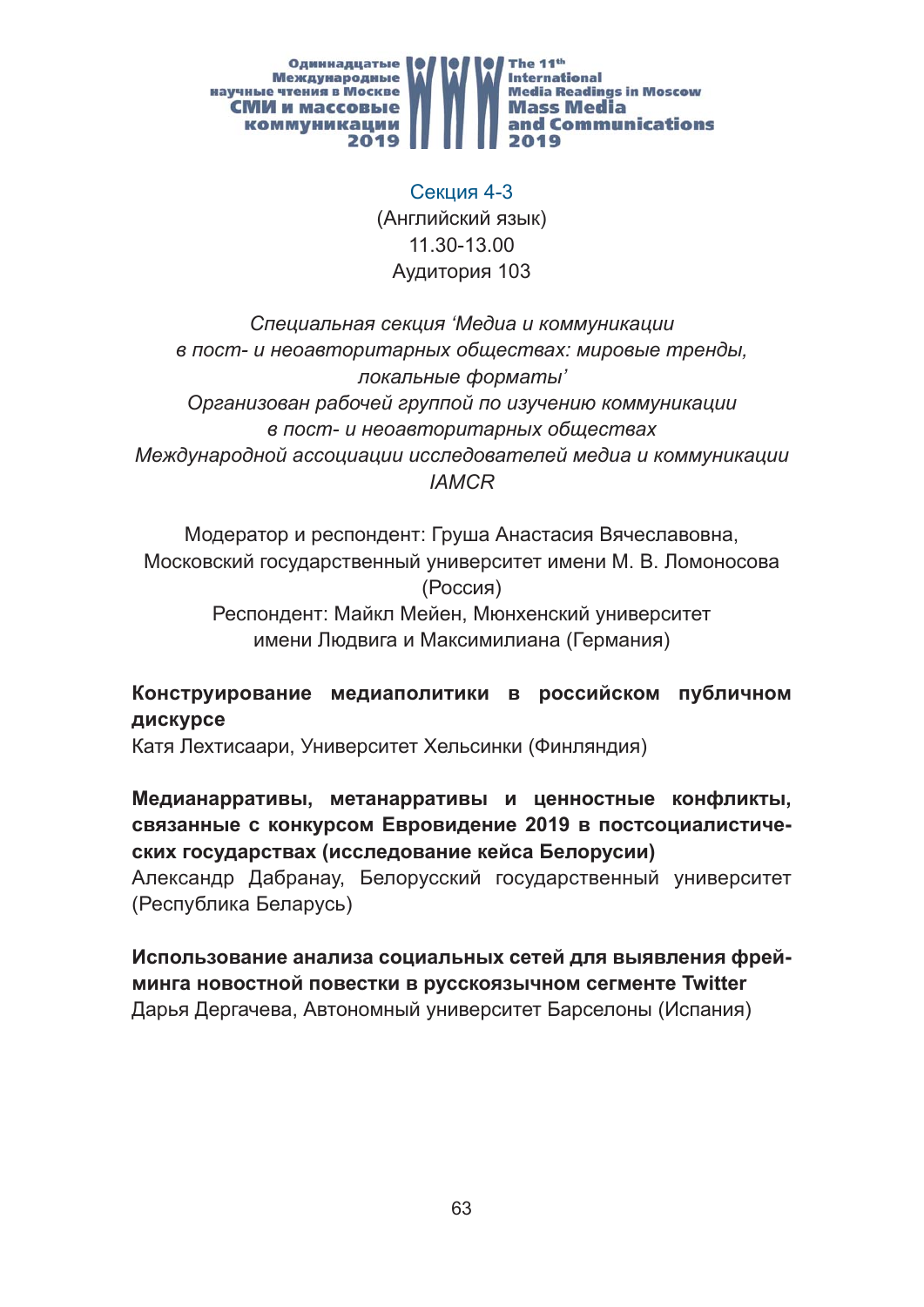

Секция 4-4 (Английский язык) 11.30-13.00 Аудитория 233

Модератор: Лукина Мария Михайловна, Московский государственный университет имени М. В. Ломоносова (Россия) Респондент: Еви Ламброу, Университет Фредерика (Кипр)

# **Освещение в СМИ изменений климата: от скептического нарратива к активистскому**

Мария Лаура Руиу, Нортумбрийский университет (Великобритания)

# **Освещение в СМИ реакций на землетрясение в Непале в 2015 году: национальные и международные точки зрения**

Бикалпа Адхикари, Университет прикладных наук внутренней Норвегии (Норвегия)

#### **Научные коммуникационные технологии: состояние, новые подходы и возможности**

Засурский Иван Иванович, Московский государственный университет имени М. В. Ломоносова (Россия)

#### **Журналы открытого доступа и традиционные журналы по коммуникациям: различия, сходства и перспективы**

Трищенко Наталья Дмитриевна, Московский государственный университет имени М. В. Ломоносова (Россия)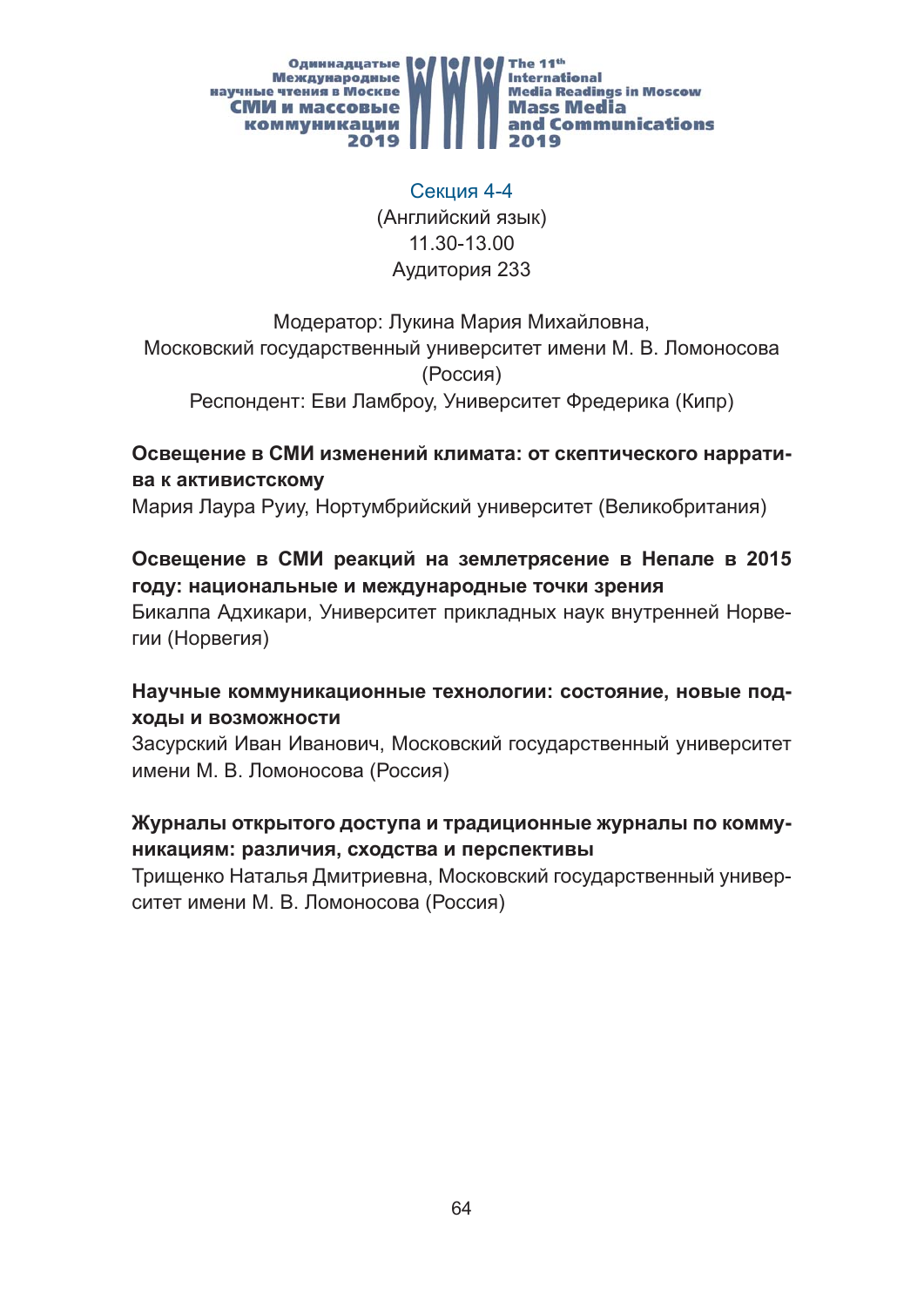

# Секция 5-1 (Английский язык) 14.00-15.30 Аудитория 102

# Модератор: Вырковский Андрей Владимирович, Московский государственный университет имени М. В. Ломоносова (Россия)

Респондент: Катя Лехтисаари, Университет Хельсинки (Финляндия)

# **Турецкие пенсионеры: новые аутсайдеры цифрового общества**

А. Элиф Посос Деврани, Турецко-немецкий университет (Турция)

#### **Использование медиа, идентичность и интеграция: сирийцы в Норвегии**

Ян Бахадур Катувал, Университетский колледж NLA (Норвегия)

# **Препятствия для развития медиаграмотности в Египте и пути их преодоления**

Дина Фароук Абоу Зейд, Университет Айн Шамс (Египет)

# **Онлайн-сообщества для глухих и слабослышащих людей в популярных социальных сетях в России**

Шамсутдинова Юлия Фаритовна, Московский государственный университет имени М. В. Ломоносова (Россия)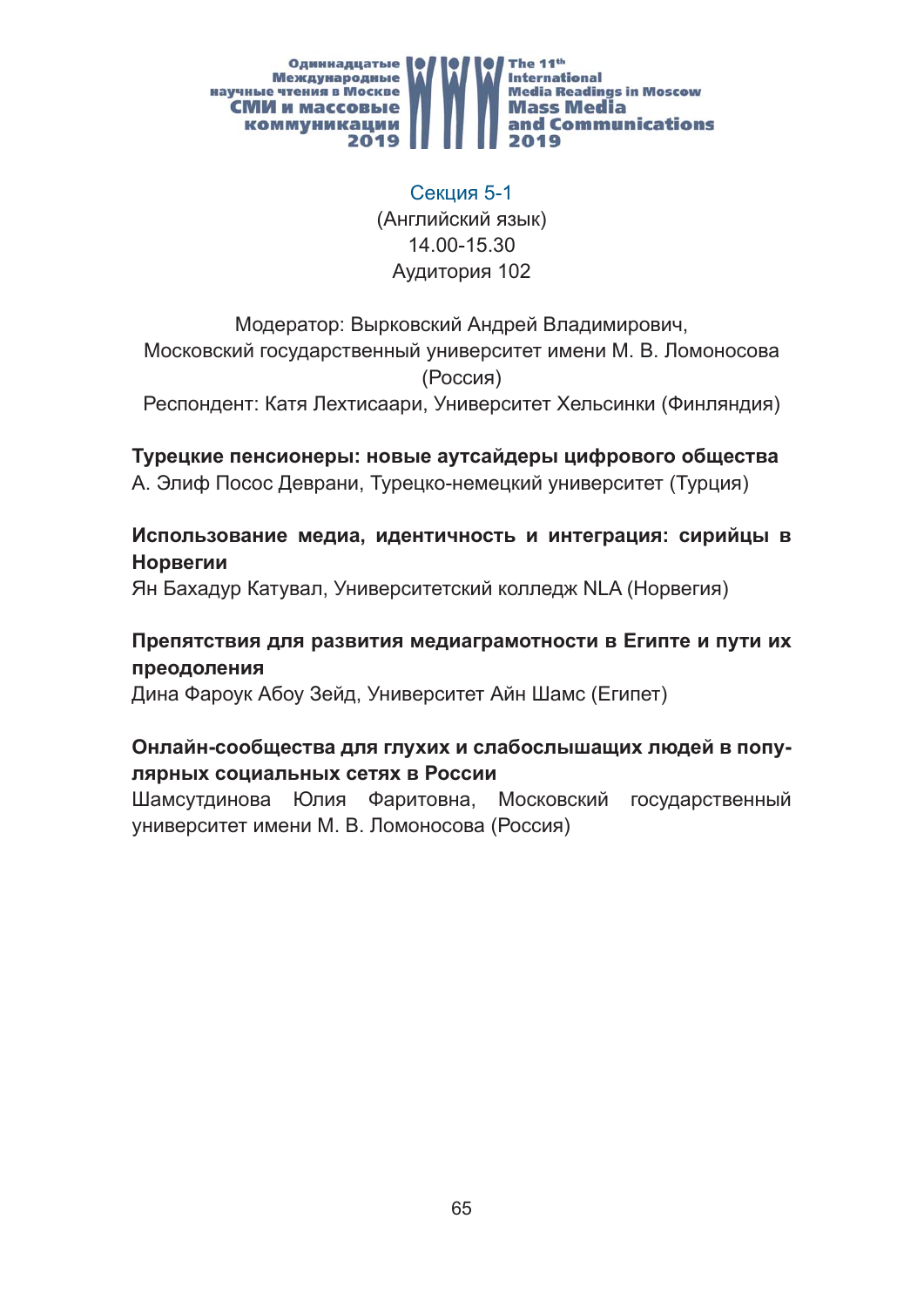

Секция 5-2 (Английский язык) 14.00-15.30 Аудитория 233

# Модератор: Филаткина Гелия Сергеевна, Московский государственный университет имени М. В. Ломоносова (Россия) Респондент: Нелло Бариле, Университет IULM (Италия)

#### **Анализ эффективности и коммуникативного механизма эмодзи**

Хи Гоупинг, Ванг Пей, Гуандунский университет иностранных исследований (Китай)

## **Каналы для дискуссии: YouTube и развитие региональной цифровой медиакультуры в Индии**

Срикан Наяка, В. Вамиши Кришна Редди, Индийский технологический институт (Индия)

#### **Цифровые стратегии круглосуточных новостных каналов**

Чобанян Каринэ Вардановна, Московский государственный университет имени М. В. Ломоносова (Россия)

#### **Исследование зрительской мотивации при гейм-стриминге – на примере игры** *Playerunknown's Battlegrounds*

Юи Женг, Юе Жанг, Хао Гао, Нанкинский педагогический университет (Китай)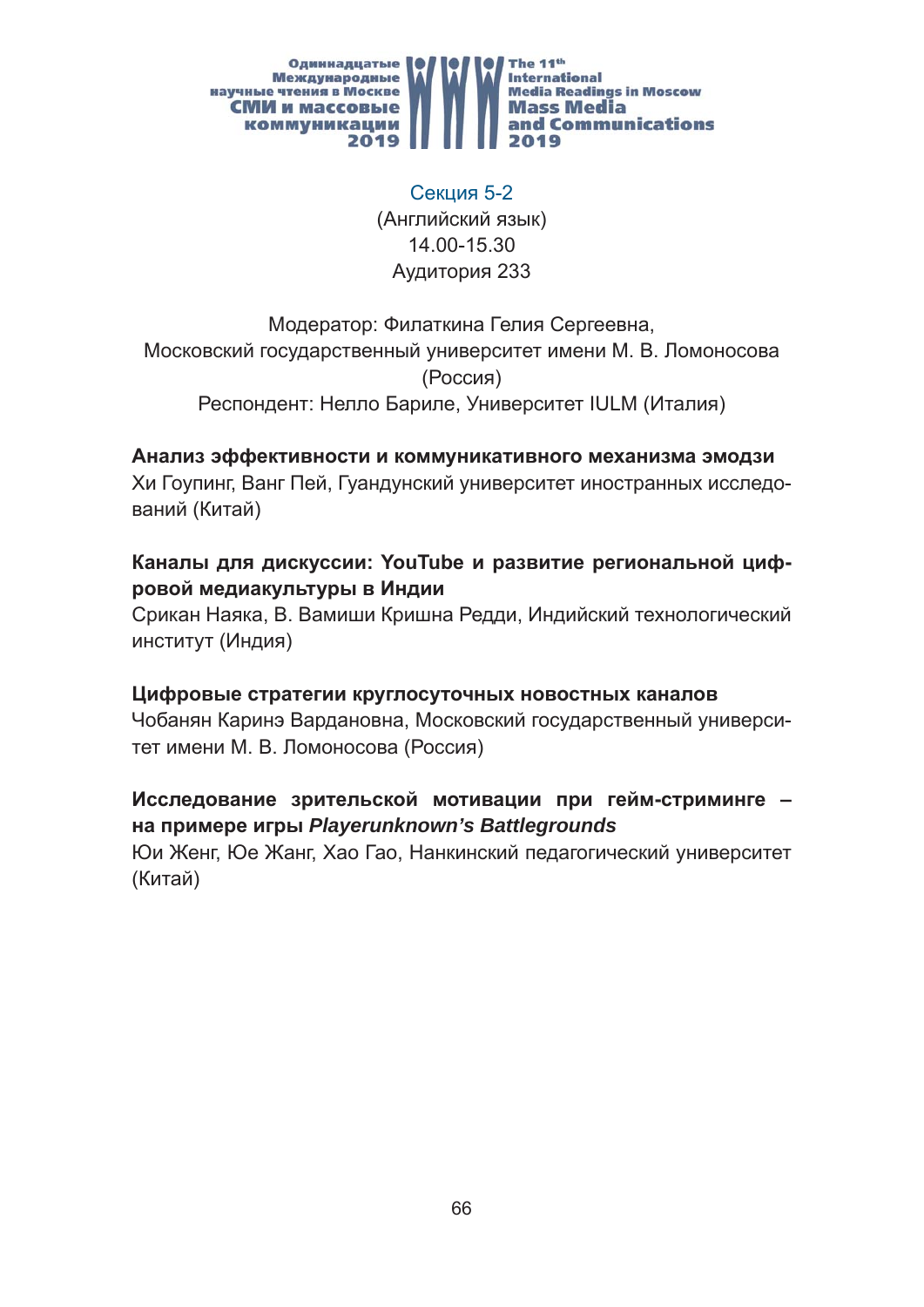

# Секция 5-3 (Английский язык) 14.00-15.30 Аудитория 103

## *Специальная секция 'Освещение выборов ЕС-2019 в традиционных и цифровых медиа'*

Модератор и респондент: Груша Анастасия Вячеславовна, Московский государственный университет имени М. В. Ломоносова (Россия)

# **Политическая повестка выборов в Европейский парламент в 2019 году**

Барабанов Олег Николаевич, клуб «Валдай» (Россия)

#### **Международные новости в российских СМИ: кейс выборов в Европарламент 2019 года**

Груша Анастасия Вячеславовна, Московский государственный университет имени М. В. Ломоносова (Россия)

# **Цифровые СМИ как обратный канал для установления политической повестки в ЕС**

Казакова Юлия Вадимовна, Национальный исследовательский университет «Высшая школа экономики» (Россия), Дан Михай Георгий, Политехнический университет Бухареста (Румыния)

# **Образовательный проект EJTA «EUfactcheck» как платформа для участия российских студентов в освещении выборов в Европарламент в 2019 году**

Шестеркина Людмила Петровна, Красавина Анна Викторовна, Харитонова Ольга Юрьевна, Южно-Уральский государственный университет (Россия)

# **Выборы в Европарламент во Франции в зеркале российских СМИ в 2019 году**

Захарова Милана Владимировна, Московский государственный университет имени М. В. Ломоносова (Россия)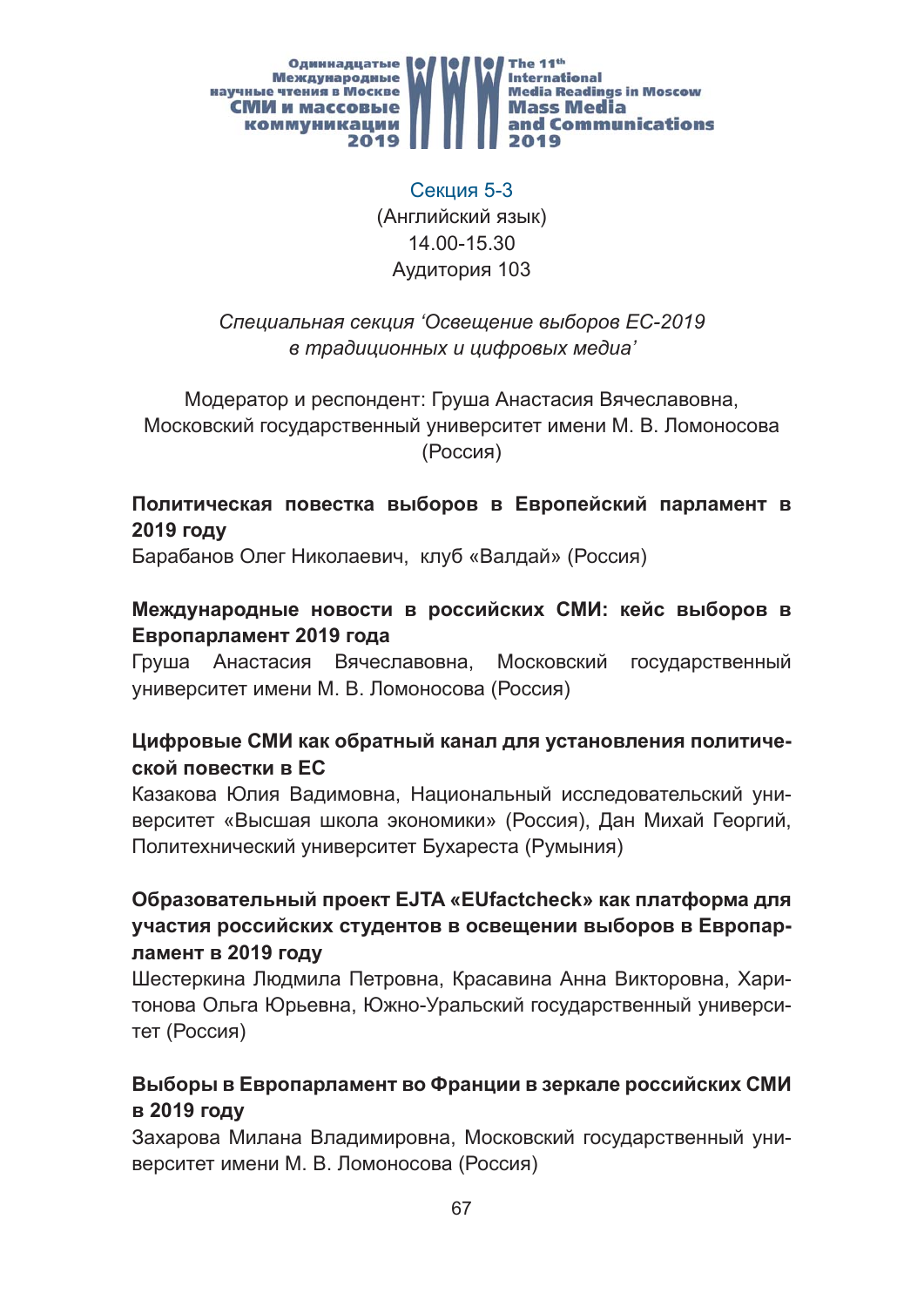

Секция 5-4 (Английский язык) 14.00-15.30 Аудитория 101

Модератор: Раскин Андрей Вадимович, Московский государственный университет имени М. В. Ломоносова (Россия) Респондент: Даниэль Аретс, Университет прикладных наук Фонтис (Нидерланды)

# **Методология интернационализации в истории медиатеории: избежать борьбы идей**

Марченко Александр Николаевич, Санкт-Петербургский государственный университет (Россия), Веденклей Алвес Сантана, Федеральный университет Жуис ди Фора (Бразилия), Лю Янь, Классический университет Центрального Китая (КНР), Инкю Канг, Университет штата Пенсильвания (США)

# **Противоречащие повестки: как российское телевидение и новые медиа освещали дело Голунова**

Кульчицкая Диана Юрьевна, Фольц Анастасия Олеговна, Московский государственный университет имени М. В. Ломоносова (Россия)

#### **Психологические характеристики журналистов российских региональных газет: результаты исследования**

Смирнова Ольга Владимировна, Московский государственный университет имени М. В. Ломоносова (Россия)

# **Коммуникация между копирайтером и аудиторией**

Назайкин Александр Николаевич, Московский государственный университет имени М. В. Ломоносова (Россия)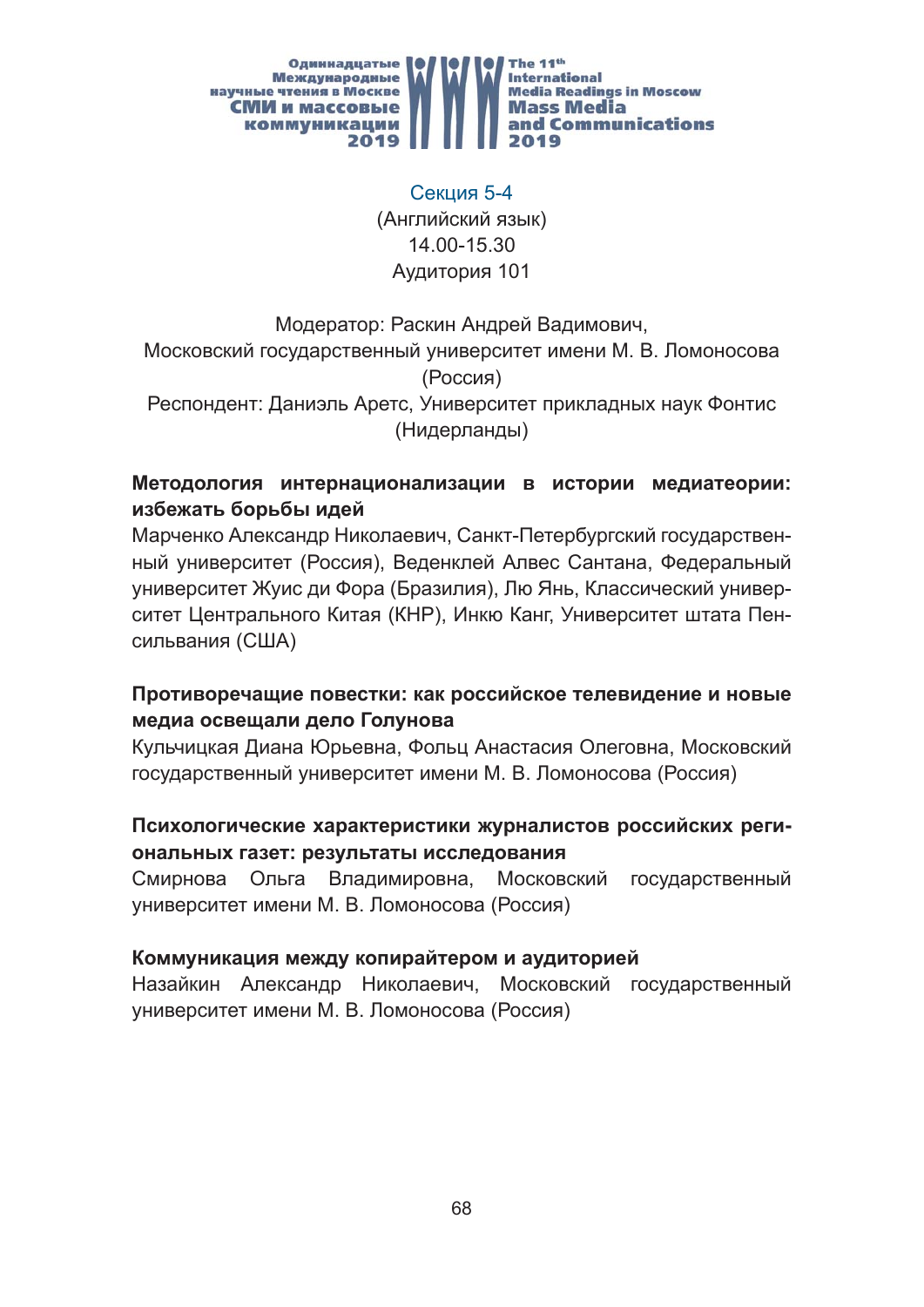

Секция 5-5 (Русский язык) 14.00-15.30 Аудитория 214

Модератор: Толоконникова Анна Владимировна, Московский государственный университет имени М. В. Ломоносова (Россия) Респондент: Зверева Екатерина Анатольевна,

Тамбовский государственный университет (Россия)

#### **«Умные сервисы»: каких знаний не хватает в журналистском образовании**

Крашенинникова Мария Алексеевна, Лукина Мария Михайловна, Замков Андрей Владимирович, Московский государственный университет имени М.В. Ломоносова (Россия)

#### **Специфика кадрового состава современных редакций спортивных медиа**

Бабюк Максим Иванович, Лугачев Иван Денисович, Майков Филипп Евгеньевич, Московский государственный университет имени М. В. Ломоносова (Россия)

#### **Конвергентные технологии в работе журналистов российских региональных газет**

Колесниченко Александр Васильевич, Московский государственный университет имени М.В. Ломоносова (Россия)

#### **Радио «Маяк» как конвергентное медиа**

Тихонова Ольга Владимировна, Шепелюк Александра Сергеевна, Московский государственный университет имени М.В. Ломоносова (Россия)

#### **Цифровизация и рынок радио: трансформация работы редакций информационных радиостанций**

Образцова Анастасия Юрьевна, Московский государственный университет имени М.В. Ломоносова (Россия)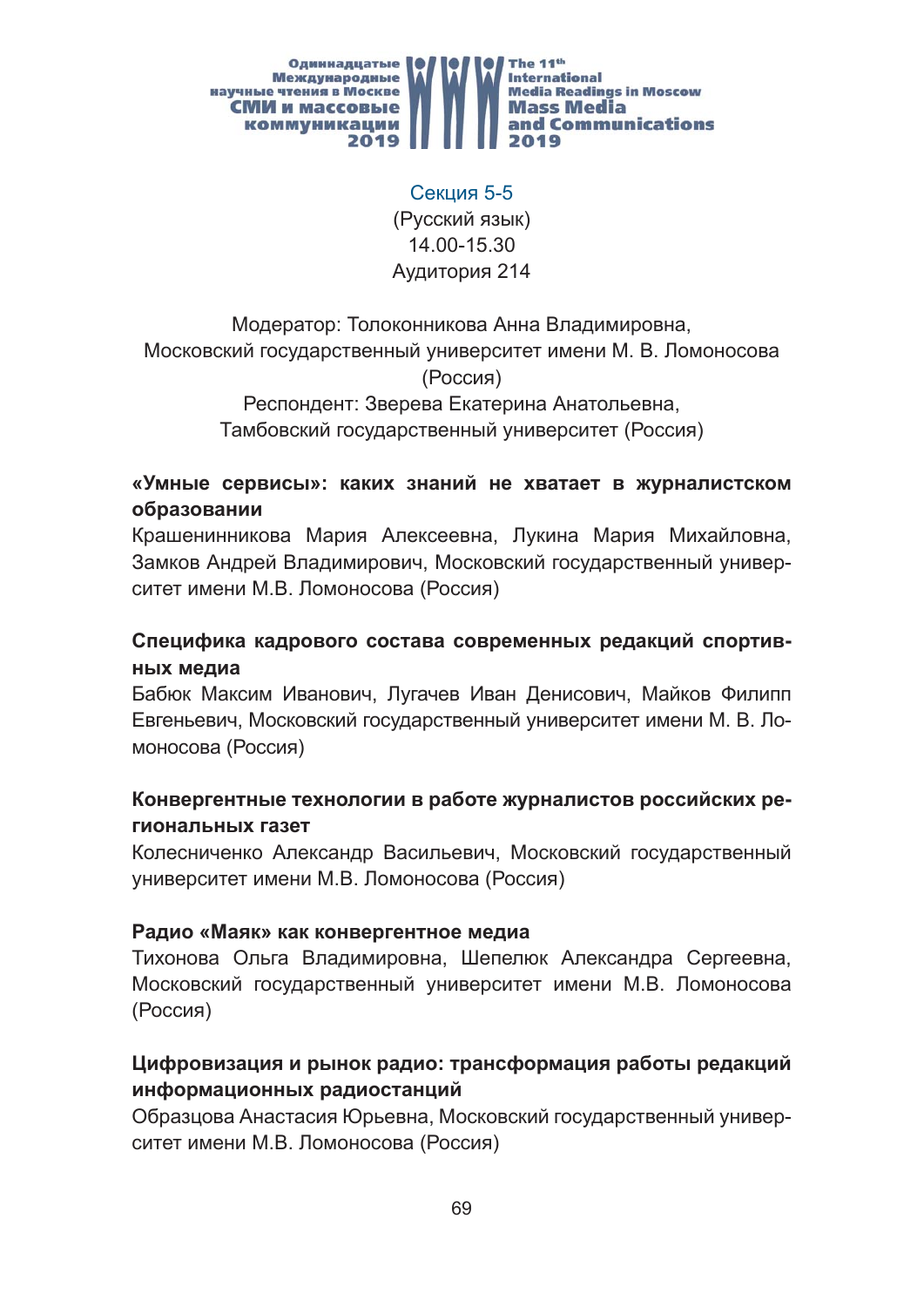

**Экскурсия на Красную площадь и в парк «Зарядье» (Английский язык) 15.45-17.30**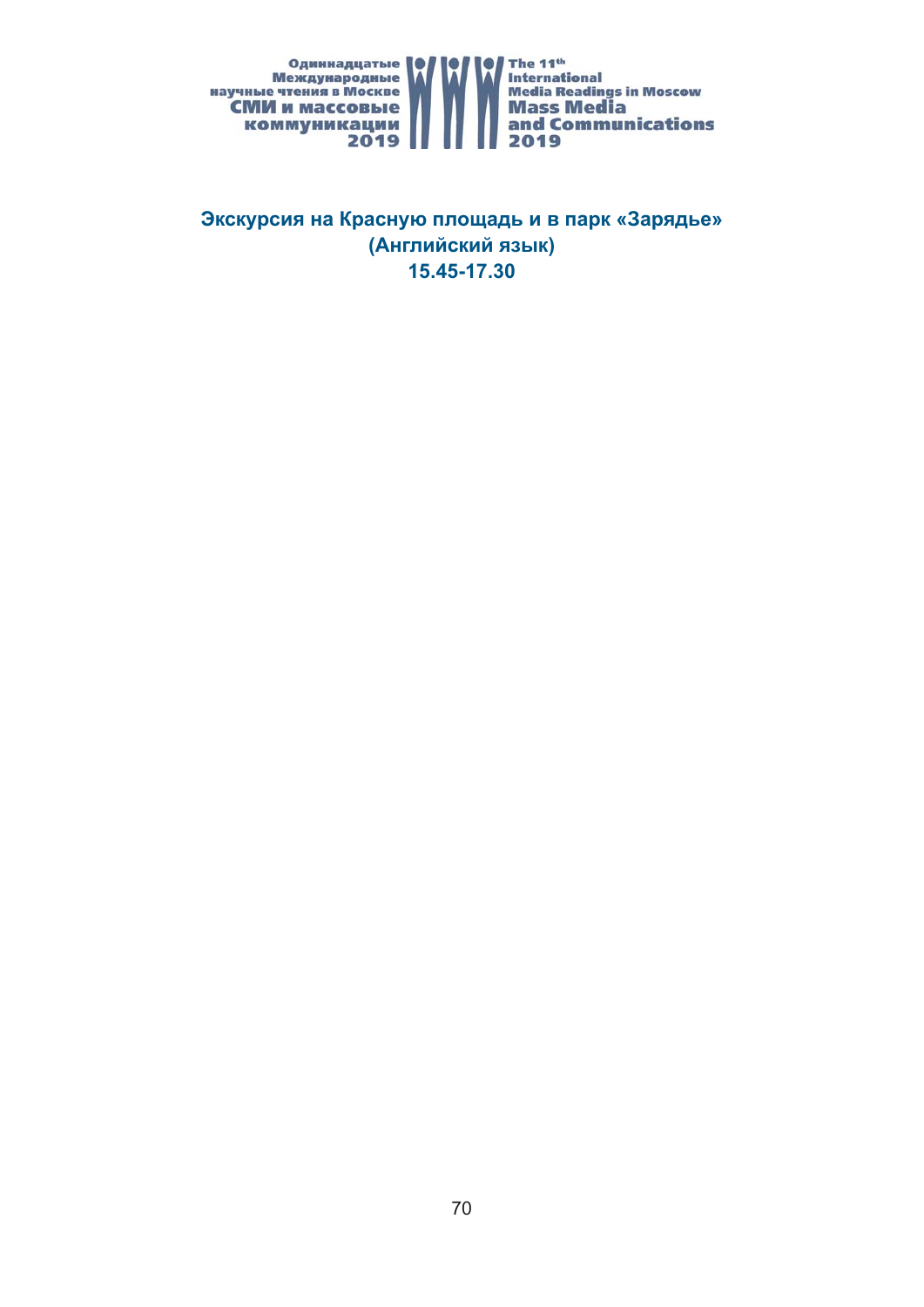

Секция 6-1 (Русский язык) 16.00-17.30 Аудитория 233

Модератор: Образцова Анастасия Юрьевна, Московский государственный университет имени М.В. Ломоносова (Россия) Респондент: Владимирова Ольга Михайловна,

Кубанский государственный университет (Россия)

## **Освещение чрезвычайных ситуаций в российских СМИ: этические регламенты**

Денисова Ирина Николаевна, Московский государственный университет имени М. В. Ломоносова (Россия)

## **Социализация аудитории новых городских медиа: инструменты адаптации и интеграции**

Зверева Екатерина Анатольевна, Тамбовский государственный университет имени Г. Р. Державина (Россия)

#### **Паттерны медиапотребления среди носителей русского языка за рубежом**

Смолярова Анна Сергеевна, Санкт-Петербургский государственный университет (Россия)

#### **Образ России в партийных болгарских электронных СМИ**

Фирулина Евгения Геннадьевна, Нижегородский государственный университет имени Н. И. Лобачевского (Россия)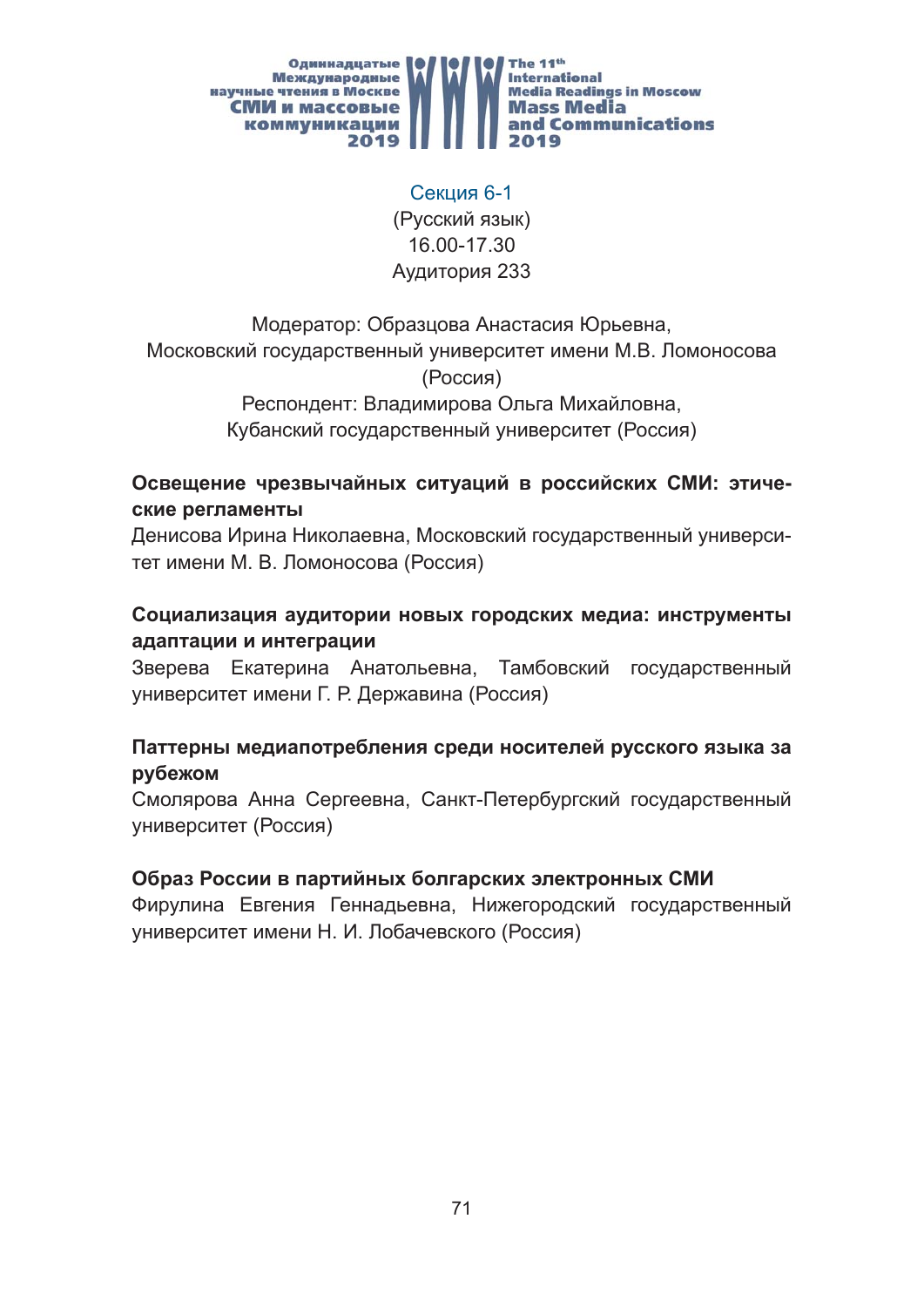

Секция 6-2 (Русский язык) 16.00-17.30 Аудитория 101a

Модератор: Крашенинникова Мария Алексеевна, Московский государственный университет имени М.В. Ломоносова (Россия)

Респондент: Градюшко Александр Александрович, Белорусский государственный университет (Республика Беларусь)

#### **Цифровизация медиасреды: вызовы для экономической коммуникации**

Демина Ирина Николаевна, Иркутский государственный университет (Россия)

## **Медиатизация пастырской деятельности в начале XXI века: новые возможности и вызовы**

Богданова Ольга Алексеевна, Московский государственный университет имени М. В. Ломоносова (Россия)

#### **SMM как инструмент продвижения медиабрендов в соцсетях**

Алевизаки Ольга Ростиславовна, Кара-Мурза Елена Станиславовна, Ломыкина Наталья Юрьевна, Агафонова Мария Александровна, Московский государственный университет имени М. В. Ломоносова (Россия)

# **Эволюция сайтов российских развлекательных радиостанций: как изменились контент-подходы за 5 лет? (на примере** *Love radio* **и «Радио Дача»)**

Насонова Юлия Валерьевна, Московский государственный университет имени М. В. Ломоносова (Россия)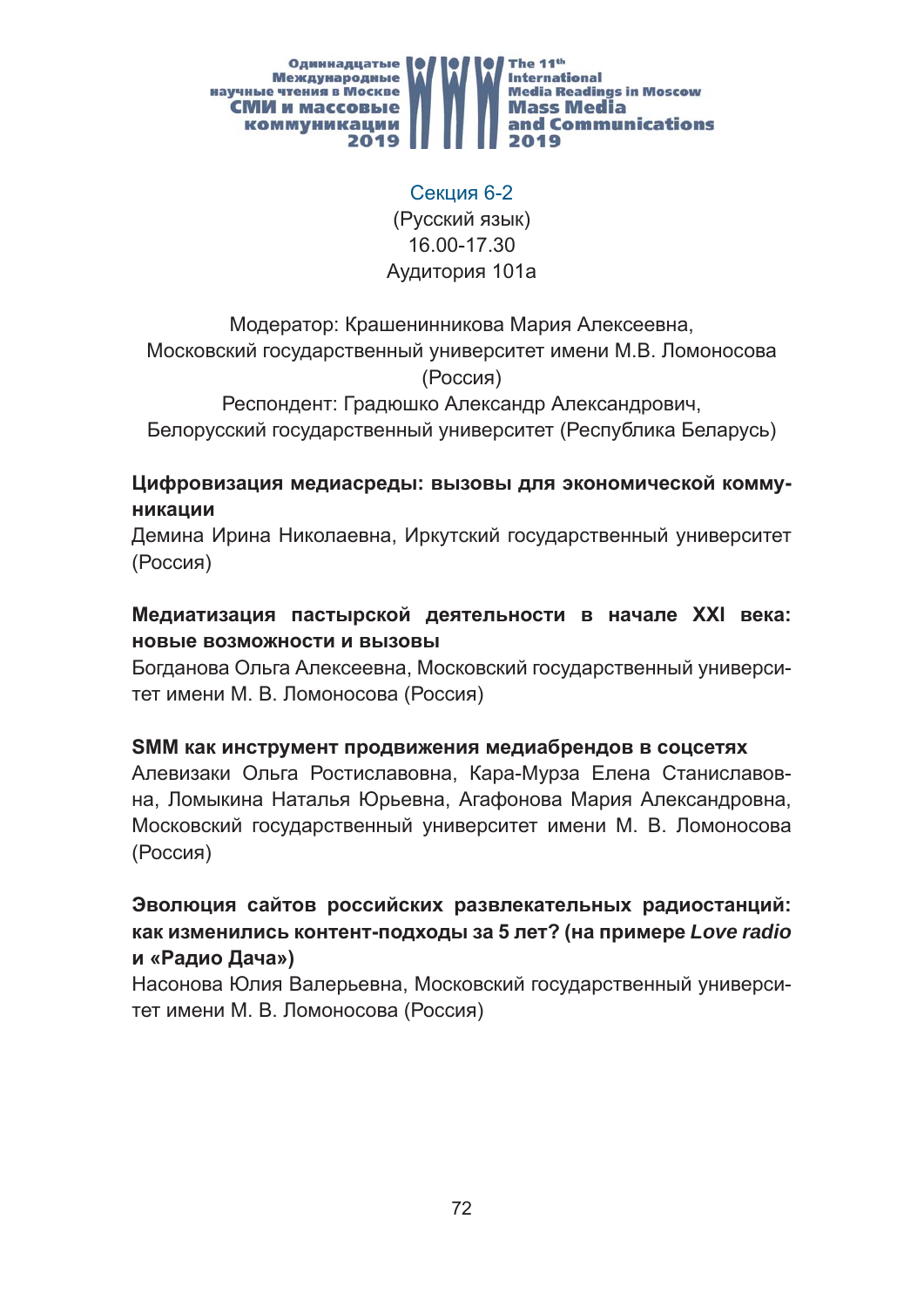

Секция 6-3 (Русский язык) 16.00-17.30 Аудитория 101

Модератор: Тихонова Ольга Владимировна, Московский государственный университет имени М. В. Ломоносова (Россия) Респондент: Рева Екатерина Константиновна, Пензенский государственный университет (Россия)

**Суть и методы измерения информационной безопасности государства в условиях цифровизации на основе анализа медиаполей** Янгляева Марина Михаловна, Московский государственный университет имени М. В. Ломоносова (Россия)

**Механизм противодействия фейковым новостям: российскоиспанский опыт**

Прутцков Григорий Владимирович, Мудрик Светлана Владимировна, Московский государственный университет имени М. В. Ломоносова (Россия)

## **Современный фактчекинг и борьба с фейками в системе массмедиа Франции**

Захарова Милана Владимировна, Московский государственный университет имени М. В. Ломоносова (Россия)

**Стратегии преодоления цифрового неравенства: швейцарский кейс** Якова Тамара Сергеевна, Московский государственный университет имени М. В. Ломоносова (Россия)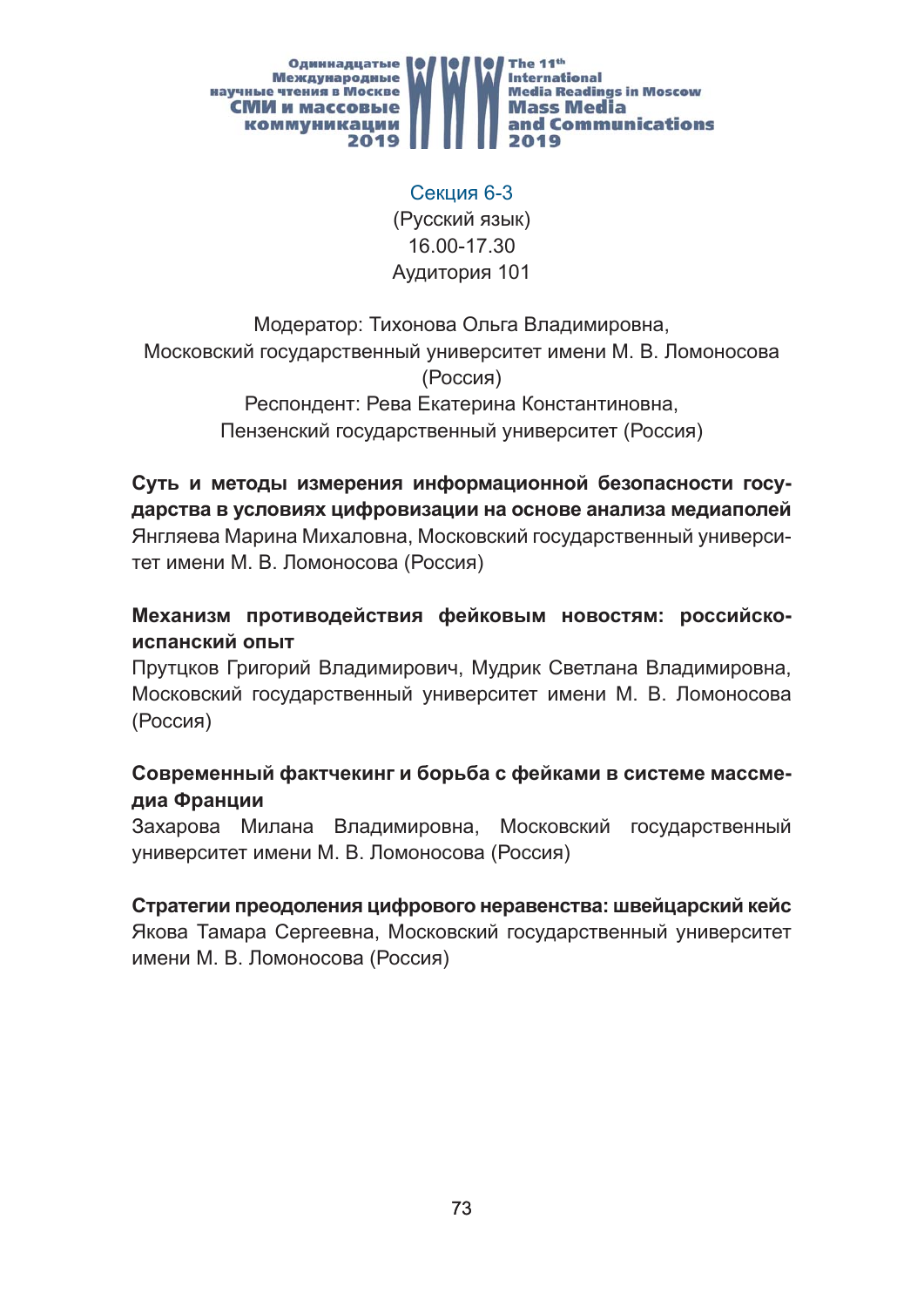

Секция 6-4 (Русский язык) 16.00-17.30 Аудитория 102

Модератор: Щепилова Галина Германовна, Московский государственный университет имени М. В. Ломоносова (Россия) Респондент: Шкондин Михаил Васильевич, Московский государственный университет имени М. В. Ломоносова

(Россия)

# **Нарратив как способ лайфстайл-коммуникации культурных институций в Instagram**

Сидорова Светлана Юрьевна, Московский государственный университет имени М. В. Ломоносова (Россия)

## **Особенности размещения постов ведущих российских СМИ в Instagram**

Алевизаки Ольга Ростиславовна, Галкина Марина Юрьевна, Московский государственный университет имени М. В. Ломоносова (Россия)

## **Инфоповоды из социальных сетей в контенте сюжетов региональных новостей (на примере «Вести. Крым»)**

Громова Екатерина Борисовна, Московский государственный университет имени М. В. Ломоносова (Россия)

#### **Роль корреспондента в современных редакциях**

Раскин Андрей Владимирович, Московский государственный университет имени М. В. Ломоносова (Россия)